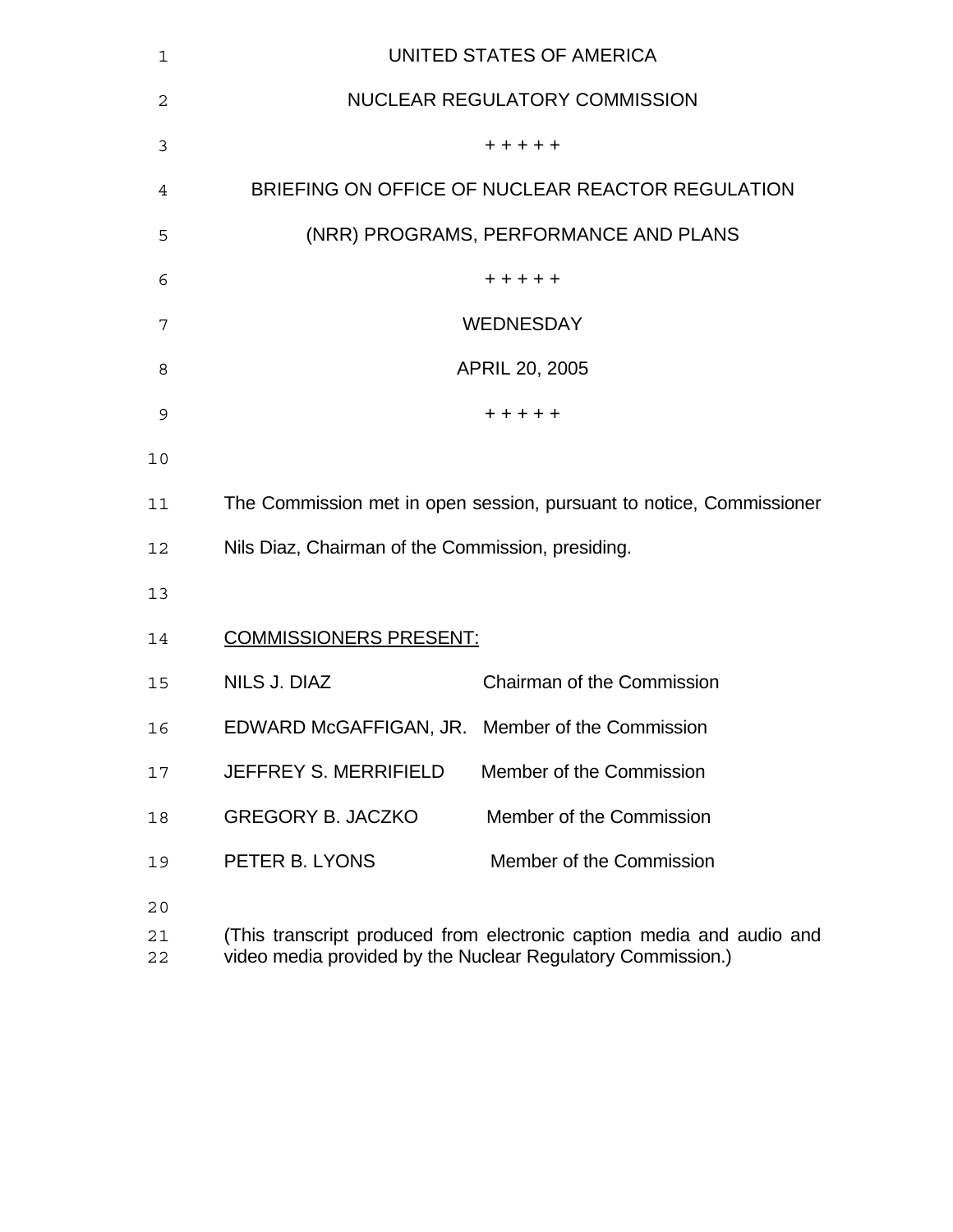- 1 STAFF AND PRESENTERS:
- SUZANNE BLACK, NRR/ADPT/DSSA
- JIM DYER, Director, NRR
- ELLIS MERSCHOFF, DEDO
- WILLIAM KANE, DEDO
- BRIAN SHERON, Associate Director, NRR
- CYNTHIA CARPENTER, NRR/PMAS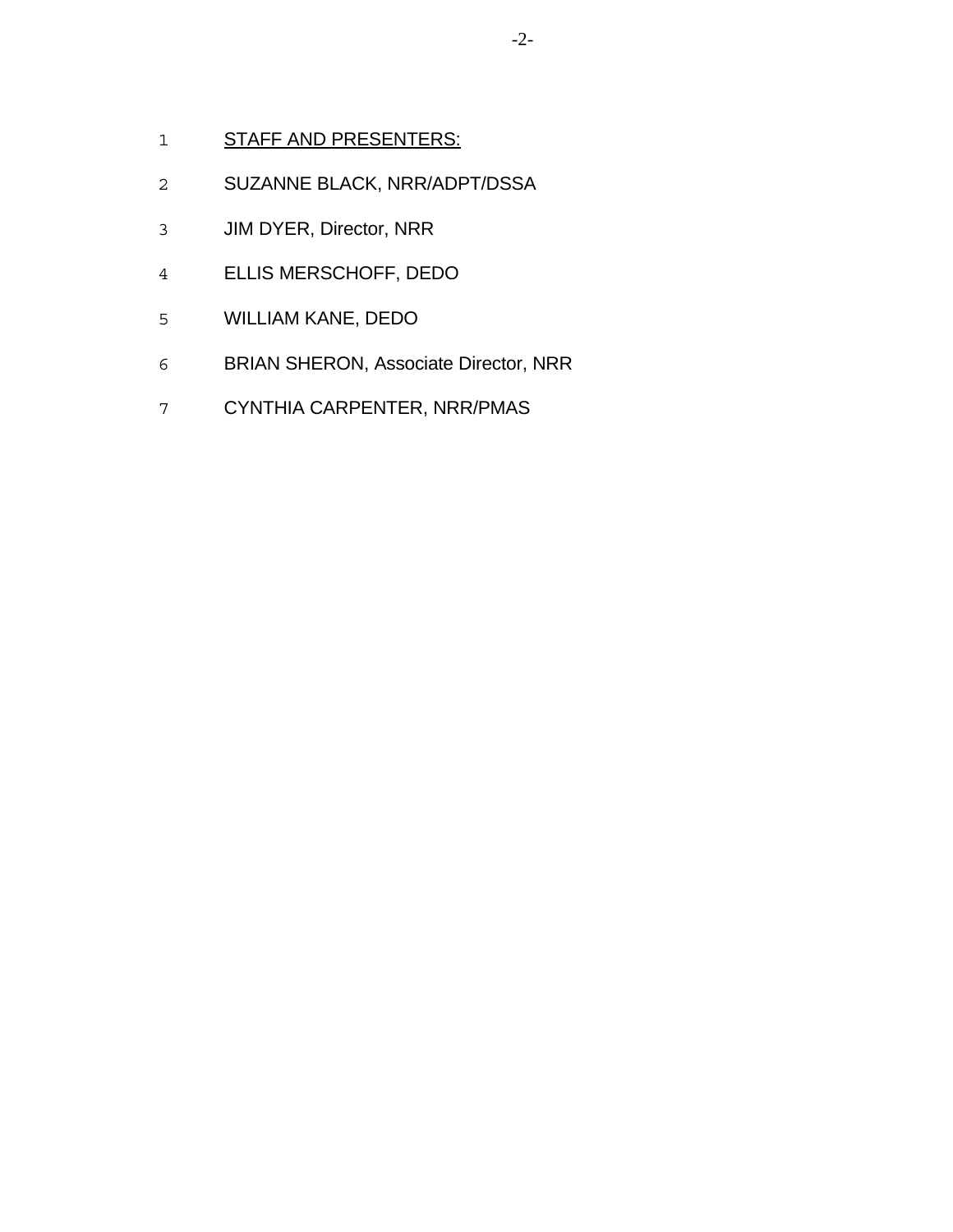| $\mathbf 1$    | P-R-O-C-E-E-D-I-N-G-S                                                       |
|----------------|-----------------------------------------------------------------------------|
| 2              | CHAIRMAN DIAZ: The Commission is very pleased                               |
| 3              | today to be meeting with NRR. We're going to find out a lot of good         |
| $\overline{4}$ | things this afternoon, I hope.                                              |
| 5              | And, if not, well I leave it to my fellow Commissioners to                  |
| 6              | make it known that you guys were actually just meeting just to let us know  |
| 7              | how you're doing.                                                           |
| 8              | But, no, we know that you've been doing good. We                            |
| $\mathsf 9$    | know that you have a very challenging program. You have been working        |
| 10             | not only on the reactor oversight program, which is what everybody thinks   |
| 11             | we do.                                                                      |
| 12             | We've got a tremendous amount of licensing actions, we                      |
| 13             | have the Davis-Besse Lessons Learned. We have issues of grid stability,     |
| 14             | plant agents, materials degradation.                                        |
| 15             | I could go on for a little while, but then I will take most of              |
| 16             | your time. I don't want to do that. I think because of the higher level and |
| 17             | broader scope and nature of this meeting, I think it does provide us with a |
| 18             | good forum for discussing the excellence in management that needs to        |
| 19             | be applied at every level in NRR, which is our largest office, and our most |
| 20             | complex office.                                                             |
| 21             | And the issue of also accountability that management is                     |
| 22             | asking from everybody, the issue of timeliness, and many of the issues      |
| 23             | that we are confronting becomes very, very important.                       |

-3-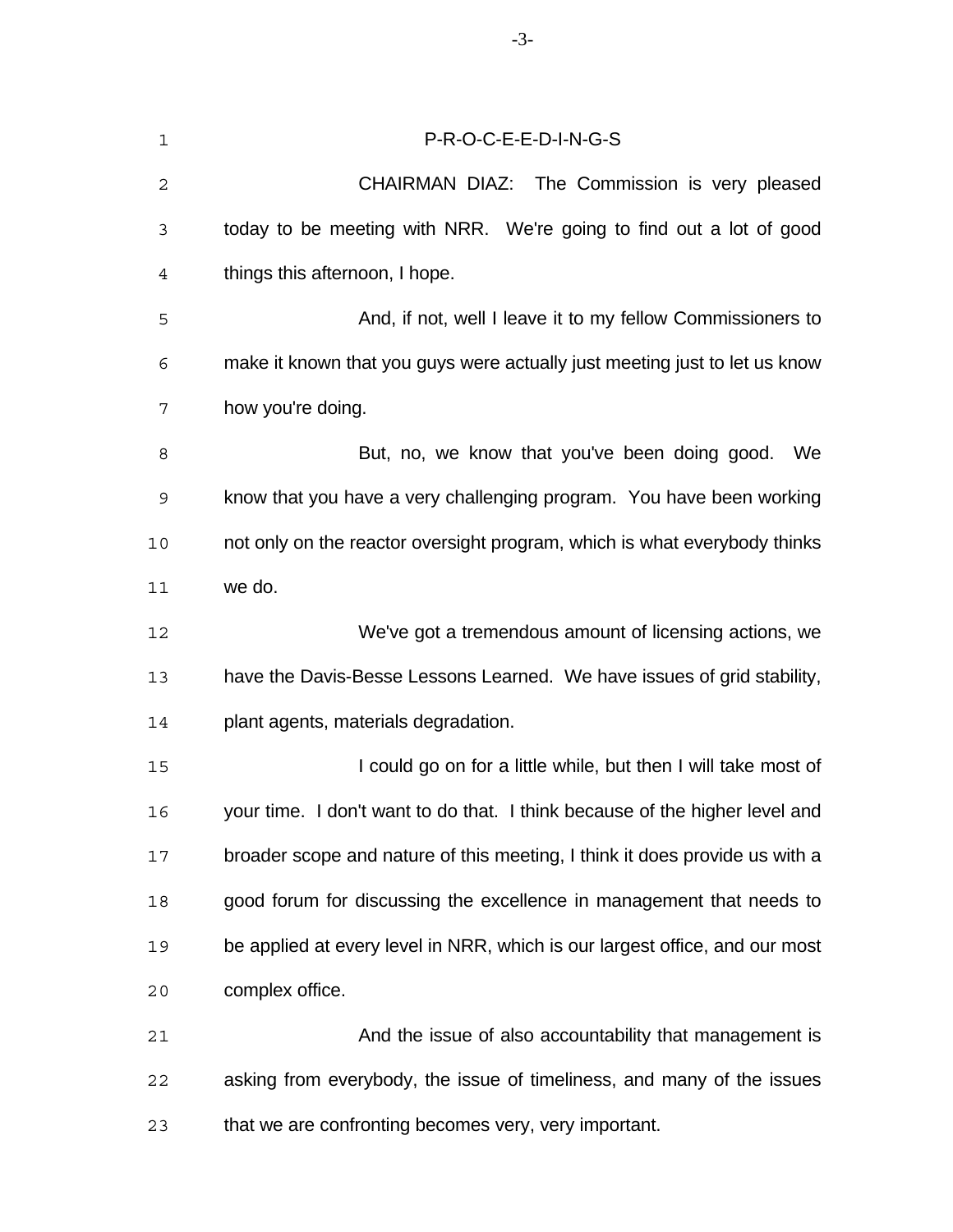| $\mathbf 1$    | I think starting this meeting with a discussions of NRR's                  |
|----------------|----------------------------------------------------------------------------|
| 2              | mission, Human Capital is appropriate, because I know that's why you       |
| 3              | met your challenges.                                                       |
| $\overline{4}$ | With that, I'd like to see if my fellow Commissioners have                 |
| 5              | any comments.                                                              |
| 6              | MR. KANE: Good afternoon, Chairman, Commissioners.                         |
| 7              | We're very pleased to be here today to brief you on NRR programs. I am     |
| 8              | filling in for Luis Reyes, our Executive Director for Operations who could |
| 9              | not be here today because of some significant personal business.           |
| 10             | Joining with me at the table are Ellis Merschoff, our                      |
| 11             | Deputy Executive Director for Reactor Programs, and the Office of          |
| 12             | <b>Nuclear Reactor Regulation Team.</b>                                    |
| 13             | At this point I'll turn the presentation over to Jim Dyer.                 |
| 14             | MR. DYER: Thank you, Bill. Good afternoon, Chairman,                       |
| 15             | Commissioners.                                                             |
| 16             | <b>COMMISSIONER MCGAFFIGAN:</b><br>Could I just -- it's                    |
| 17             | very good business, the personal business that the EDO is on. I think he's |
| 18             | marrying a child.                                                          |
| 19             | MR. KANE: Yes, that is correct.                                            |
| 20             | COMMISSIONER MCGAFFIGAN: So, this is a good                                |
| 21             | thing. It's no crisis.                                                     |
| 22             | All right.<br>MR. DYER:<br>Thank you, Chairman,                            |
| 23             | Commissioners. With me from the NRR team here today is Dr. Brian           |

-4-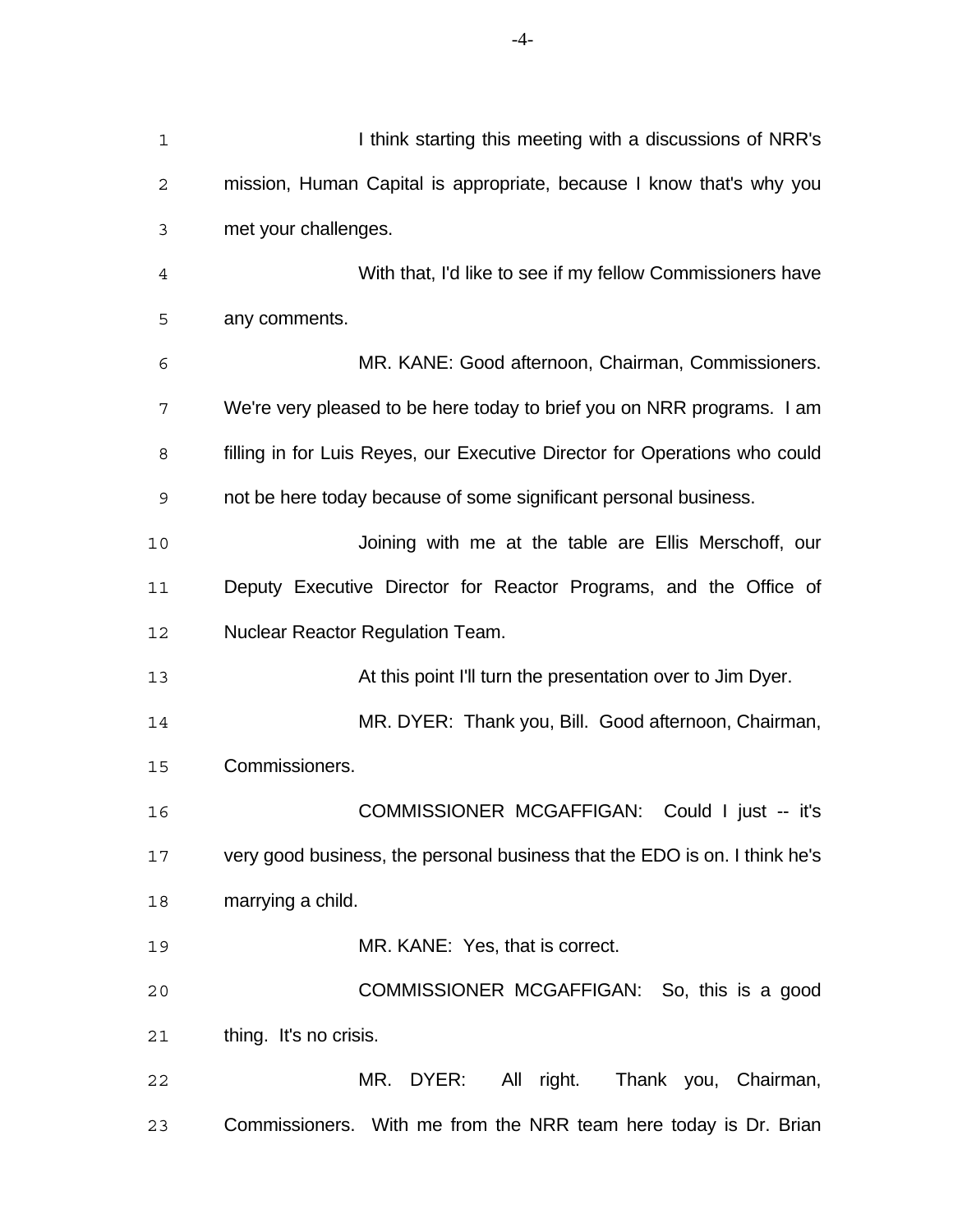Sheron, who is the Associate Director for Project Licensing and Technical Analysis.

 And, to my right is Cindy Carpenter, who is our Director of Program Management Policy Development Planning Staff. And also, next to Brian is Suzie Black, the Director of the Division of Systems Safety and Systems Analysis, or DSSA. Who is not here is Bill Borchardt, my Deputy Director who is still leading the efforts in Vienna on the Convention on Nuclear Safety, in particular the ongoing peer review activities. Can I get slide two please? Slides two and three are a

11 list of acronyms. As we went through the presentation, I've tried very hard not to over-utilize acronyms.

**I'm getting better Commissioner.** But SECY still warns us we need to put them in here just in case we deviate. So, they're here. Slide four, please.

 This is the agenda for today's presentation. The first five topics, as the Chairman initiated, really are -- I'll take the lead for the first five topics, which are the management excellence areas and international programs.

 And then Brian Sheron will present our major program accomplishments and challenges. I note that we briefed the Commission five times since last November on various technical topics, including plant aging and materials degradation, the Davis-Besse Lessons Learned Task Force items, various reactor safety and licensing issues, and most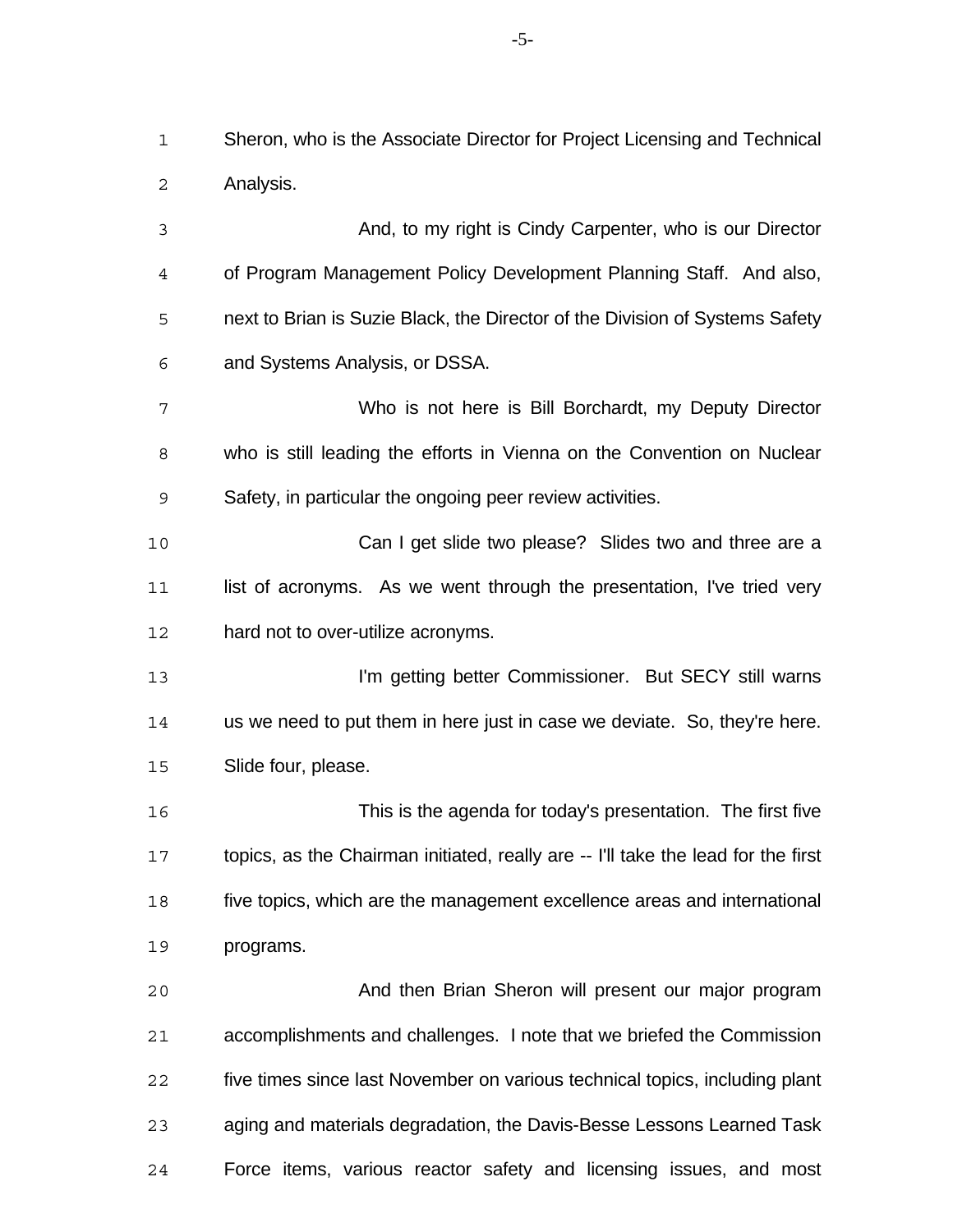recently nuclear fuel performance and a briefing on the status of the new reactor program.

 Additionally, next week we are scheduled to brief you on grid reliability. And then, after the Agency Action Review meeting, we'll provide an oversight of the review of the reactor oversight program. So, we developed this agenda to try to give you a status update on a lot of the key programs we've discussed before and avoid 8 some of the issues that I know -- topics that we were going to be covering in the near future. But, as usual, I brought my management team behind me. So, if you have questions on anything that we didn't cover, we're ready. Next slide, please, slide five. Let me start off with the NRR Mission Statement. And, collectively, NRR developed a Mission Statement in the past year to help improve our organizational effectiveness by articulating what we do and how we do it. **It identifies what part of the NRC mission that NRR has**  responsibility. That is for protecting public health and safety and the environment, and for the reactor programs, non-power reactors, and the power reactor programs. It doesn't include activities in the materials and the waste areas, or involve security directly in our Mission Statement. However, we recognize that we need to make the connection with those areas to be

successful.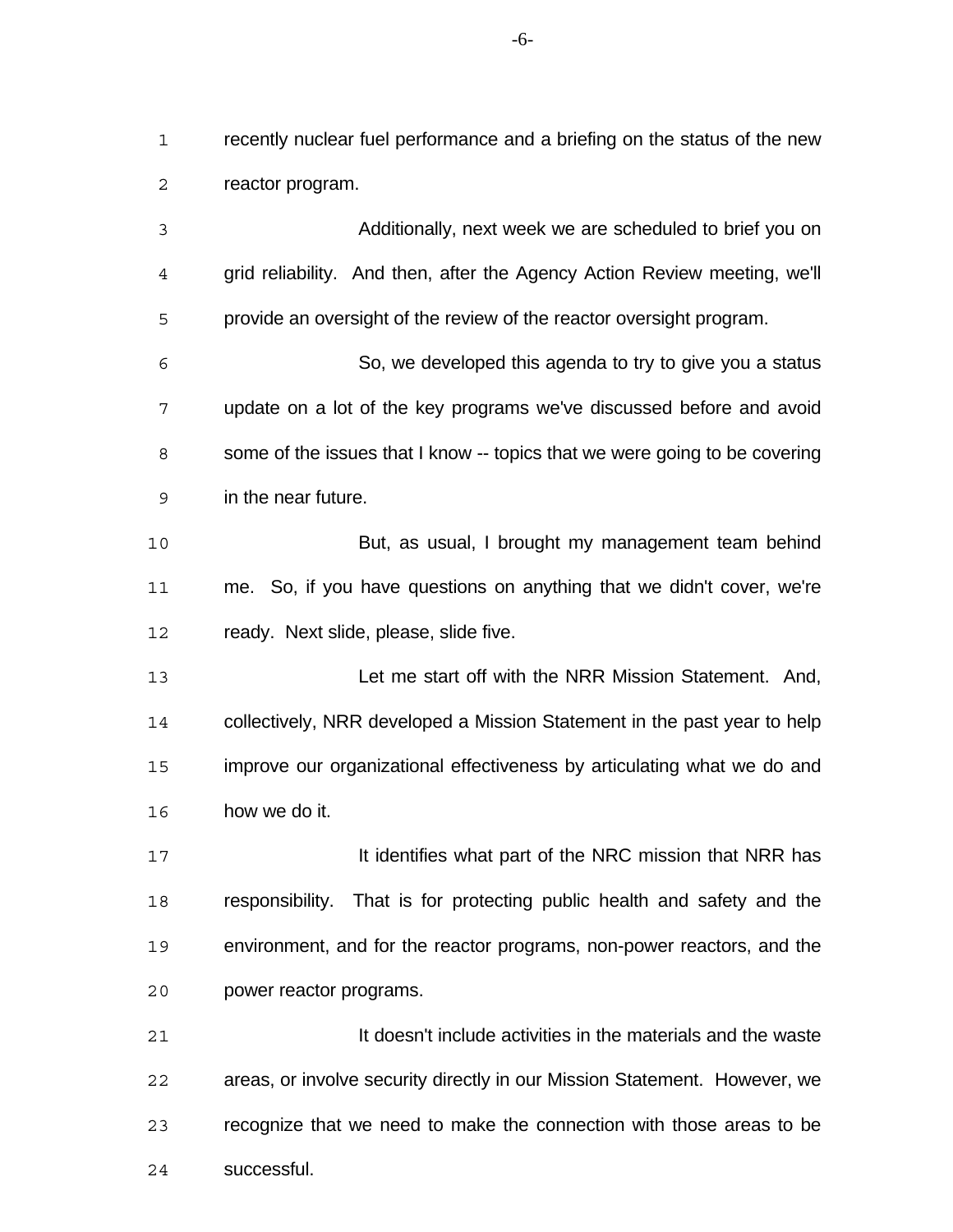**It also identifies how we do it by developing and**  implementing four programs for the reactor area. The first is rulemaking or developing reactor regulations.

 The second is licensing or issuing permits to qualified parties for the safe construction and operation of a reactor. The third area we identified is oversight or the activities to ensure compliance with our regulations and licenses as well as providing feedback on the effectiveness of those regulations and licenses to see whether we have adequate coverage for reactor activities.

 And lastly, and maybe most importantly, is incident response, for those activities where we work with the licensees and Federal, State, and local government organizations, to respond to a plant when it's in an upset condition.

 Each of these programs is governed by a different process with different internal and external stakeholders who we must work with for success.

 Our Mission Statement also identifies our goal to conduct these activities in a manner that develops trust. I once read in a management book that trust is developed through character and competence.

 In NRR we demonstrate character by conducting our duties consistent with the NRC values. And we demonstrate competence by delivering on our commitments, most importantly our operating plan and strategic plan goals.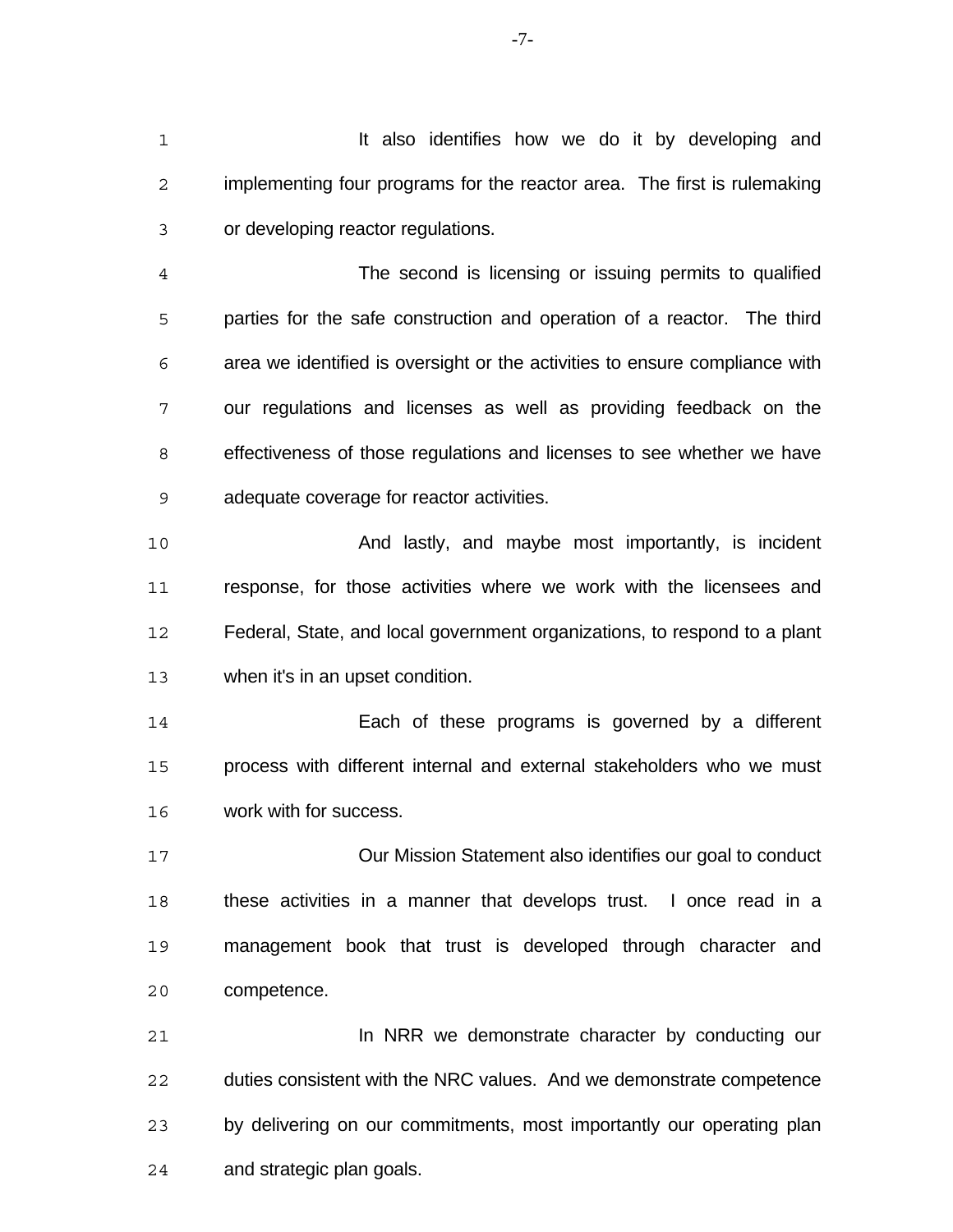Collectively, these activities contribute -- are the activities that govern -- attributes that govern our daily activities, our awards programs, and our communications with both internal and external stakeholders. Slide six, please. The NRR Human Capital Action Plan was first developed in June of 2002 and is now used as an integral part of our operating plan. The overall objective of the plan is to get the right people with the right skills and the right job at the right time. As has been discussed in several earlier Commission meetings, this is quite a challenge given the demographics and demanding environments that we work in right now. **In NRR, Bill Borchardt, my deputy, leads extensive**  monthly meetings with all deputy division directors and Cindy Carpenter to review office progress in the key areas of the NRR Human Capital Action Plan. One of those areas is striving for strategic alignment. Just as developing the NRR Mission Statement helped us to align our office with its role within the NRC Mission, each division, branch, and section has also developed a Mission Statement that identifies their contribution to the NRR and NRC Mission. We also have an ongoing initiative to clarify the roles and responsibilities within each level of the NRR organization. Collectively,

these efforts have provided a valuable input into our organization to

-8-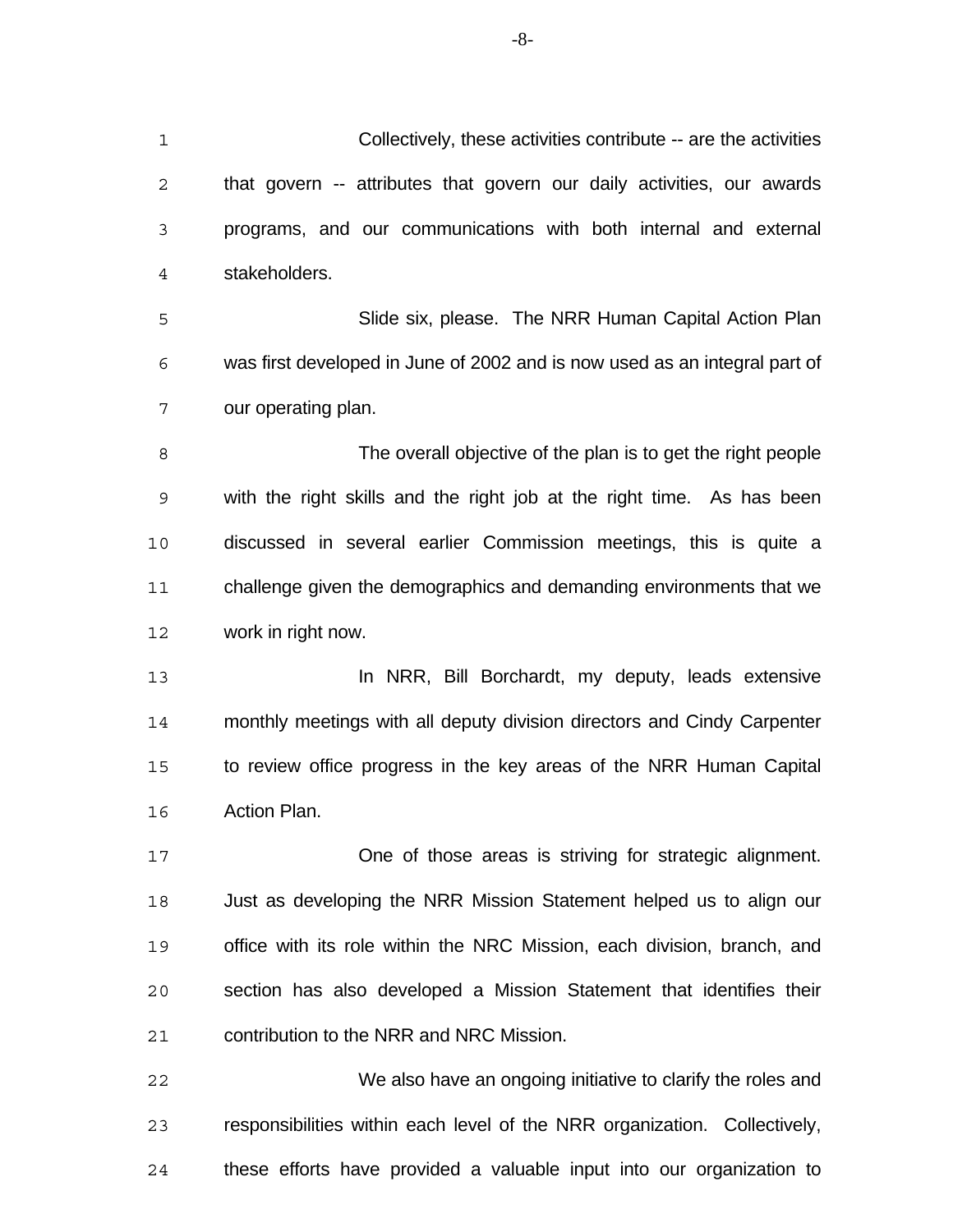approve alignment and review organizational options to accommodate long-term shifts in our work load, such as the emerging work with new reactors, potential emerging work with new reactors, or declining responsibilities, such as when we transferred emergency preparedness the Office of Nuclear Security and Incident Response.

 We have also developed a functioning, centralized work planning center for much of our work to improve our accountability and provide improved estimates for future work projections.

 These estimates are critical for the input to the NRC Strategic Workforce Planning to identify our potential demands of the future. This same center has improved our workforce utilization by allowing us to identify and adjust for short-term changes in our workload.

 When emergent work calls for redirection of specific NRR resources, such as the case when security plan review teams were formed last year, we are now able to identify the displaced work, and adjust our operating planned commitments as we did last year.

**As a result of these activities, we now have a much 17**  better -- we refer to as the add-shed process to identify what we will not be able to accomplish when higher priority work emerges during the execution year.

 Additionally, as Carl Paperiello discussed with you during his Research office program review, we are also working with Research to improve knowledge management.

-9-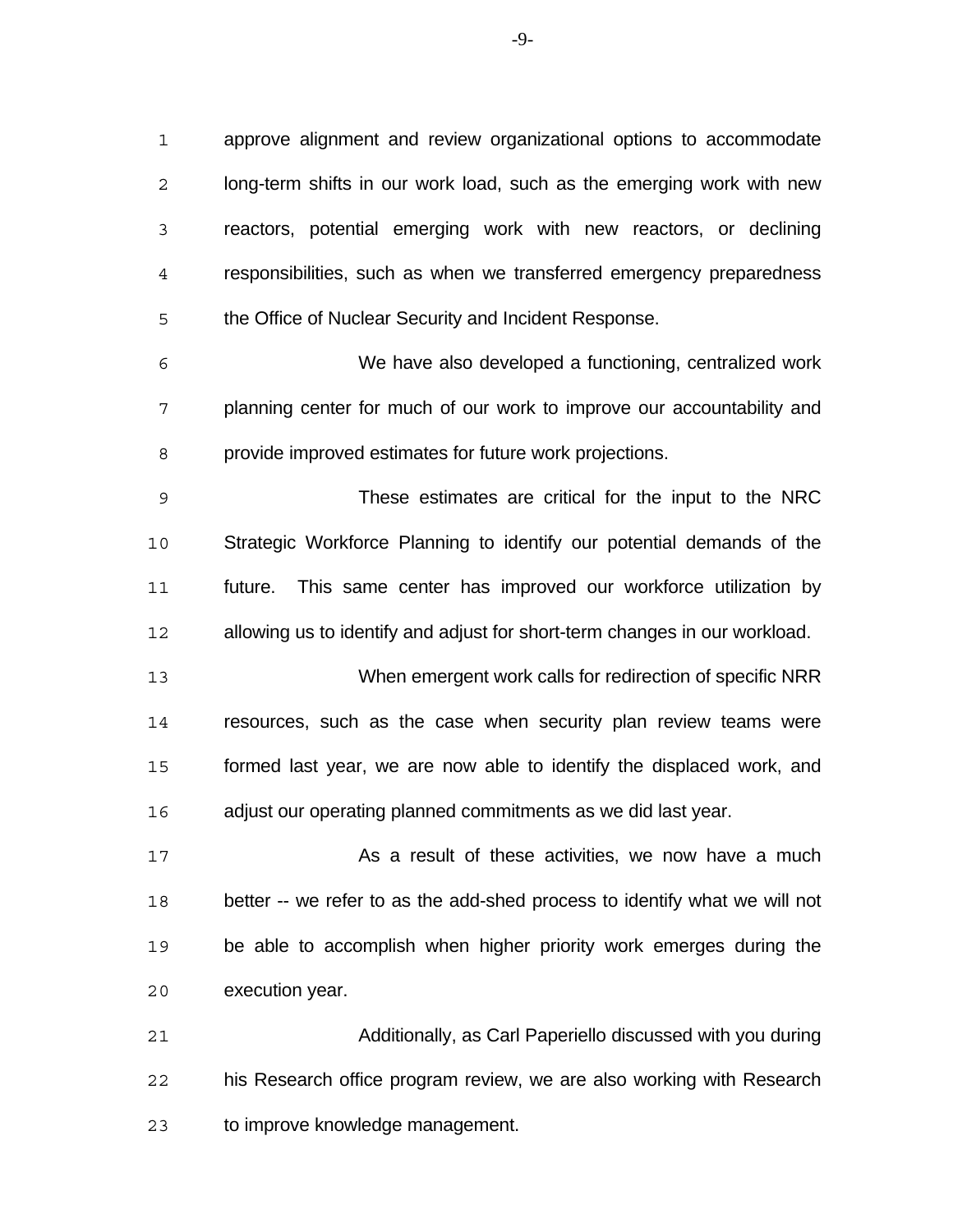For NRR that includes working on a Standard Review Plan update, developing a qualification program for our key technical positions, such as project managers, health physicists, and technical reviewers, the various technical reviewers, capturing knowledge through handbooks and training guides such as the Project Manager's Handbook, and utilizing web-based information forums such as our Operating Experience database and our community forum for inspectors.

 Slide seven, please. Communications was identified in the 2002 Office of Inspector General cultural survey as an NRR area for improvement, both directly and as it contributed to other areas for improvement.

12 As with the rest of the NRC, we have focused on this area, and it seems that the more we learn, the more we need to improve. In 2004 we hired a professional communications assistant reporting to me, conducted an internal assessment of our communication activities, and developed a communication program with initiatives to improve both our internal and external communications.

 We provided this plan to all NRR staff as part of our roll- out of the NRC Strategic Plan and the NRR Mission Statement. Internal face-to-face communications with the entire NRR office of 600 people at one time is difficult at best.

 NRR divisions hold periodic meetings and office level managers attend these meetings occasionally to provide face-to-face opportunities for the Staff.

-10-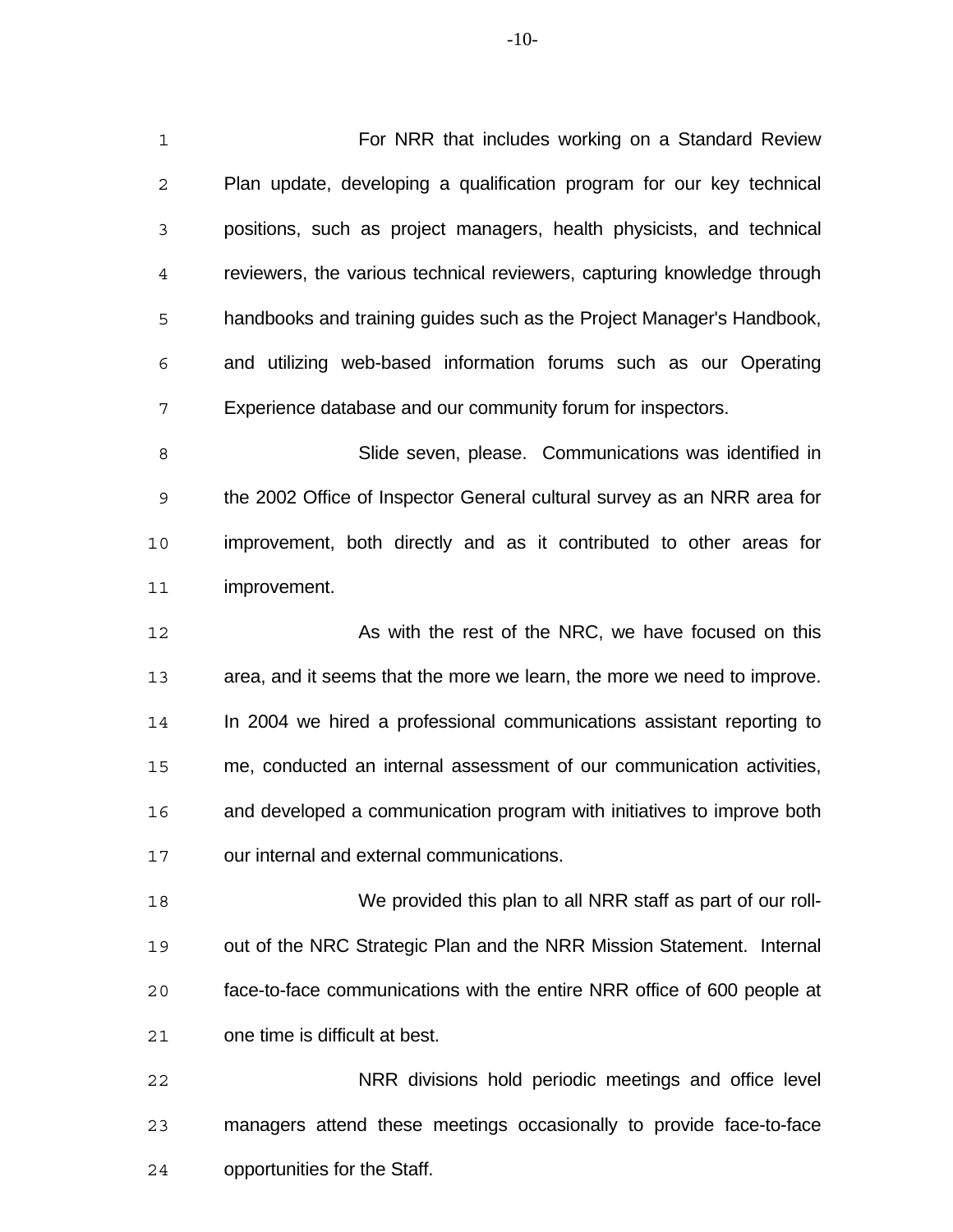-11-

 To compensate, NRR uses the "Have I Got News For You" newsletter that is distributed internally to all its staff. And we have a very active NRR internal website to highlight our accomplishments, get information to the Staff and introduce new staff members to the rest of the office.

 To get feedback, we've created an email talk-back system features for employees to respond with questions and comments 8 to the information we've provided.

 We have also initiated an office level non-concurrence procedure to provide a constructive mechanism to air differing views. Bill Borchardt is alerted to all non-concurrence and assures descending views are given due consideration without any retribution to the submitter.

 To improve our communications with external stakeholders, NRR has aggressively implemented communication plans for significant activities, and conducted public outreaches for key program activities such as early site permits, power uprates, and license renewals, as well as sensitive rulemaking activities.

 The NRR communications assistant also provides constructive feedback to managers and staff on the conduct of all our major meetings. As a matter of record, he will be critiquing my performance today.

 Overall, we are utilizing all tools that we can to best improve our availabilities to communicate with both our staff and our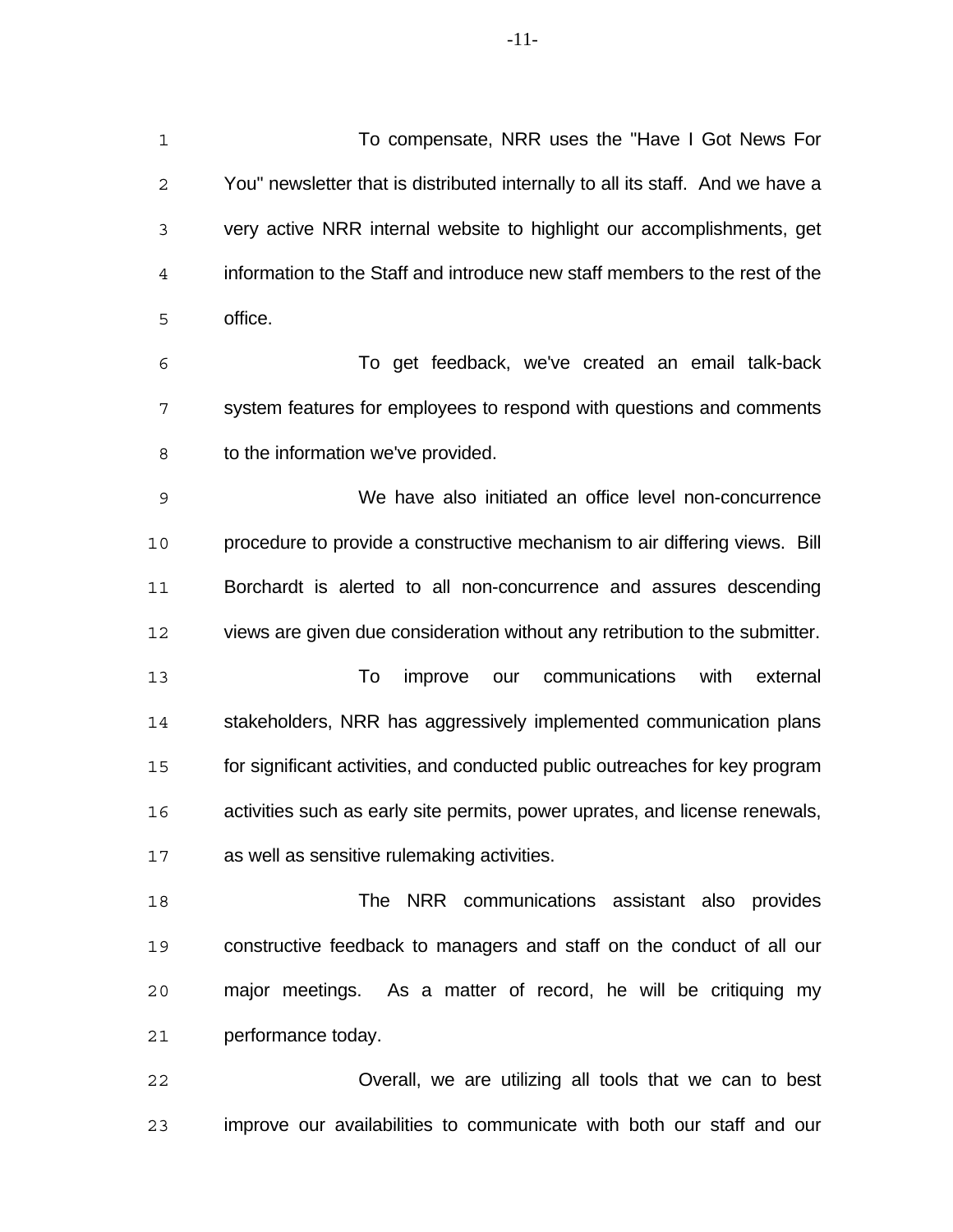external stakeholders by providing information and listening to their feedback.

 Slide eight, please. For international activities within the office of NRR our primary purpose for NRR's international activities is to obtain operating experience.

 We also contribute our experience to the other country's programs. There are more than 340 operating power reactors outside of 8 the United States.

 Most of the international operating experience is potentially applicable to our reactors. As we learned with Davis-Besse, this is an area that we needed to focus on and improve our understanding of what's going on outside of our borders.

 In addition, the regulatory approaches used by other foreign regulators may be of benefit for NRC to consider either in a confirmation of what we do, or looking at new insights as we have with 16 the oversight of safety conscience work environment.

 So, accordingly, the international activities are very valuable in assisting us with fulfilling our oversight program and the NRR mission.

 Last week the United States presented, at the Convention of Nuclear Safety, the third national report meeting -- recognize Commissioner Merrifield was there with the EDO.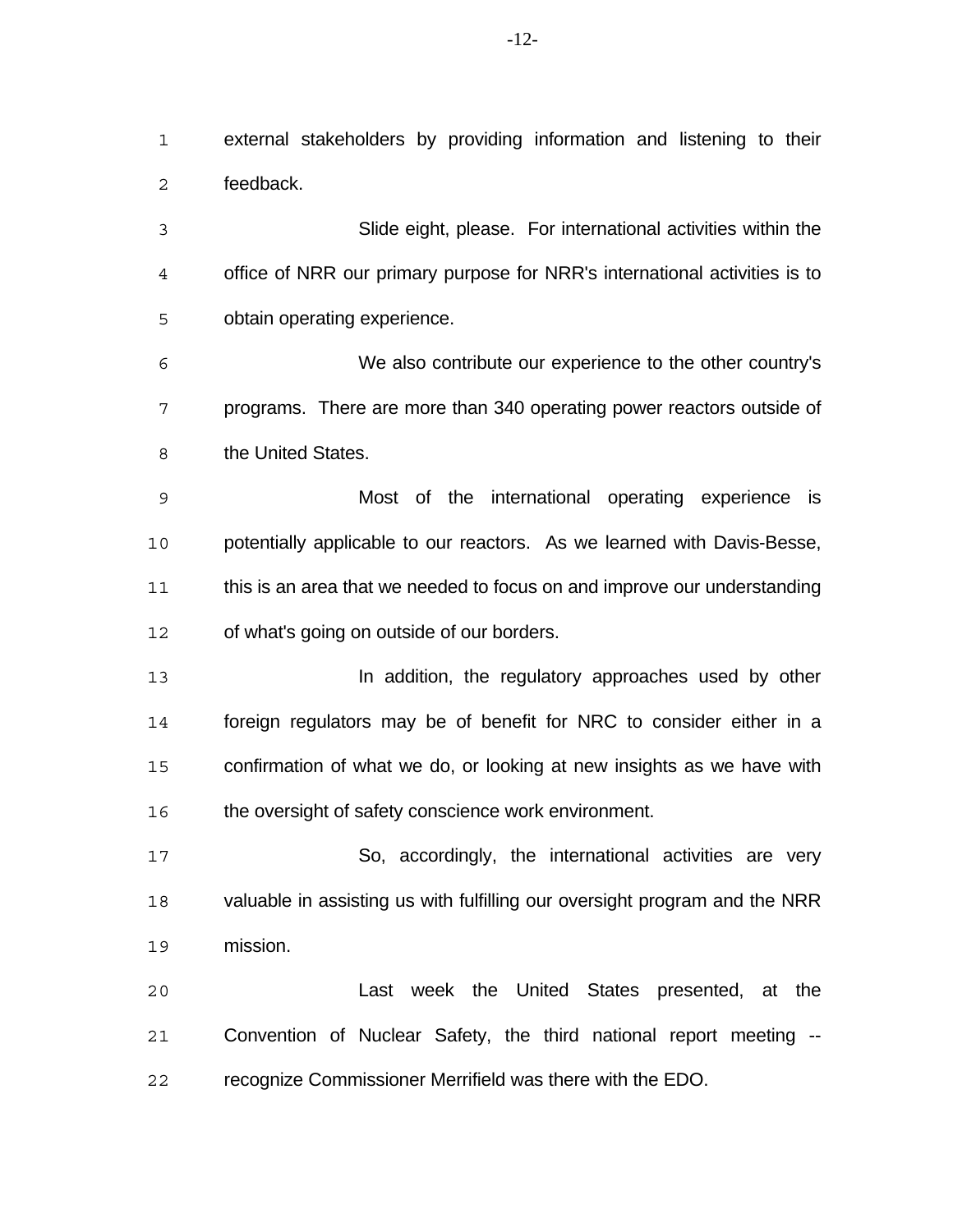| $\mathbf 1$    | And, as I said earlier, Bill Borchardt's presence -- he's                |
|----------------|--------------------------------------------------------------------------|
| $\mathbf 2$    | there this week. The NRC's participation in this convention is an        |
| 3              | important part of our goal of promoting nuclear safety worldwide.        |
| $\overline{4}$ | It has also acted as an international peer review of the                 |
| 5              | regulatory programs for the NRC. And we find it to be quite valuable.    |
| 6              | NRC's reactor licensees can also benefit directly from our international |
| 7              | colleagues by hosting the Operational Safety Assessment Review Team,     |
| 8              | or OSART.                                                                |
| $\mathsf 9$    | Next month, Brunswick Nuclear Station will be hosting an                 |
| 10             | OSART. The NRR staff has been working with the Office of International   |
| 11             | Programs and the licensee to make sure this is -- and the International  |
| 12             | Atomic Energy Agency -- to make sure this is a successful undertaking    |
| 13             | that we can learn as much as possible from.                              |
| 14             | NRR also gained significantly from our regular bilateral,                |
| 15             | regulatory, and safety information exchanges. We conduct these with a    |
| 16             | number of countries predominantly each year, up to 12 countries each     |
| 17             | year, and some of them every two to three years.                         |
| 18             | Access to the foreign operating experience is readily                    |
| 19             | available from our international counterparts. Early and more detailed   |
| 20             | access of this experimental information is enhanced by these bilateral   |
| 21             | exchanges.                                                               |
| 22             | I would note that next month Suzie Black will be leading                 |
|                |                                                                          |

a delegation to Japan where we hope to get good information on control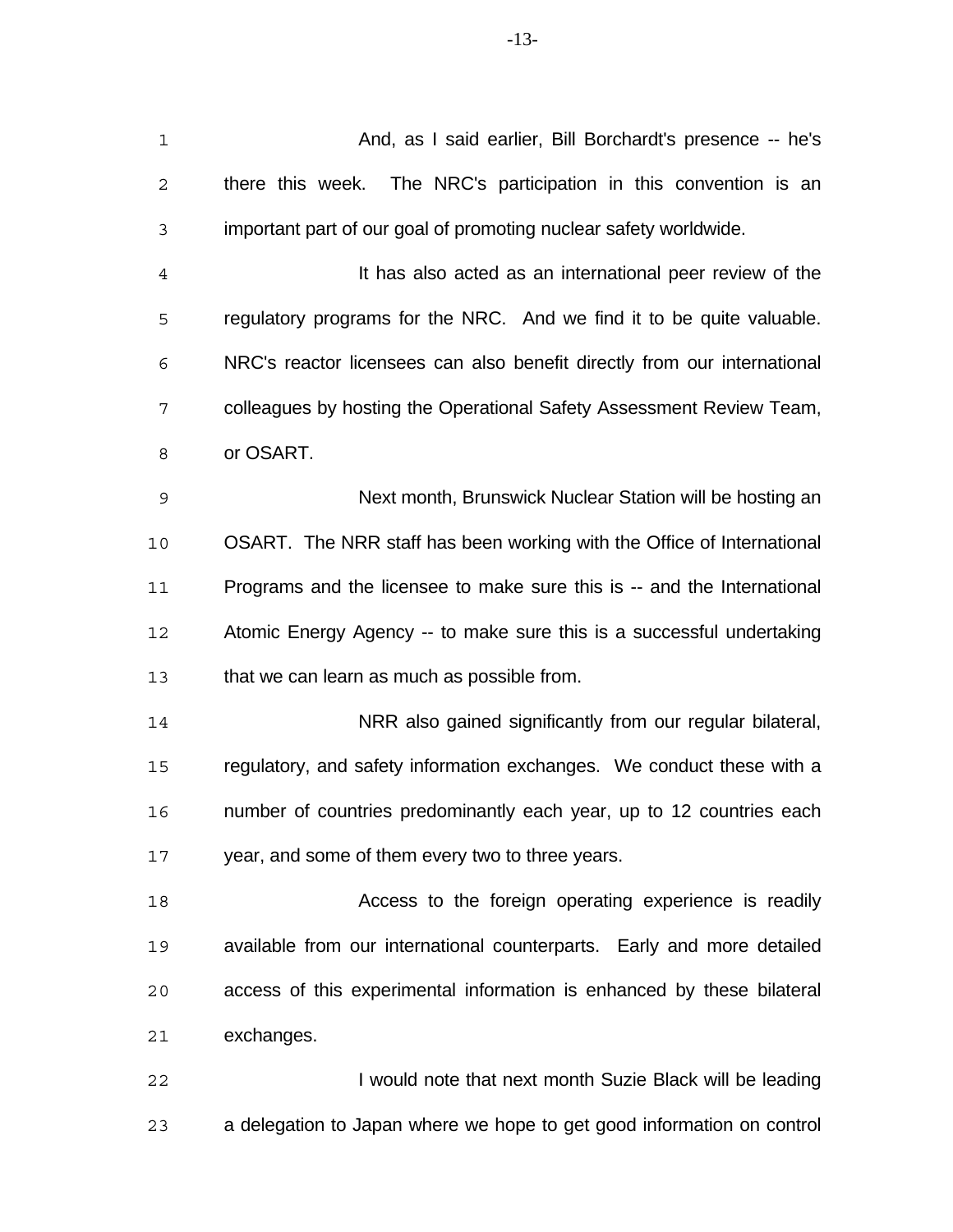rod drive nozzle cracking and their construction inspection program as we exchange with our risk informed regulation program.

 Slide nine, please. I think, to complete my part of management excellence presentation, I'll talk a little bit to some of the streamlining and efficiencies that the Office of NRR has recently undertaken.

 In addition to some of the process improvements to our programs that Brian Sheron will discuss later, we have sunsetted two programs, and are working to streamline others.

 We recently sunsetted the license renewal steering committee, which was originally established in 1998 to provide a forum for industry and NRC Staff exchanges on the development of this new program.

 Effectively, at the beginning of this year, in February of this year, this committee was dissolved. Both the Industry and the NRC came to the conclusion that this is a well working program that doesn't need this oversight.

 We have also sunsetted the reactor operating experience task force, which was originally established in April of 2003. That was after the Davis-Besse Lessons Learned Task Force report recommended major changes to this program.

 When we came up in November of 2003 we developed an action plan. And, in March, we established an effort to develop a clearinghouse effect for the operating experience.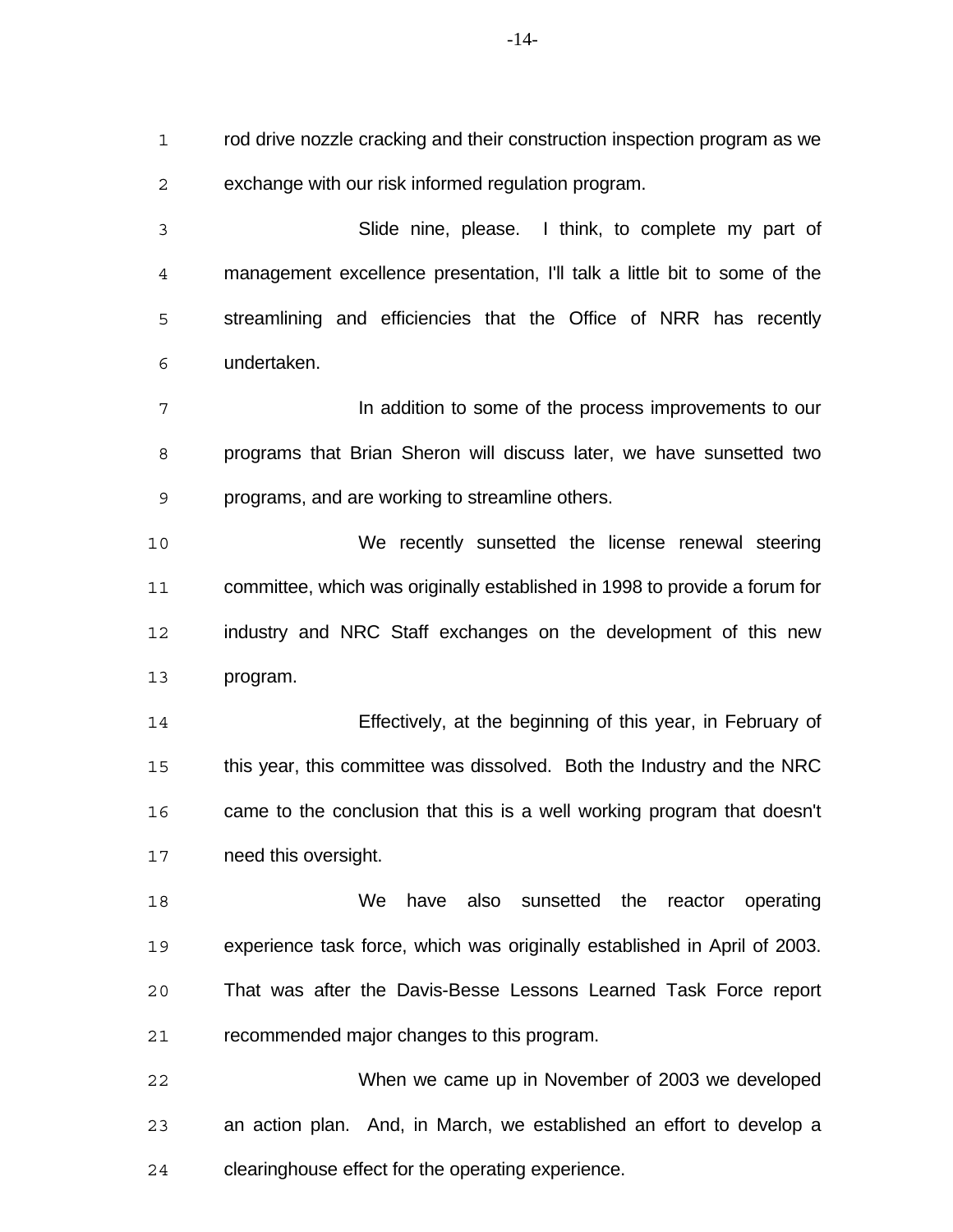| 1  | January the program was put<br>pilot<br>In<br>into<br>a                      |
|----|------------------------------------------------------------------------------|
| 2  | implementation with the issuance of our draft management directive and       |
| 3  | our governing office procedures.                                             |
| 4  | And so, at that point we made a decision to sunset the                       |
| 5  | operating experience task force report. The Staff was also reviewing our     |
| 6  | internal information needs.                                                  |
| 7  | The one thing that we recognized as we went through                          |
| 8  | our self-assessment was the communications within NRR between the            |
| 9  | EDO's office and the Commission and all our stakeholders, we are very        |
| 10 | redundant and diverse.                                                       |
| 11 | We have several programs of communications vehicles                          |
| 12 | which duplicate, such as the Director's Quarterly Status Report, and our     |
| 13 | monthly Significant Topics Report.                                           |
| 14 | I have tasked Cindy Carpenter with looking at all these                      |
| 15 | reports, looking at all the directions they go in, who the stakeholders are, |
| 16 | and seeking to streamline them, come up with a common format and look        |
| 17 | to make them available online to the extent that we can so that we can       |
| 18 | cut down on the number of reports that we repeatedly change every            |
| 19 | month.                                                                       |
| 20 | Lastly, as I spoke earlier, in the Human Capital, the                        |
| 21 | centralized work planning initiative was initially developed to improve our  |
| 22 | accountability.                                                              |
| 23 | However, we are advancing this centralized work                              |
| 24 | planning initiative to aid more effective use of office resources, better    |

-15-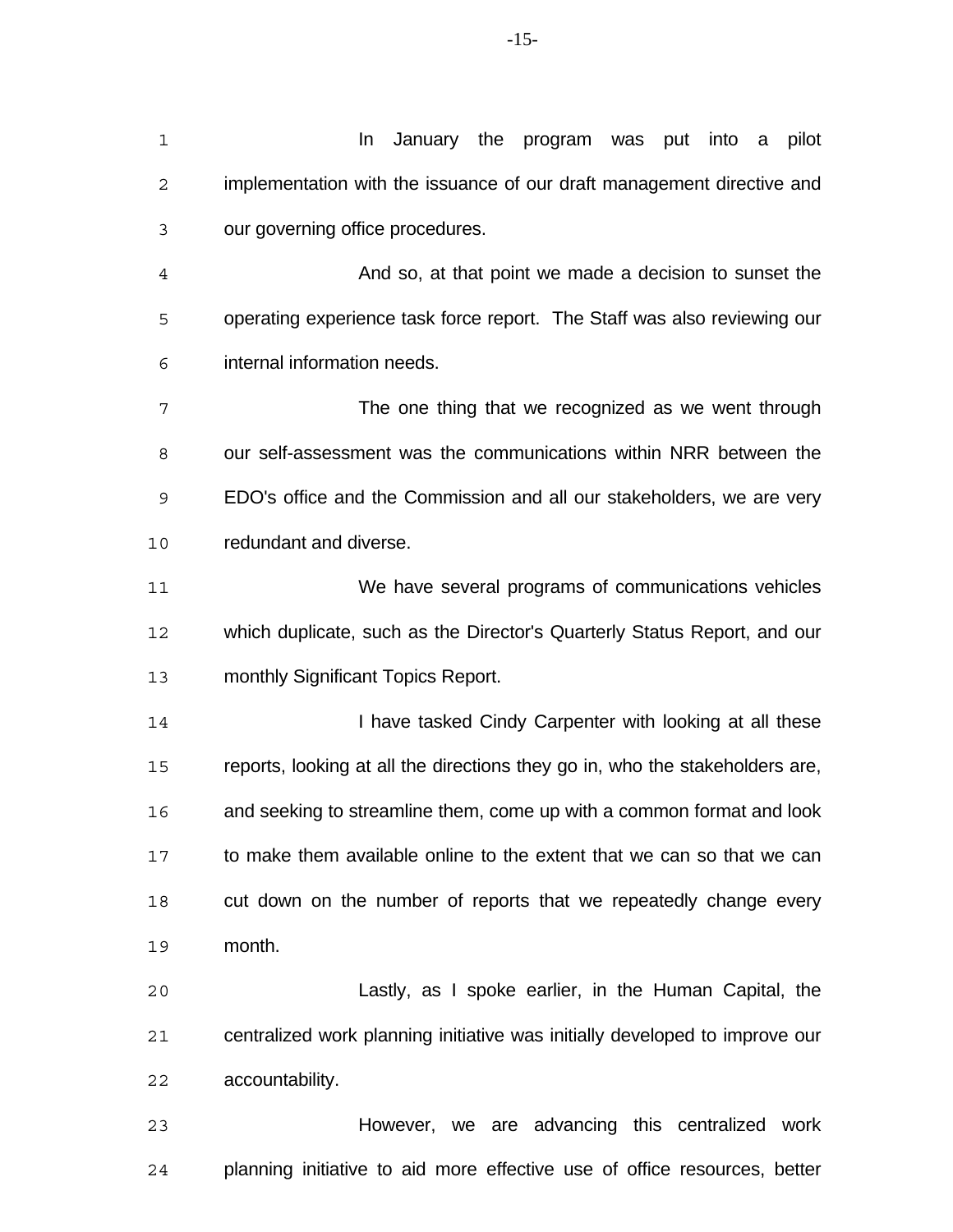predictability of work process and continued improvement in our overall work process.

 And we've seen this as the accountability and the scheduling are more strictly accounted for. At this point let me turn the presentation over to Brian Sheron to talk about some of our programs. DR. SHERON: Thank you. In licensing -- I'm sorry, next slide, please, slide ten. In licensing we are on target to support the Agency's performance goals. We are on track to complete 1,500 licensing actions this year. As you know, security plan reviews in fiscal years 2004 caused deferral of some licensing actions to fiscal year 2005, and a slight relaxation of our timeliness metric. While we generally have delivered on our timeliness metric, we are improving our performance metrics to increase our reliability and responsiveness. We continue to give priority to license amendments associated with power operates and outages and safety significant licensing actions. Two years ago NRR performed a Program Assessment Rating Tool evaluation, or PART, of the inspection program. This year we are conducting a PART evaluation with

 support from the Office of the Chief Financial Officer and other officers of the reactor licensing program, an effort which serves to measure the effectiveness and efficiency of our program.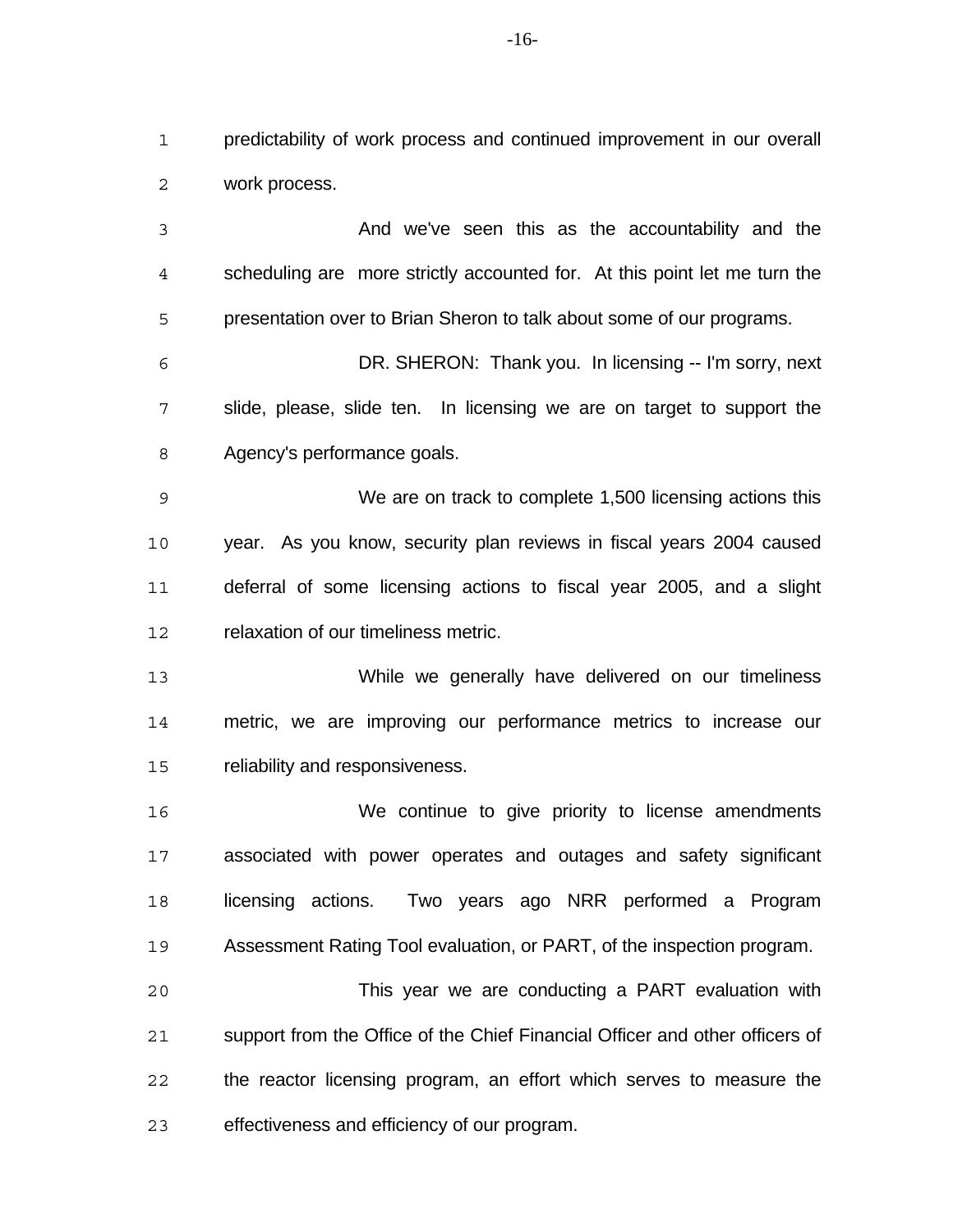Consistent with the Commission's policy statements on technical specifications and the use of probabilistic risk assessments, the Staff and the industry are developing risk informed improvements to the current system of technical specifications.

 Two initiatives have been approved and six are being developed. We are also assessing the results of the regulatory impact survey conducted by Brookhaven National Laboratory, which surveyed managers at power plants.

 The survey found that 60 percent of responders expressed satisfaction with our regulatory performance. While the overall results are positive, some concerns were raised about the timeliness of 12 licensing actions and a number of requests for additional information.

 Efforts are underway to examine both issues and, if appropriate, address the industry's concern. For example, in conjunction with the Nuclear Energy Institute Licensing Action Task Force, we are evaluating the request for additional information process.

 There are also some challenges in our licensing program. We recognize that we need to improve the Agency's integration of security requirements into the licensing process.

 We have a process in place for that integration, but we need to implement it. In December we formed a safety security interface advisory panel and working group to ensure safety security interface issues are appropriately considered in NRR and NSIR processes.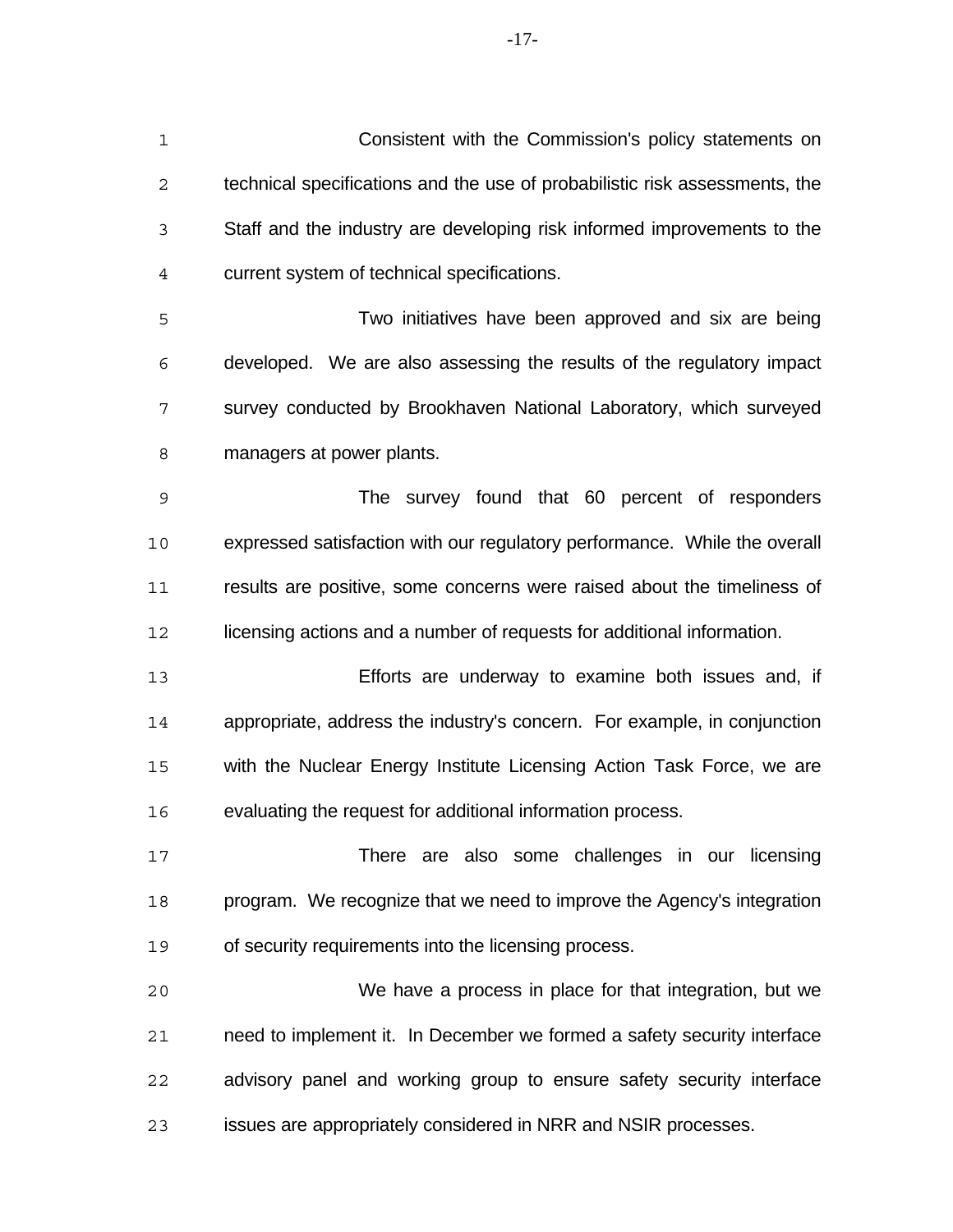| $\mathbf 1$    | With regard to the licensing process, the working group                    |
|----------------|----------------------------------------------------------------------------|
| 2              | and panel have the responsibility to develop a screening process for use   |
| 3              | by project managers and technical review staff to identify any aspects of  |
| $\overline{4}$ | license amendments that could involve security implications.               |
| 5              | Next slide, please. I'm now going to talk about power                      |
| 6              | uprates. The subset of licensing actions is power uprates, which we        |
| 7              | briefly addressed at our December Commission meeting.                      |
| 8              | To date, the Staff has approved 105 power uprates that                     |
| $\mathsf 9$    | have added the equivalent of approximately four large nuclear units to the |
| 10             | Nation's electric generating capacity.                                     |
| 11             | I want to point out the slide says 104. We just recently                   |
| 12             | approved Waterford since these slides were made and sent up. So,           |
| 13             | there's one change.                                                        |
| 14             | Most recently we approved the Waterford extended                           |
| 15             | power uprate of eight percent. This was the first application in which the |
| 16             | Staff used the guidance document Review Standard for Extended Power        |
| 17             | Uprates.                                                                   |
| 18             | Currently there are 11 power uprate applications under                     |
| 19             | review. And the Staff expects to receive 28 additional applications over   |
| 20             | the next five years.                                                       |
| 21             | As you know, the focus of our review of power uprate                       |
| 22             | applications has been and will continue to be on safety. There are some    |
| 23             | challenges in this area.                                                   |

-18-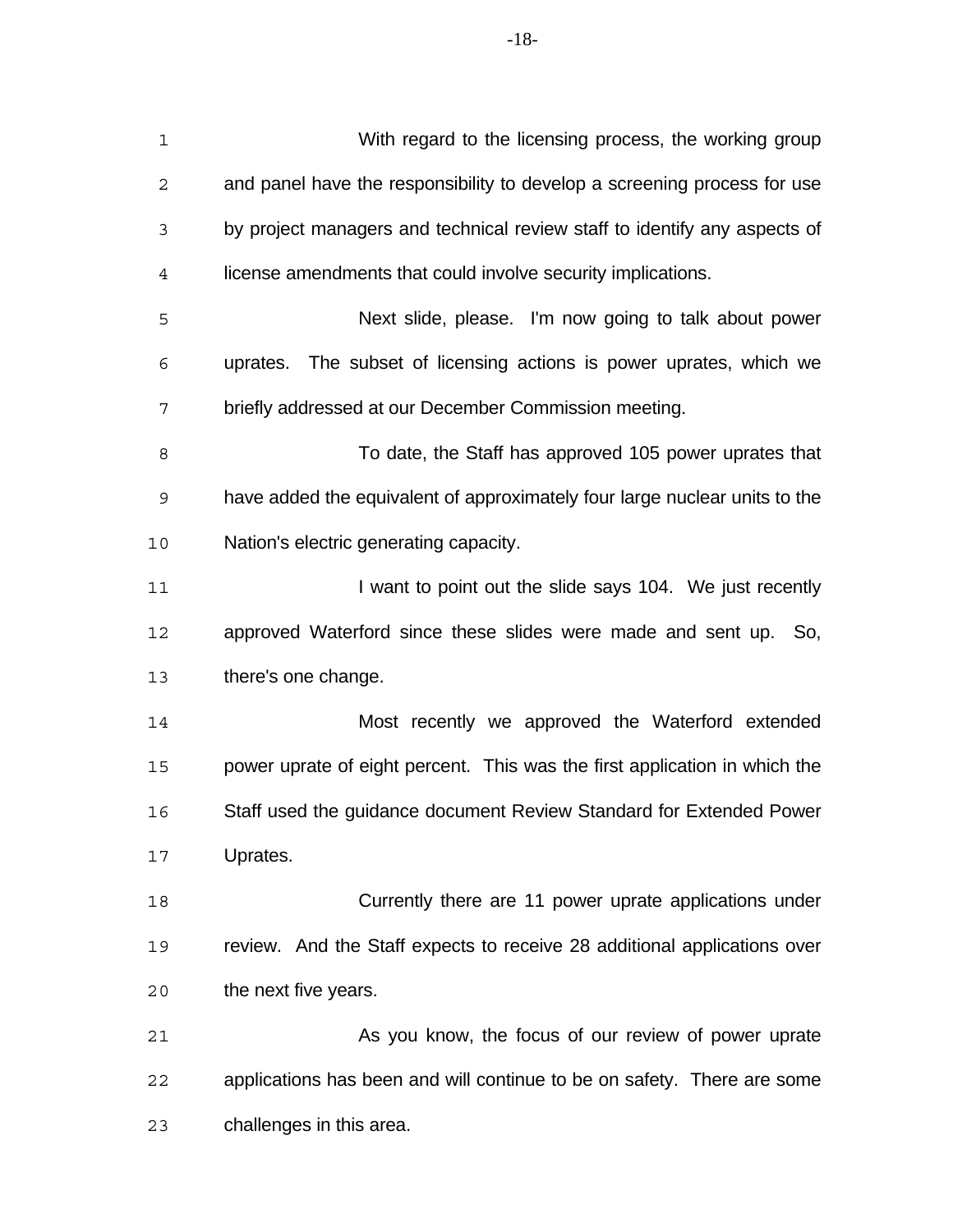| 1    | The Industry has experienced isolated incidents of steam                  |
|------|---------------------------------------------------------------------------|
| 2    | dryer cracking, loose parts generation, and flow-induced vibration        |
| 3    | problems at plants with extended power uprates.                           |
| 4    | The NRC Staff has taken appropriate regulatory action in                  |
| 5    | response to this issue. And we will take additional regulatory action as  |
| 6    | necessary to ensure safety.                                               |
| 7    | We are also following the Industry's evaluations of a                     |
| 8    | problem that some plants have experience using ultrasonic flow meters     |
| 9    | for measurement uncertainty recapture power uprates.                      |
| $10$ | With regard to future and ongoing activities, the Staff will              |
| 11   | be evaluating the review standard for extended power uprates and          |
| 12   | updating it as appropriate.                                               |
| 13   | As we gain experience with its use, we will make the                      |
| 14   | appropriate changes to the power uprate program to improve efficiency     |
| 15   | and effectiveness.                                                        |
| 16   | another program which is addressing<br>Moving to                          |
| 17   | challenges, the research and test reactors program is expected to receive |
| 18   | ten new reactor re-licensing applications between now and fiscal year     |
| 19   | 2007.                                                                     |
| 20   | This will necessitate increasing staffing and technical                   |
| 21   | assistance funding. We've established a 48 month goal for completing a    |
| 22   | reactor re-licensing review.                                              |
| 23   | Next slide, please. Reactor licensing renewal -- license                  |
| 24   | renewal for power reactors continues to be a highly successful program,   |

-19-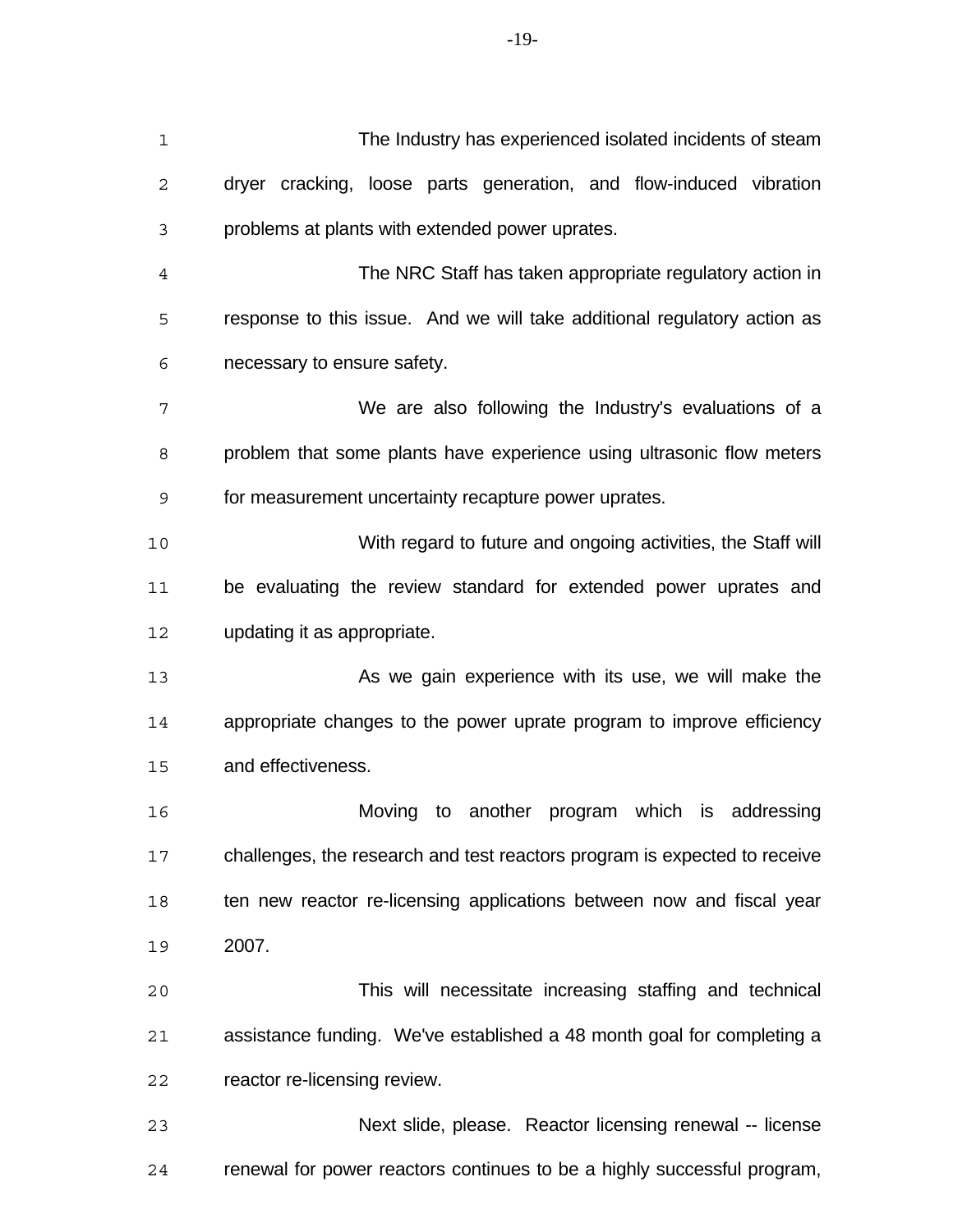but completing the review of renewal applications on schedule continues to be a challenge on staff resources due to the timing of submittals. To date we have issued renewed licenses for 30 reactors at 17 sites, all on or ahead of schedule. We currently have under review applications to review the licenses for 18 reactors at ten sites. Thus, approximately one half of the operating plants in the U.S. have either received or submitted applications for renewed 8 license. To ensure quality applications we have stringent requirements on the content of applications submitted and perform thorough acceptance reviews of the applications. Although there have been problems with two recent applications, the majority of applications submitted have been of acceptable quality. We completed the three pilot applications of the onsite audits for aging management reviews that are consistent with the Generic Aging Lessons Learned Report.

 The audit process has improved communication and reduced the number of requests for additional information. Both the applicants and the Staff believe that the audit process has been beneficial and has made the reviews more efficient and effective.

 Lessons learned from the pilot audits are being implemented by the Staff and applicants for the current license renewal applications. The Staff is implementing process improvements to further increase the efficiency and effectiveness of the license renewal program.

-20-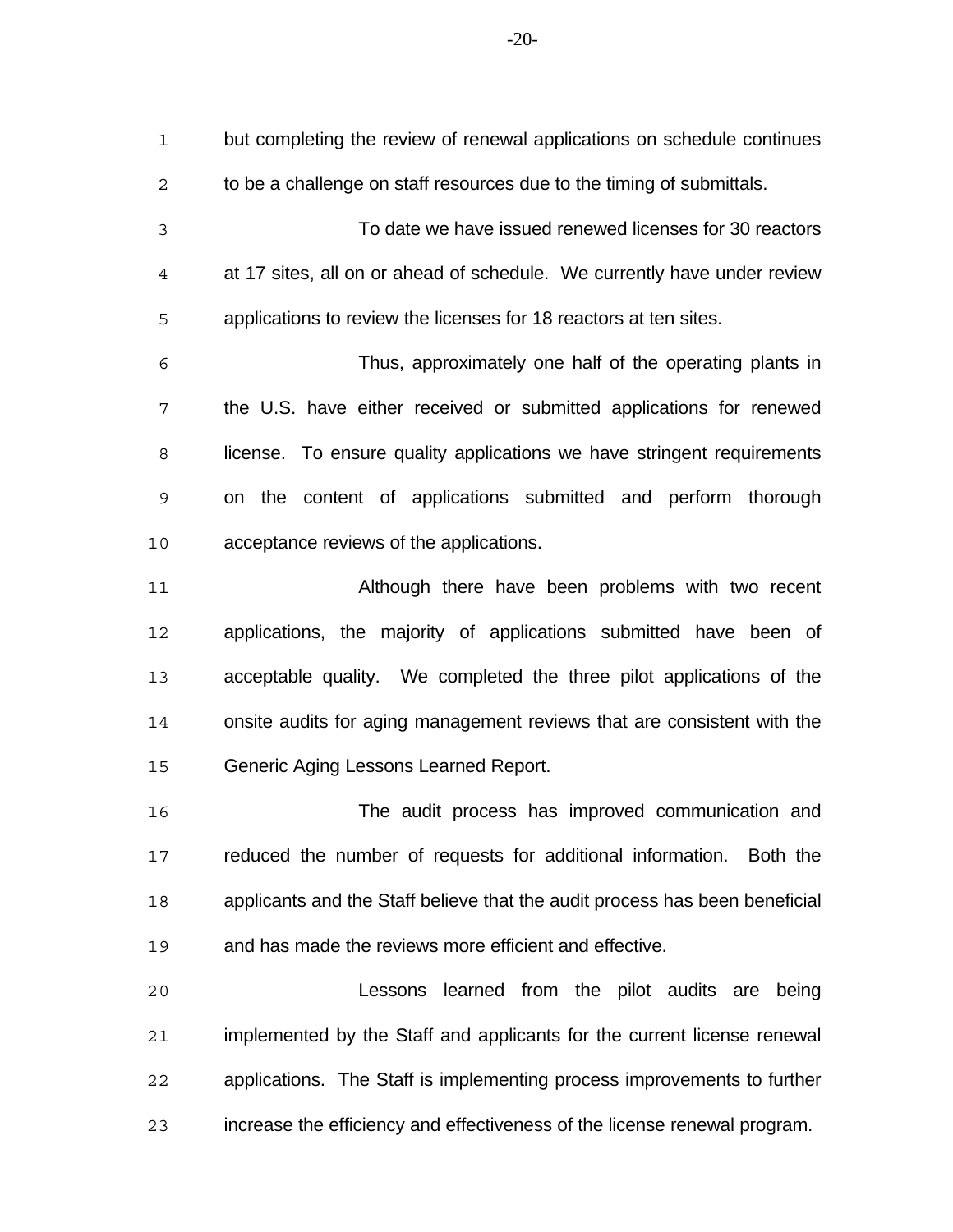Lessons learned from the review of license renewal applications and from industry input were incorporated into draft updates of the license renewal implementation guidance documents that were made available for public comment on January 30, 2005. 5 A public workshop was held in March to discuss the updates and receive comments. The final documents are scheduled to be issued by September 30, 2005 after resolution of comments received. **In summary, the license renewal program continues to**  meet established schedules for license renewal reviews. We are continuing to work to improve the process to achieve greater efficiencies. Next slide, please. We'll now talk about rulemaking accomplishments. During our program review briefing in October 2003 we discussed our revised approach for rulemaking in which we would develop the technical basis and obtain stakeholder input before initiating rulemaking. We have been following this approach for newly initiated rulemakings. A good example is the rulemaking that appends 10 CFR 50.55a to update the latest American Society of Mechanical Engineering Codes and Standards. However, there are instances where it has been

 necessary to conduct these steps, that is technical basis and rule language development, in parallel, such as the recent proposed rule for 10 CFR 50.46.

-21-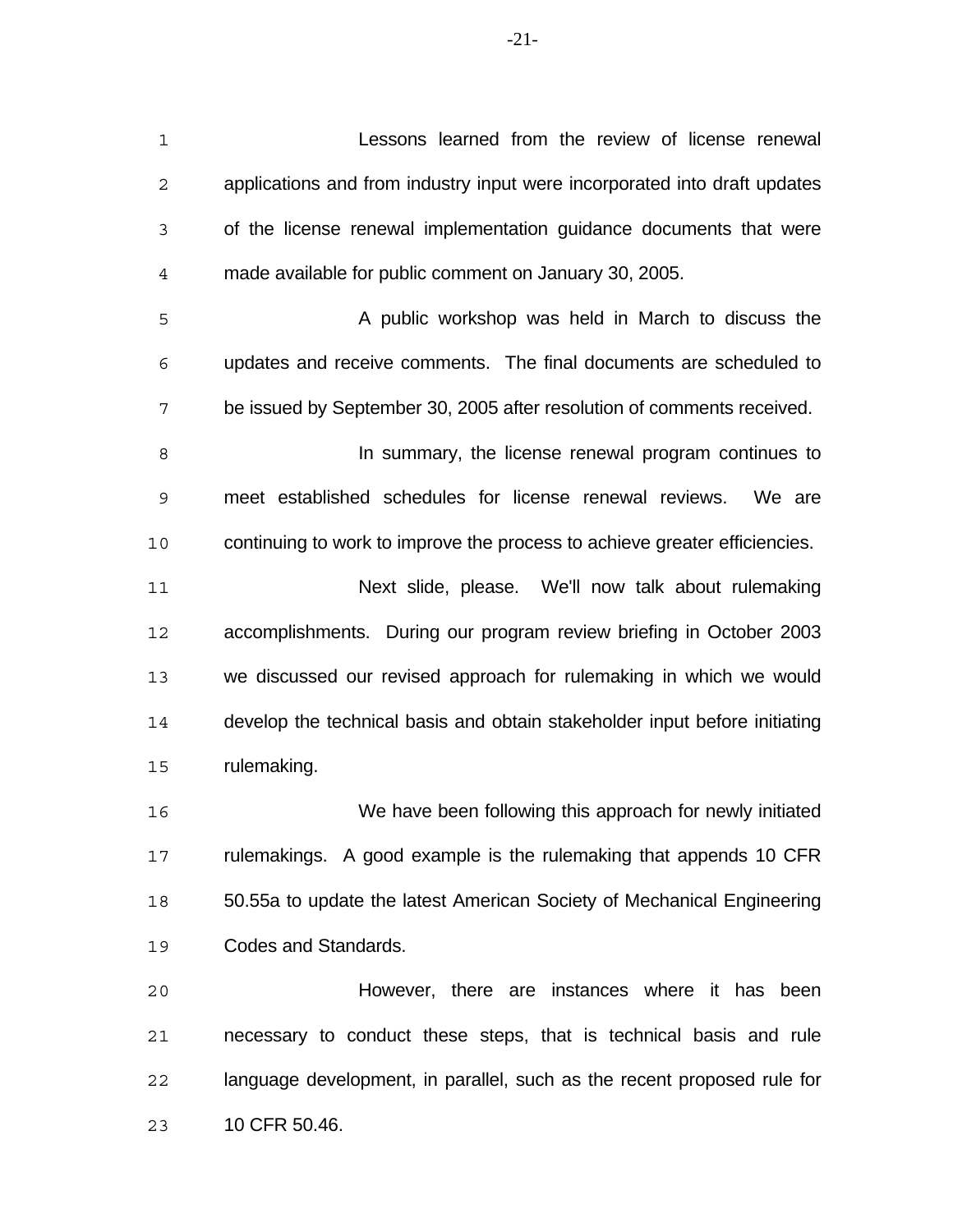| $\mathbf 1$    | We continue to consider that rulemaking is best served                       |
|----------------|------------------------------------------------------------------------------|
| $\mathbf 2$    | when the technical basis is well informed, peer reviewed, and publicly       |
| 3              | vetted prior to entering the rulemaking process.                             |
| $\overline{4}$ | This sequential process allows for better resource                           |
| 5              | management and scheduler discipline. However, we remain flexible to          |
| 6              | consider other options to best serve the Agency and ours stakeholders.       |
| 7              | I'd like to highlight some recent successes in the                           |
| 8              | rulemaking area. This slide lists the higher priority proposed and final     |
| 9              | rulemakings that have been completed in the past year.                       |
| 10             | The rules provide for risk informed performance-based                        |
| 11             | alternatives consistent with our strategic plan. Other lower priority        |
| 12             | rulemakings recently completed have been provided to you.                    |
| 13             | Two of these recent rulemakings relate to fire protection,                   |
| 14             | which I will discuss later under that topic. Of the others, one is the 10    |
| 15             | CFR 50.69 final rule that provides licensees with a voluntary alternative to |
| 16             | comply with selected deterministic requirements in the regulations with      |
| 17             | respect to design, quality assurance, construction, and operation.           |
| 18             | The rulemaking permits licensees to redefine the scope                       |
| 19             | of systems, structures, and components that are subject to the special       |
| 20             | treatment requirements using risk-informed criteria set forth in the         |
| 21             | amended rule.                                                                |
| 22             | Pilot activities are under way with Surrey and Wolf Creek                    |
| 23             | expected to submit applications in mid-2005 to implement the risk            |
|                |                                                                              |

informed alternative in 50.69.

-22-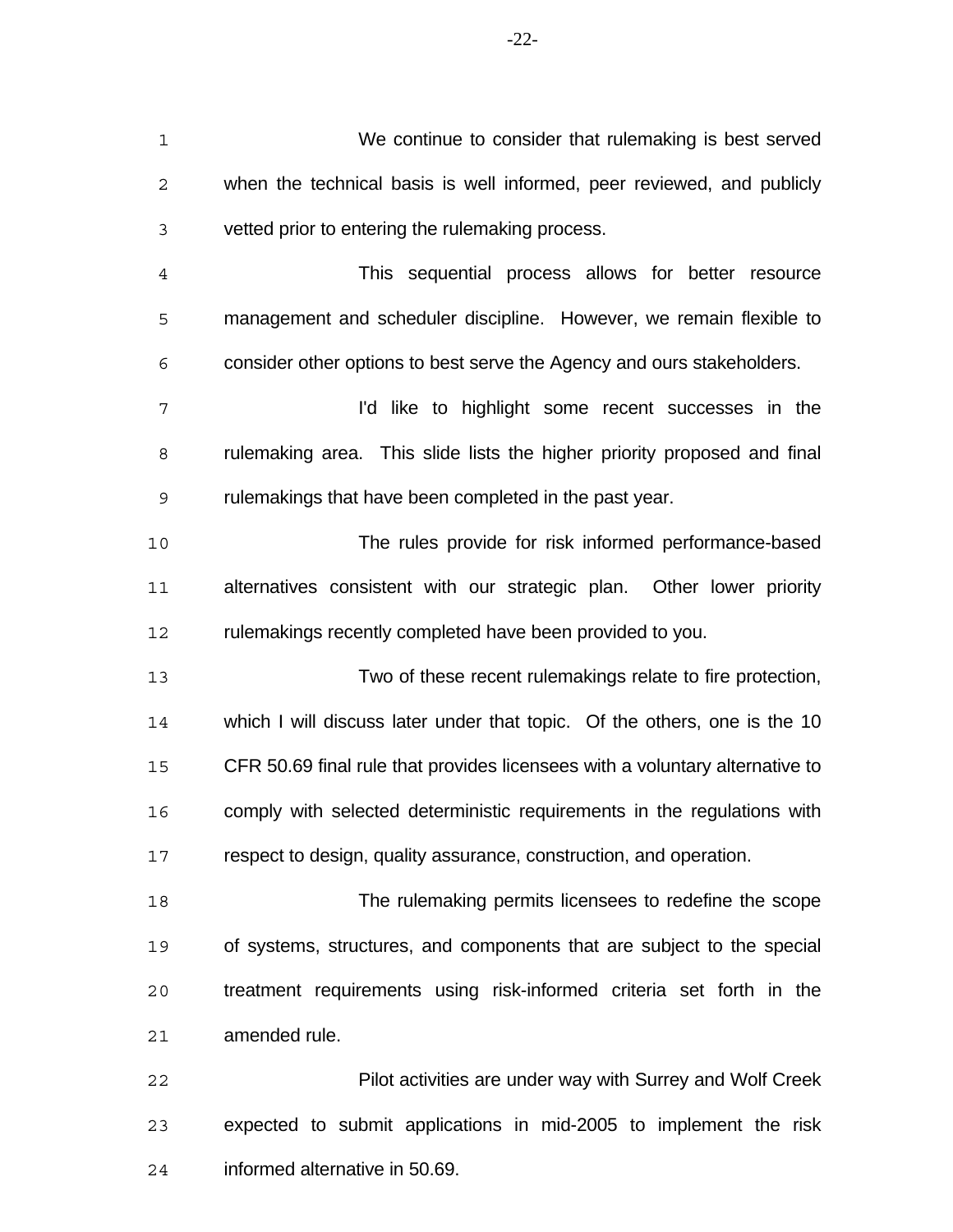| 1           | Additionally, we recently sent to the Commission a                           |
|-------------|------------------------------------------------------------------------------|
| $\mathbf 2$ | proposed revision to 10 CFR 50.46, also known as the emergency core          |
| 3           | cooling system rule, that allows a risk informed treatment of break size for |
| 4           | loss of coolant accident analysis.                                           |
| 5           | Next slide, please. We do have some challenges in the                        |
| 6           | rulemaking area. In the upcoming months the Commission can expect to         |
| 7           | receive several complex, and in some instances controversial rulemaking      |
| 8           | packages.                                                                    |
| $\mathsf 9$ | We plan to deliver on schedule in June a proposed rule                       |
| 10          | on Part 26, Fitness-For-Duty. The rule would revise Part 26 substantially    |
| 11          | with respect to both drug and alcohol testing and would add requirements     |
| 12          | related to work fatigue.                                                     |
| 13          | We are working with the Office of Nuclear Security and                       |
| 14          | Incident Response on reactor security rulemakings to align our               |
| 15          | regulations with issued orders and to use the rulemaking process to          |
| 16          | obtain stakeholder input with the proposed rule for design-basis threat      |
| 17          | scheduled for June as well.                                                  |
| 18          | Finally, the Staff is preparing a proposed rule to amend                     |
| 19          | Part 52, early site permits, standard design certifications and combined     |
| 20          | licenses for nuclear power plants to take into account experience from the   |

previous design certification rulemakings.

22 As we discussed at the April 6<sup>th</sup> New Site and Reactor Licensing Commission Briefing, with regard to regulatory stability, the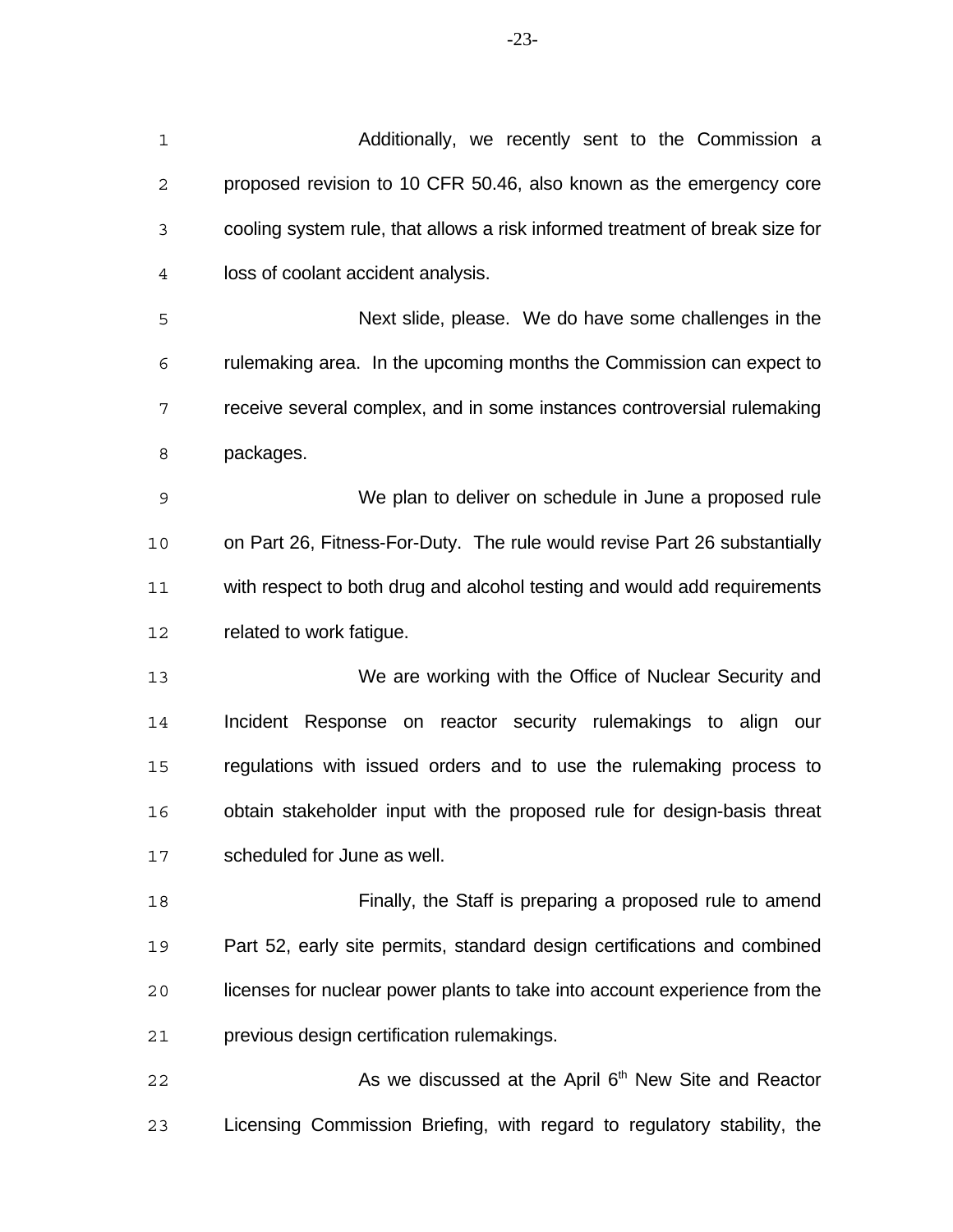current Part 52 is considered sufficient to proceed with any new reactor licensing.

 But the proposed changes would enhance the efficiency and effectiveness of the process. Next slide, please. I'm now going to talk about fire protection activities.

 Fire protection has been a challenging area over a long period due to numerous regulatory and technical issues. The Commission was briefed on the status of the major fire protection program activities last December.

 The Staff has also made several major advances in each 11 of our major activities during the past few months. The risk-informed performance-based fire protection rule alternative was issued in July of 2004.

 Public meetings were held in January and February of 15 this year to discuss stakeholder comments on the regulatory guidance in support of this alternative.

 The Staff and the Nuclear Energy Institute are on a path to endorse NEI-04-02, and will finalize development of the Regulatory Guide in late summer of 2005.

20 Representing a major licensing action on February 28<sup>th</sup>, Duke Energy provided a Letter of Intent to adopt the risk-informed alternative in 10 CFR 50.48, which allows use of the National Fire Protection Association 805 Standard for all of their plants.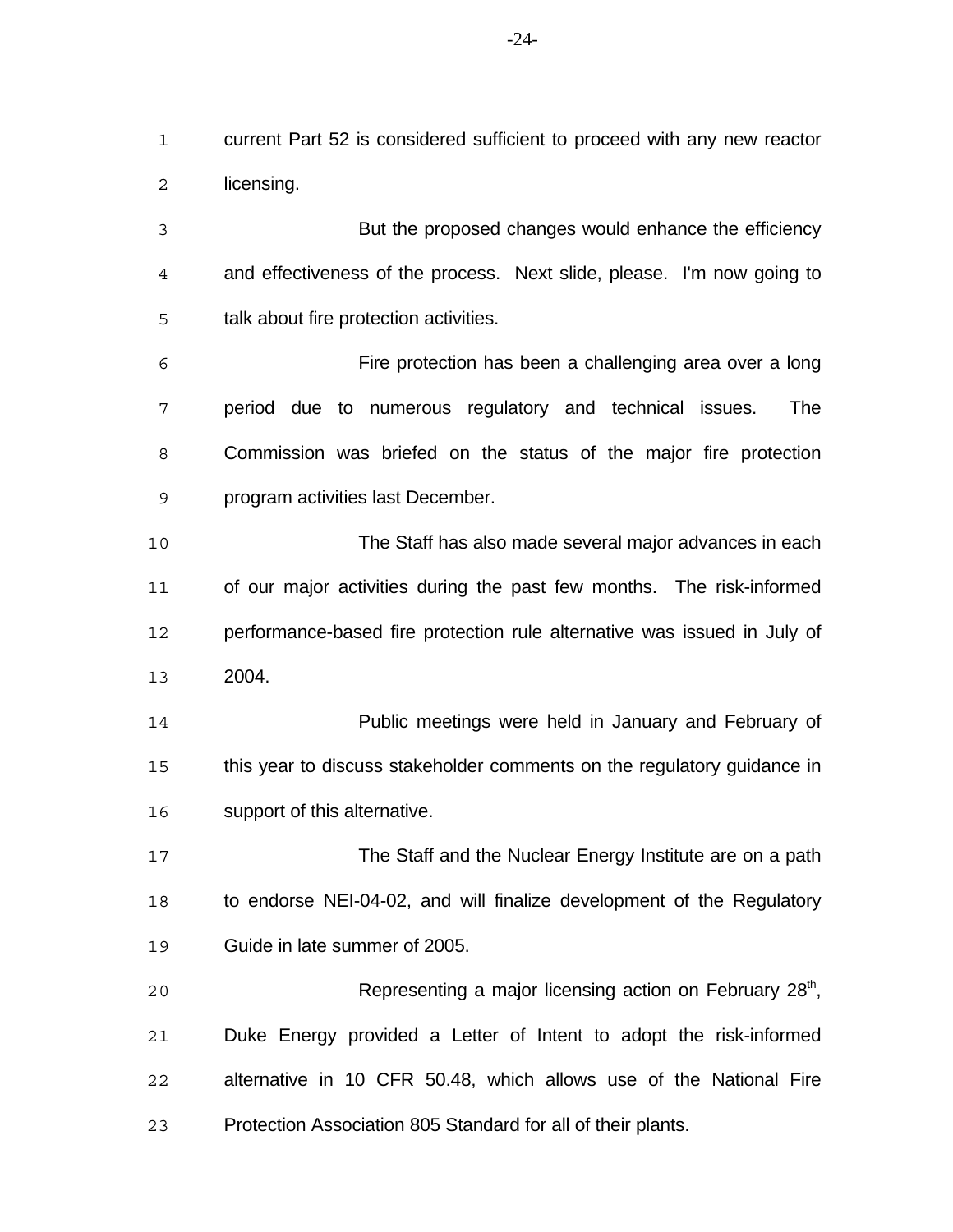For post-fire safe shut-down circuit analysis, revision to the Regulatory Issues Summary 2004-003 as issued this past December, which informed licensees of the restart of circuit inspections and the enforcement discretion available for circuit findings until December 2005. The regions restarted circuit inspections using the risk- informed guidance this past January. We are taking steps to endorse industry guidance while we continue to clarify compliance expectations in this area. Currently the Staff is preparing a new Regulatory Issue Summary to formerly document and clarify fire protection terminology and ensure consistent interpretation among the operating reactor fleet. Additionally, the Staff intends to issue the appropriate generic communication to resolve concerns related to the term "one at a 14 time" with respect to its application to associated circuit failures. The Staff will invoke the compliance exception to the backfit process as needed to ensure licensees are in compliance with Agency regulations in this area.

 The proposed rule on operator manual actions was published last month. And the public comment period lasts until late May. 20 A public meeting is scheduled for April  $27<sup>th</sup>$  to further solicit stakeholder comments.

 The Staff will address public comments under the overall direction provided by the Commission Staff Requirements Memorandum on the proposed rule.

-25-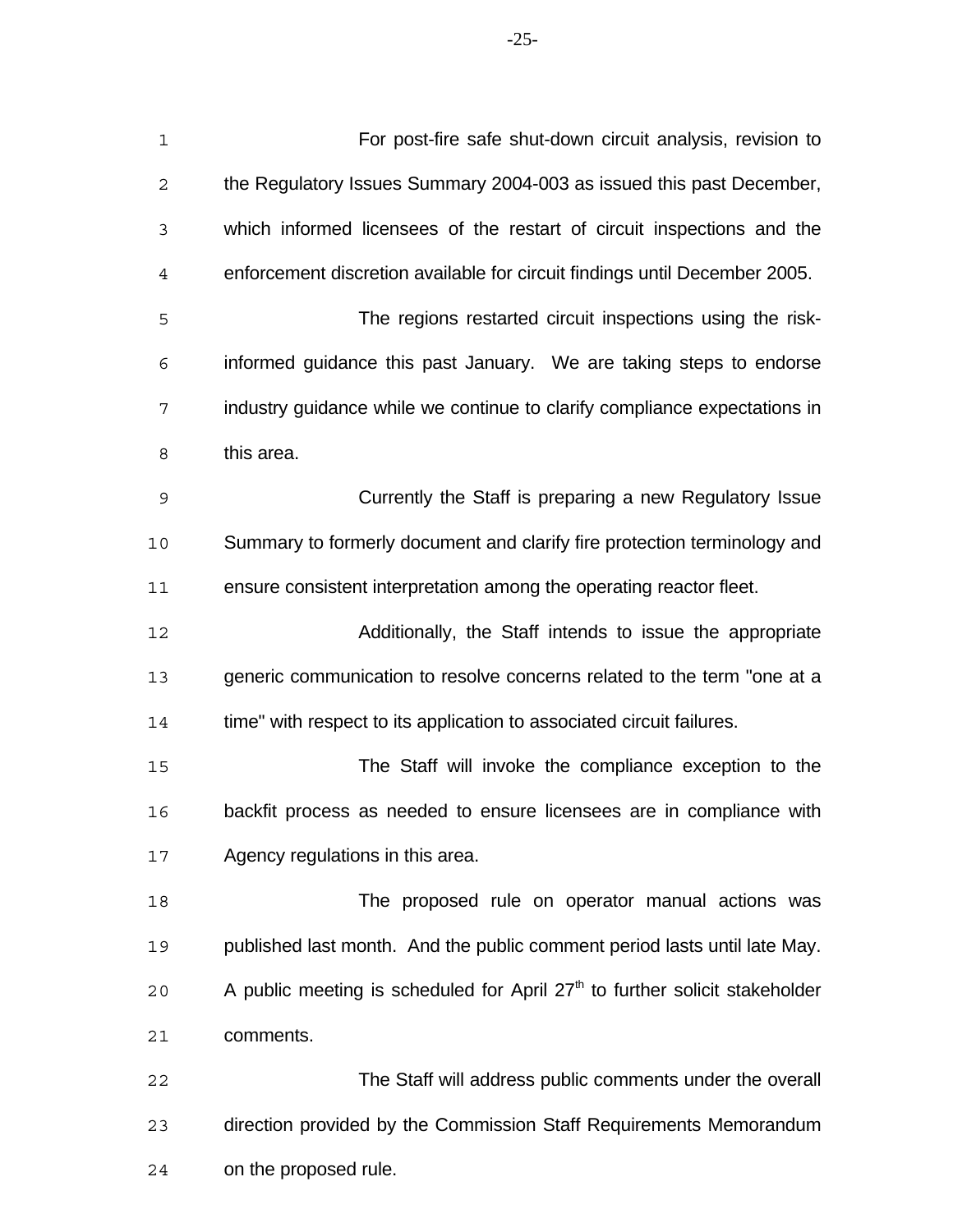The Staff looks to improve fire protection safety through continued progress in risk informing our fire protection activities, communicating clearly with our stakeholders, and by effectively managing any emerging issues.

 For example, the recent fire test performed on the Hemyc fire barrier system revealed some configurations of concern. The Staff is resolving the non-compliances associated with this issue using regulatory tools such as the Information Notice and, if necessary, a Generic Letter.

 Next slide, please. I'm going to talk about Generic Safety Issue 191. I would like to touch on the key technical issues in resolving Generic Safety Issue 191, assessment of debris accumulation on pressurized water reactor sump performance.

 The Staff issued Bulletin 2003-01, potential impact of debris blockage on emergency sump recirculation at PWRs, in June of 2003 asking licensees to confirm compliance with existing applicable regulatory requirements or describe any compensatory measures implemented to reduce the potential risk due to post-accident debris blockage until evaluations to confirm compliance are completed.

 From the responses to the Bulletin and the requests for additional information, the Staff has concluded that plants are implementing interim compensatory measures to reduce risk of operation while permanent solutions are being analyzed.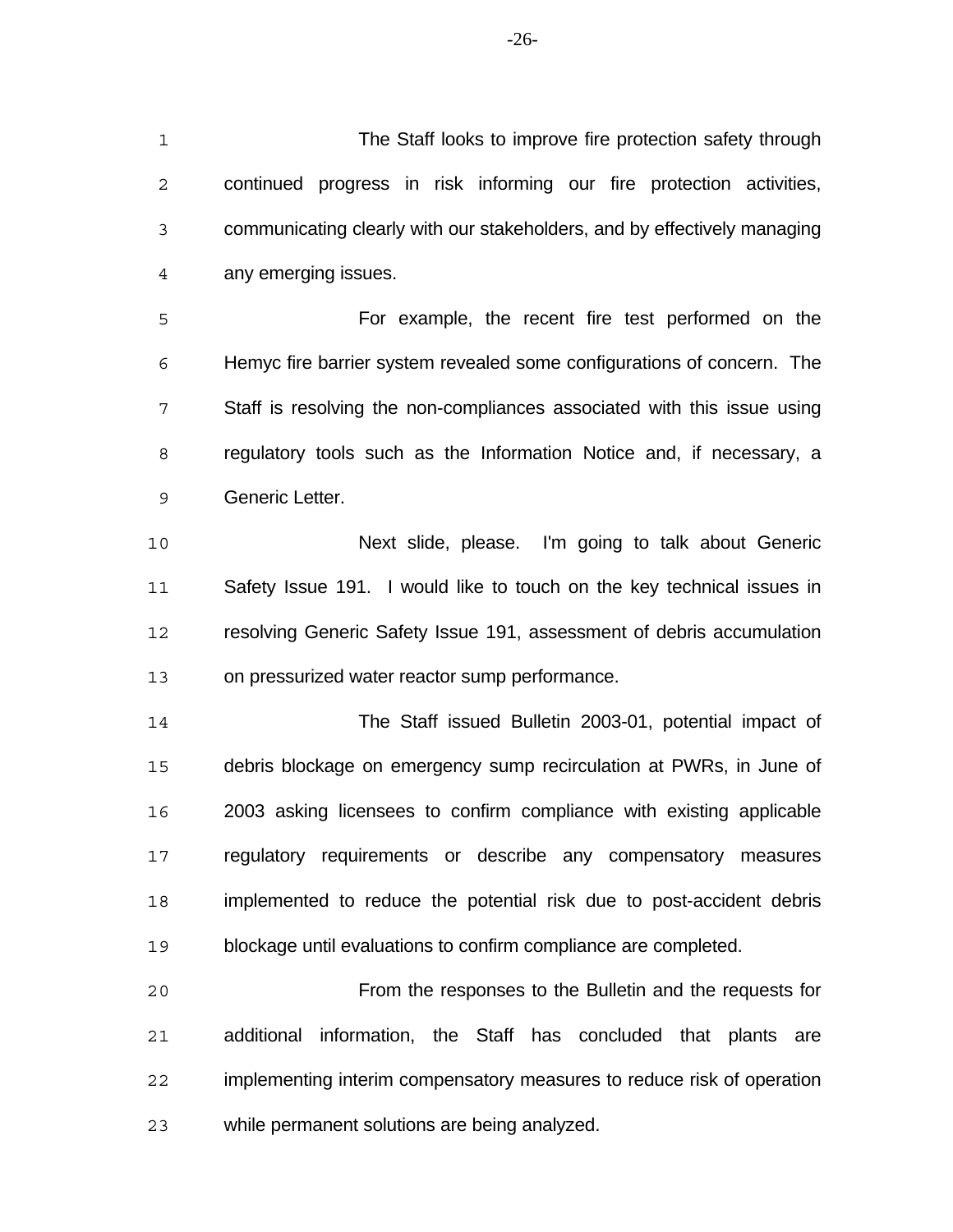The Staff has also reviewed the first of two responses to Generic Letter 2004-02, potential impact of debris blockage on a emergency recirculation during design basis accidents of pressurized water reactors. This letter requested licensees to perform an evaluation of the emergency core cooling system and containment spray system recirculation functions and, if appropriate, take additional actions to ensure system function. Generic Letter 2004-02 required responses by March, identifying the methodology used in their analysis and responses by September identifying the results of their sump analyses, their intended sump modifications and the schedule for their completion. The final Generic Letter responses are due from all 69 pressurized water reactor plants in September of 2005. From the review of these responses, a sample of plants will be chosen for a more detailed staff evaluation. 17 Although the industry guidance and the Staff safety evaluation provide an acceptable approach that should facilitate consistency, we anticipate that the very plant specific features and a

**In addition, despite the substantial experience and**  information base regarding PWR sump performance, deficiencies in data and knowledge do exist in certain technical areas, for example, codings,

range of corrective actions selected, will require considerable staff effort.

-27-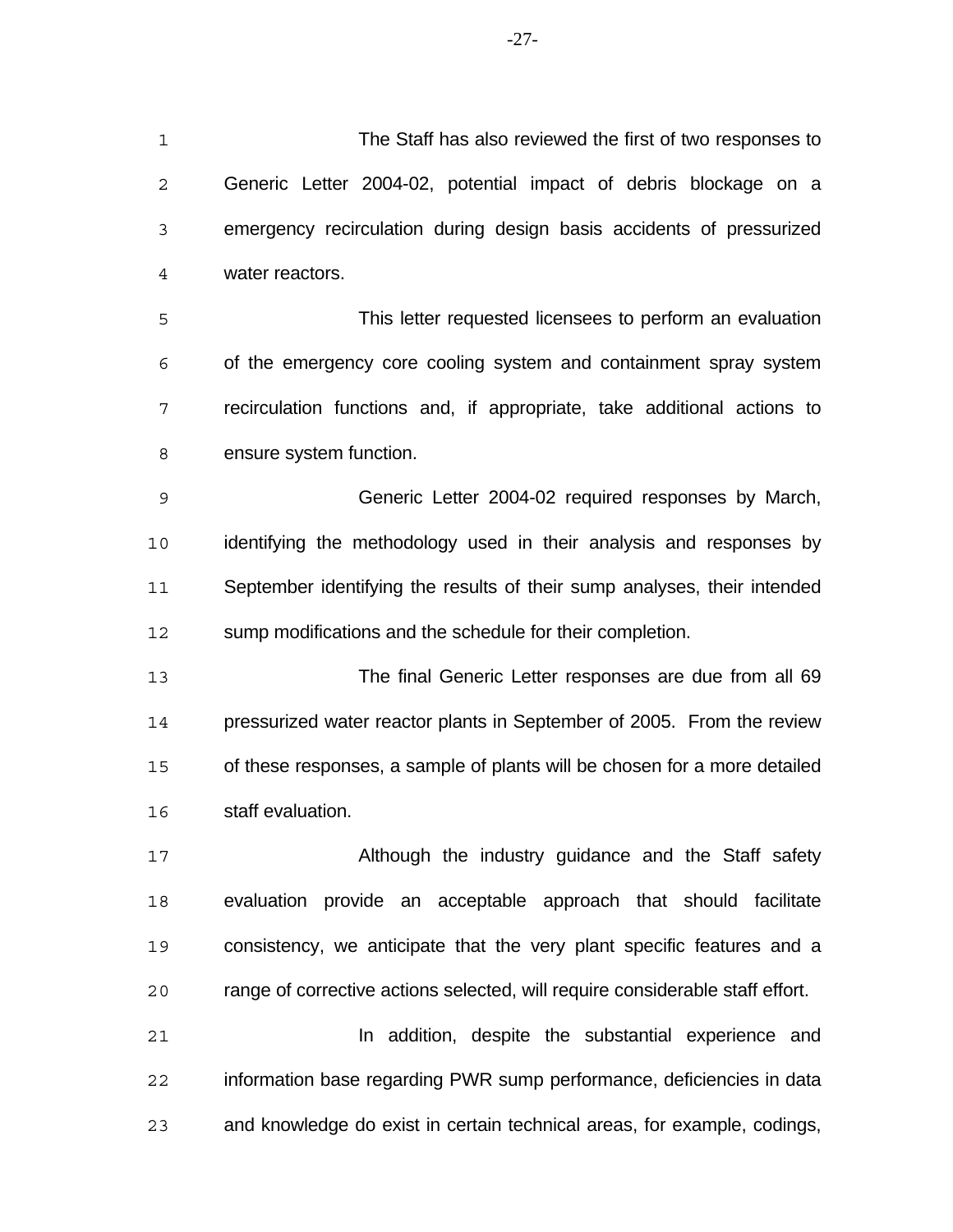chemical precipitation, and downstream effects. The Office of Nuclear Regulatory Research has ongoing and planned testing in these areas. Licensees have been strongly advised to provide sufficient margin in any design modifications they propose to account for these uncertainties. The Staff will continue to communicate the results of additional RES activities to industry as testing is completed. In the interim, the Staff will continue to deal with licensee-specific performance deficiencies such as degraded codings. Next slide, please. I'll talk about Operating Experience now. At the time of the Davis-Besse Lessons Learned Task Force 12 briefing last December, we were in the final stages of launching our new Operating Experience Program. The new program was implemented on January 1, 2005, and is codified in draft Management Directive 8.7, which will be used on a trial basis for one year to receive feedback and make adjustments. All of the Davis-Besse Lessons Learned Task Force Operating Experience action items have been completed. Also, a 2004 audit of the Operating Experience Program conducted by the Office of the Inspector General provided a number of recommendations that have been resolved. One audit recommendation to issue Management Directive 8.7 will be fully implemented following the one year trial use of

the draft Management Directive.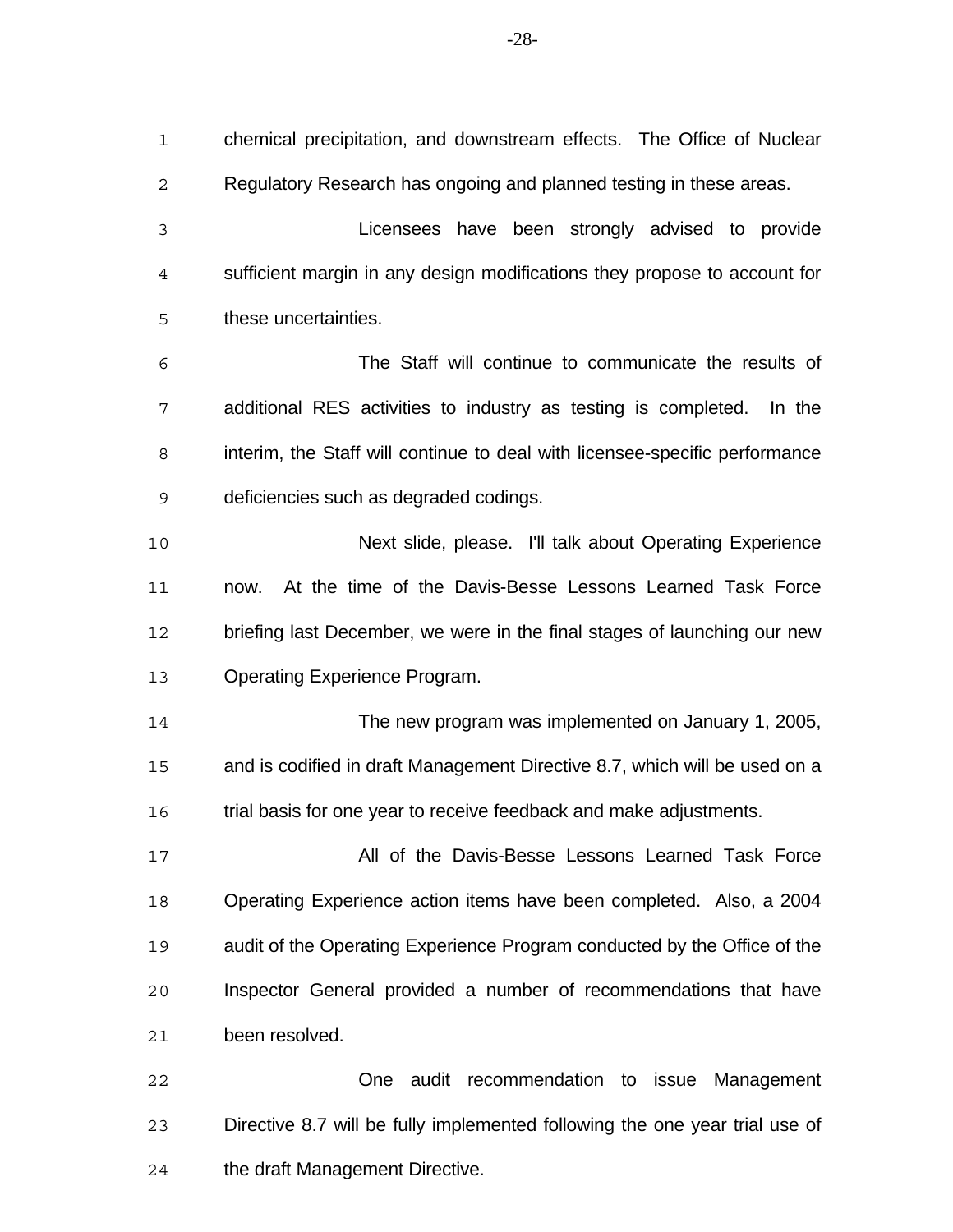As discussed in the December Commission briefing, the cornerstone of the new Operating Experience Program is the clearinghouse, which serves as a single organization to collect, make available and communicate and manage the evaluation and application of Lessons Learned from operating experience.

 We plan to strengthen the interface between the clearinghouse and other technical organizations, including the regional offices. At present, all four regions in NRR are participating in an operating experience benchmarking task group to review regional practices associated with operating experience and to identify best 11 practices which can be used by the regions to implement consistent regional programs.

 In the near future we plan to create teams of technical staff that will automatically receive and systematically assess operational data in their specialized areas to identify trends and recommend action accordingly.

**In the international community I am the NRC Senior**  Management Representative on a Nuclear Energy Agency's committee for nuclear regulatory activity senior level task group on regulatory challenges in using operating experience.

 This group will meet for the first time in May to examine ways to improve the collection analysis and use of operational experience data. This completes my part of the presentation. I would now like to turn it back over to Jim.

-29-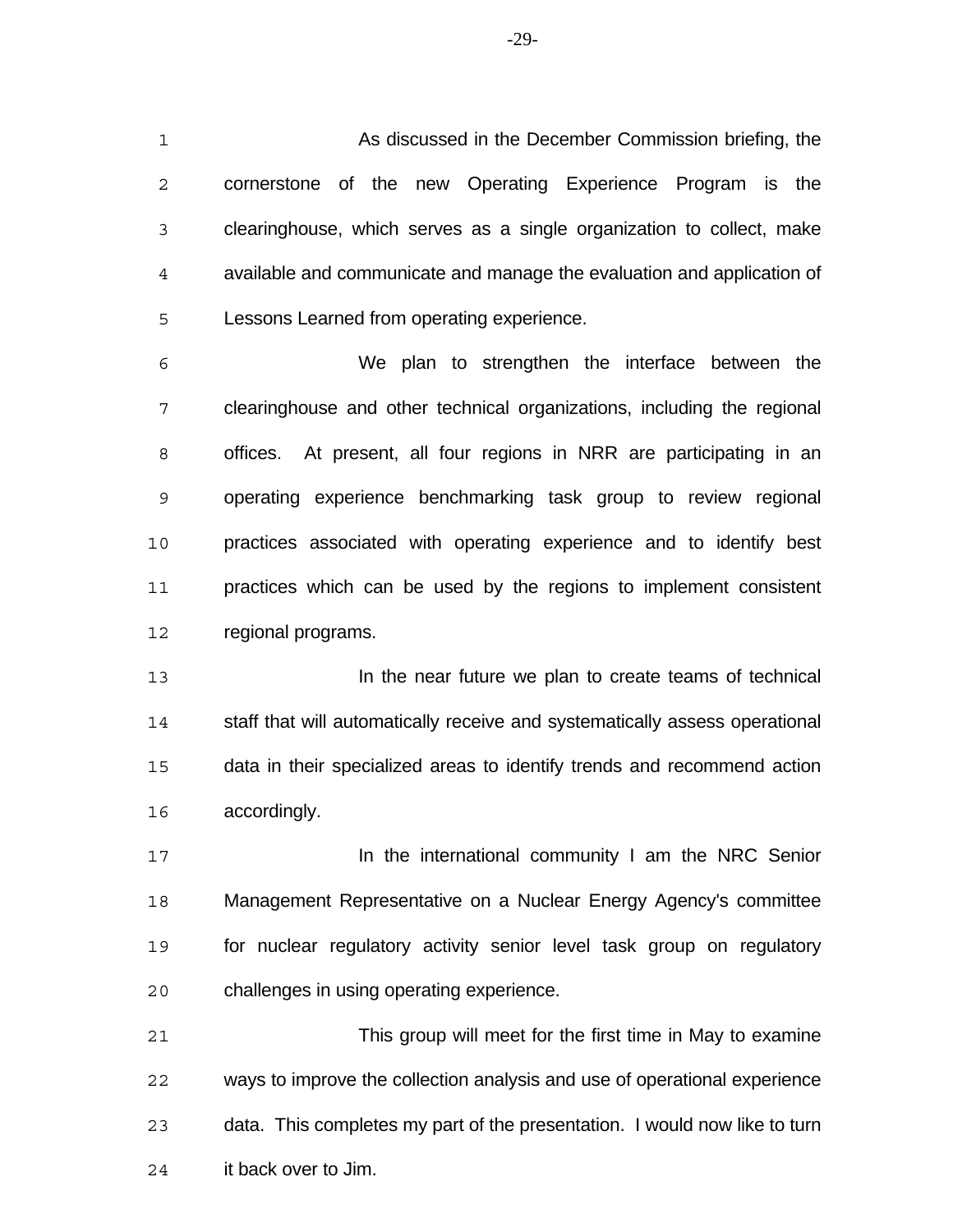| $\mathbf 1$    | MR. DYER:<br>Thank you Brian.<br>Slide 18 please.                           |
|----------------|-----------------------------------------------------------------------------|
| 2              | Chairman and Commissioners, we've gone through a lot of information in      |
| 3              | a short period of time.                                                     |
| $\overline{4}$ | In our presentation we identified a number of future                        |
| 5              | policy issues. Obviously there are several rulemaking activities that Brian |
| 6              | described, as well as some of the activities that may come about because    |
| 7              | of our new reactor activities and plans in that area.                       |
| 8              | We have no shortage of challenges, as you can see.                          |
| 9              | These challenges I break down fall into three areas. One, are key           |
| 10             | challenges in the area of planning.                                         |
| 11             | We have the emerging issues in the security area that                       |
| 12             | we are working closely with the Office of Nuclear Security and Incident     |
| 13             | Response as well as more on a longer term the uncertainty as to what's      |
| 14             | going to happen with the new reactor area.                                  |
| 15             | We also have technical challenges as Brian described,                       |
| 16             | certainly with the power uprate program, the GSI-191 sump issues, and       |
| 17             | some of the fire protection emerging issues.                                |
| 18             | And lastly we have concerns that we fall into the Human                     |
| 19             | Capital area. Obviously we have an aging workforce that we're looking at    |
| 20             | succession planning and knowledge transfer as well as emerging skills       |
| 21             | and changing skills as the NRC becomes more advanced in the nuclear         |
| 22             | reactor oversight and review areas.                                         |
| 23             | Having acknowledged these challenges, NRR has                               |

developed a number of approaches to address them, as I said earlier. In

-30-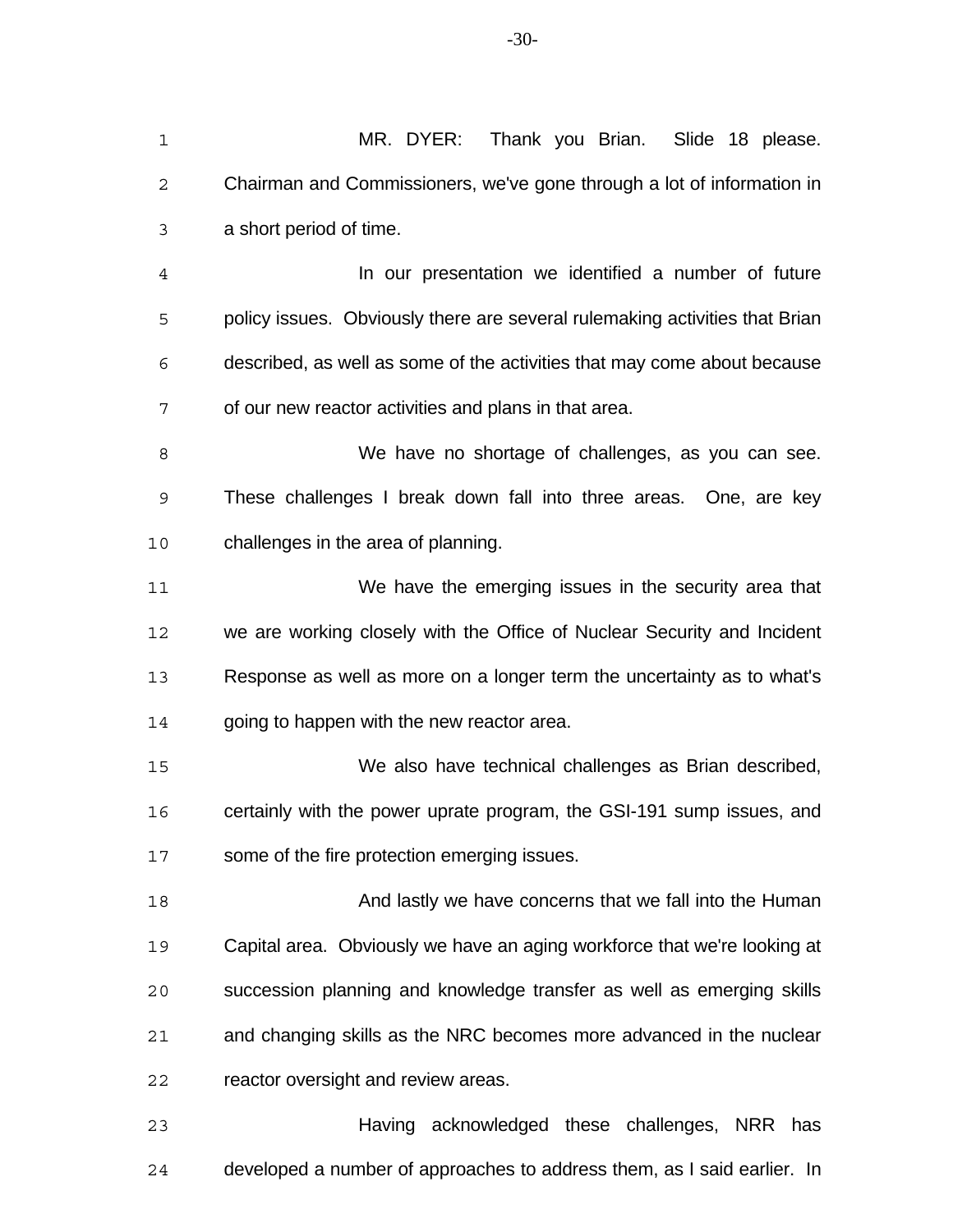coordination with the Office of Research, Nuclear Security and Incident Response, and our NRC Staff Offices, we have emphasized our commitment to safety and continuous improvement in our overall approach to our duties and responsibilities. This completes my part of the presentation. I'll turn it back over to Bill. MR. KANE: That completes the Staff's presentation.

8 CHAIRMAN DIAZ: Thank you, Bill, Jim, Brian. I appreciate the presentation. And, of course, we appreciate the work that you do. And I think today is Commissioner Lyons' turn to go first.

 COMMISSIONER LYONS: Thank you. And thanks to all of you for a very, very good briefing. The first couple of questions I have would be more in the area of, Brian, that you just discussed.

 You mentioned Hemyc and the use at 11 plants. Would you just help me understand a little bit better where in the application of a technology like Hemyc do we do this testing?

 I'm curious that we're testing it now that it's installed in 11 plants. And why not sooner? Or were we relying on other data, or I just curious.

 MS. BLACK: Let me answer. Actually, there was testing of this material over 20 years ago. But the test standards have changed and we have learned additional information through the thermolag testing.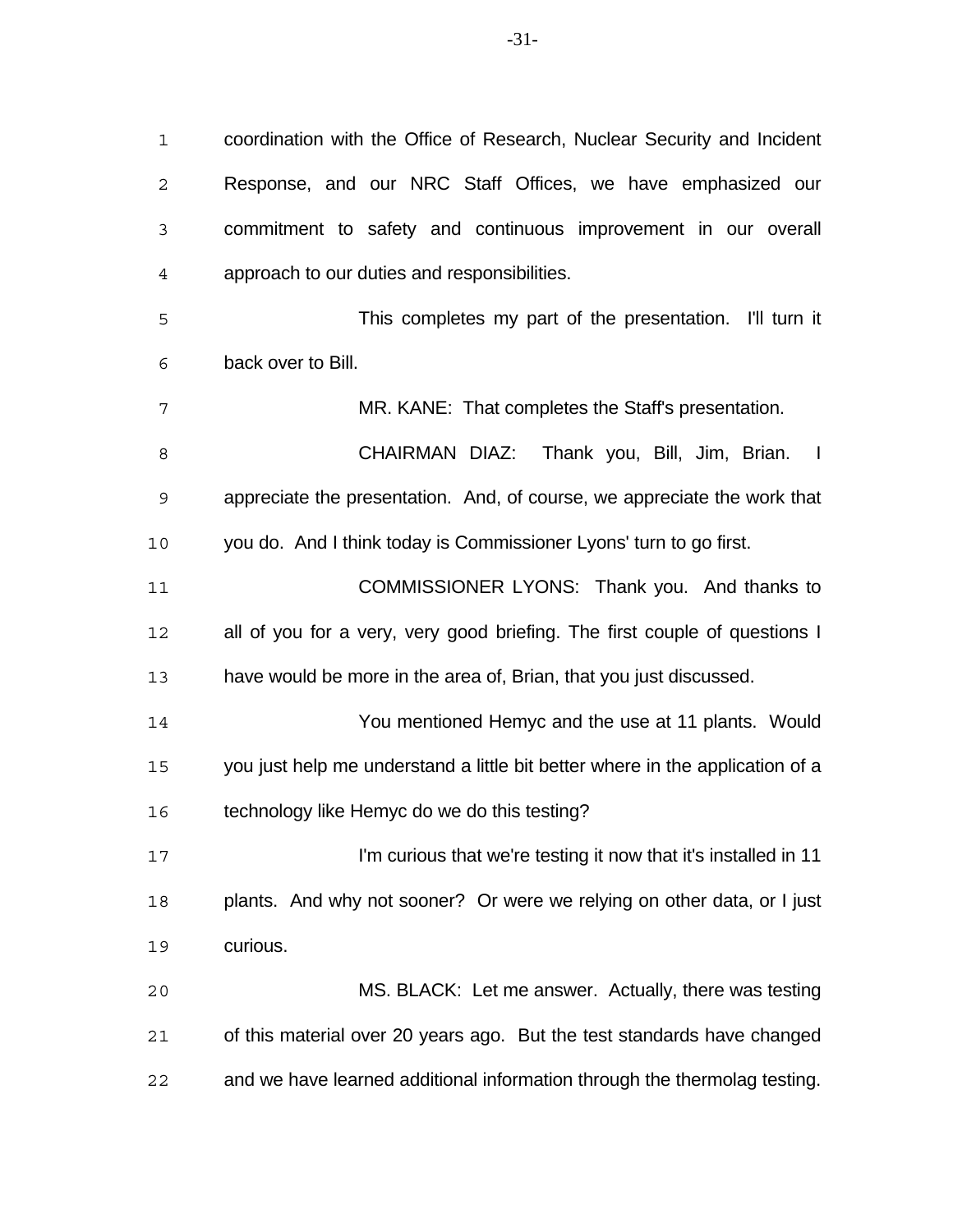| $\mathbf 1$    | And so, we understood that there were different                            |
|----------------|----------------------------------------------------------------------------|
| $\mathbf{2}$   | materials in use. Thermolag was the one we went after first because it     |
| 3              | was used in most applications.                                             |
| $\overline{4}$ | And then we had Kaowool. And then this was just the                        |
| 5              | NRR plan, the next process we did. We asked the industry to test it. And   |
| 6              | they wanted to stand behind their current test reports.                    |
| 7              | And so we had to take it on as an agency. It's kind of a                   |
| 8              | burden of proof of whether the material was good enough or not.            |
| 9              | COMMISSIONER LYONS: Well, it just strikes me as                            |
| 10             | unfortunate to find out now. But I'm sure it strikes you that way too.     |
| 11             | MR. MERSCHOFF: Actually, Commissioner, I think                             |
| 12             | that's a real success for the Research program. The industry is            |
| 13             | responsible for the testing and assuring that this component is acceptable |
| 14             | for use.                                                                   |
| 15             | We were doing confirmatory testing and found a                             |
| 16             | significant lapse there. Now, we can and need to go back to the            |
| 17             | decisions that were made by the industry to employ it in the field.        |
| 18             | But, I think Research scored a homerun here in terms of                    |
| 19             | doing the testing and finding the problem.                                 |
| 20             | COMMISSIONER LYONS:<br>Okay, thank you. A                                  |
| 21             | comment on license renewals. Certainly a very, very impressive             |
| 22             | performance, all kinds of kudos on that. But I think also it's probably    |
| 23             | kudos due on the point that you emphasized that there have been two        |

-32-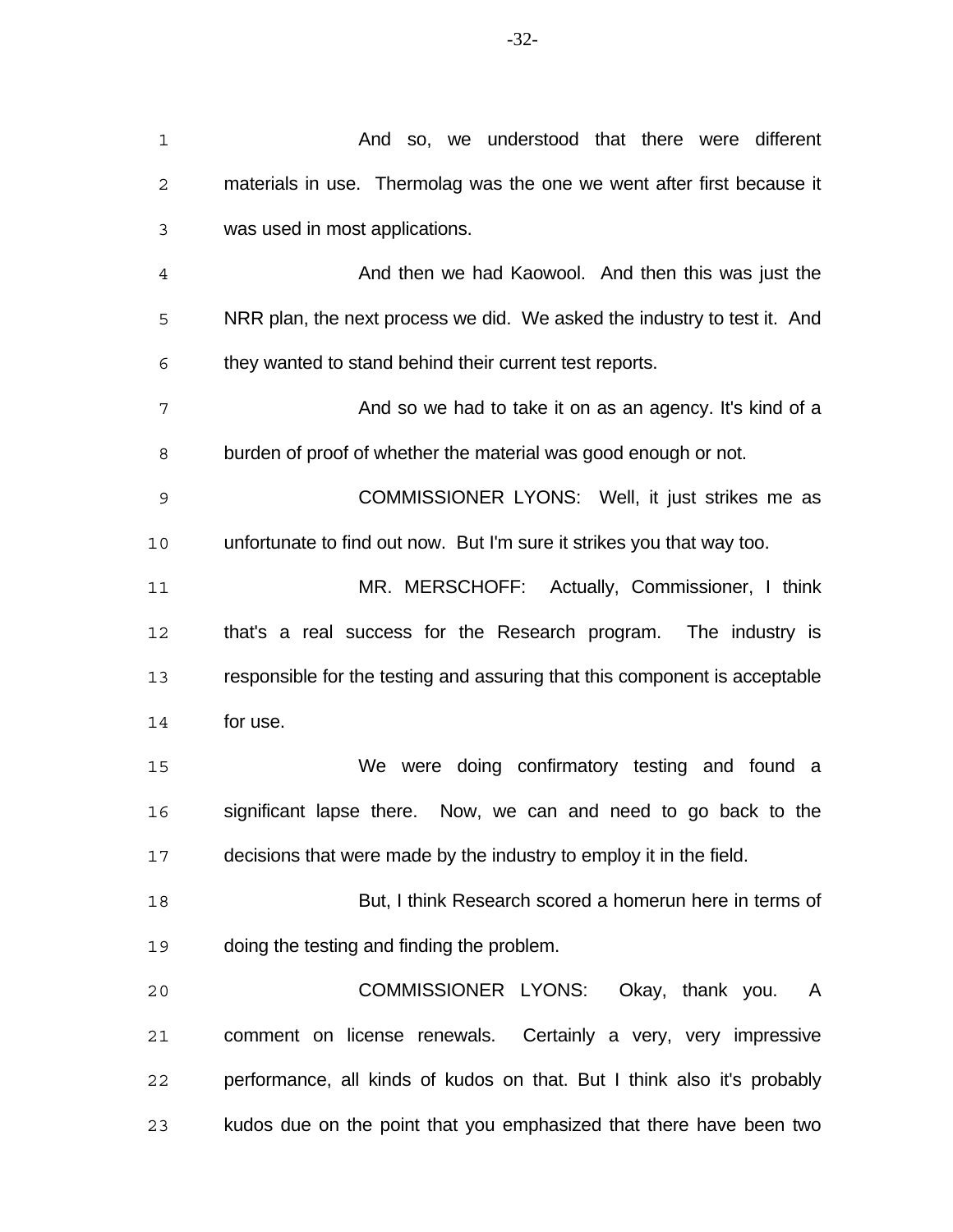recent instances where concerns have been expressed in a renewal application and the Commission has acted appropriately.

 And I hope that's sending a very strong message to industry that these renewal applications have to be treated very carefully, very seriously, and will be treated thus by your team.

 So, on the one hand, a very, very impressive performance on the numbers and the timeliness. But I couldn't help thinking that also very impressive performance on identifying the occasional outliers and saying so.

 On the power uprates, I was curious if you could expand 11 a little bit on progress that we maybe make, that I hope we're making on understanding some of the vibration issues in the steam dryer cracking 13 like has been observed at Quad Cities recently.

**Is there a path through this to better understand this** issue?

 MR. SHERON: Yes. We have been working very closely with the industry, both with General Electric since these failures have mostly occurred in boiling water reactors.

**I think they have all occurred in boiling water reactors,**  the cracking. They are working to try and improve their analysis methods for predicting the loads on the dryers so they can determine where the high stress points are and make design modifications accordingly.

 Most recently, Exelon, in replacing the steam dryers in Quad Cities Unit 2, has instrumented the dryers. They put a number of

-33-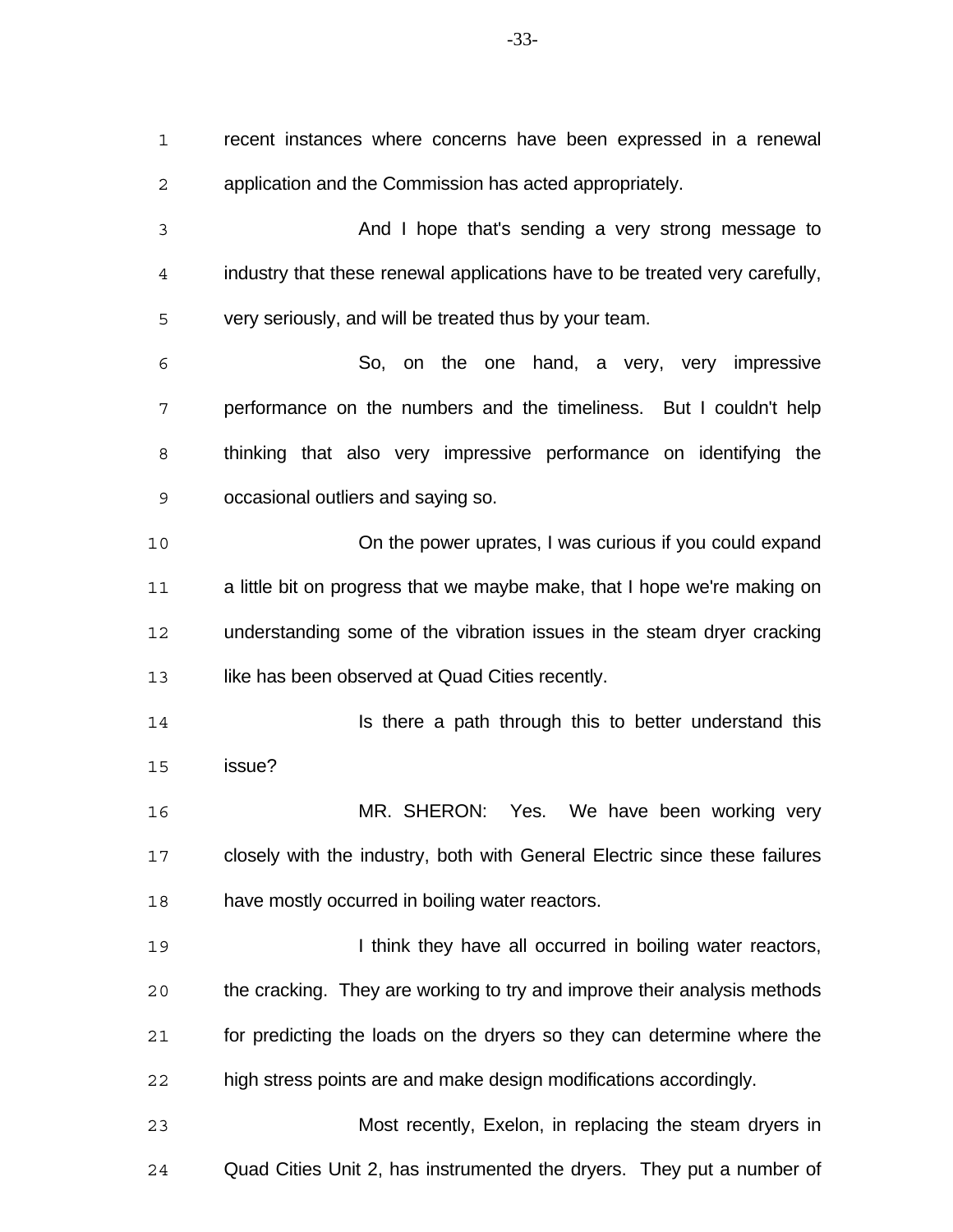string gauges and accelerometers within, I think, the dryer assembly, as well as on the steam line -- all designed to get data to help confirm the analysis methods.

 And the approach then is to try and get confirmation of the analysis methods such that we can now predict these in the future so that when licensees design their new dryers they'll be able to get the loads correctly, put in the right stiffeners and get the right strengths so 8 that we would avoid the cracking.

 COMMISSIONER LYONS: Is it anticipated that the problem is going to boil down to something like stiffeners in the right place or perhaps heavier gauges as opposed to -- I can't imagine what else it could be, but could it be more something more fundamental?

 MR. SHERON: Well, it may just be the nature of a certain type of dryer. We've only seen this cracking in the square hood dryers, which are the older ones.

 The plants that have the newer, the slant hood or the 17 rounded hood dryers have not seen the cracking. So it may just be unique -- we just don't know yet -- to this kind of dryer.

 But we're hoping that, with the analysis methods, that will help confirm why we're seeing it in this one kind of dryer.

 COMMISSIONER LYONS: On the license amendments, you mentioned the research reactors, which are kind of a subject of great interest to me personally.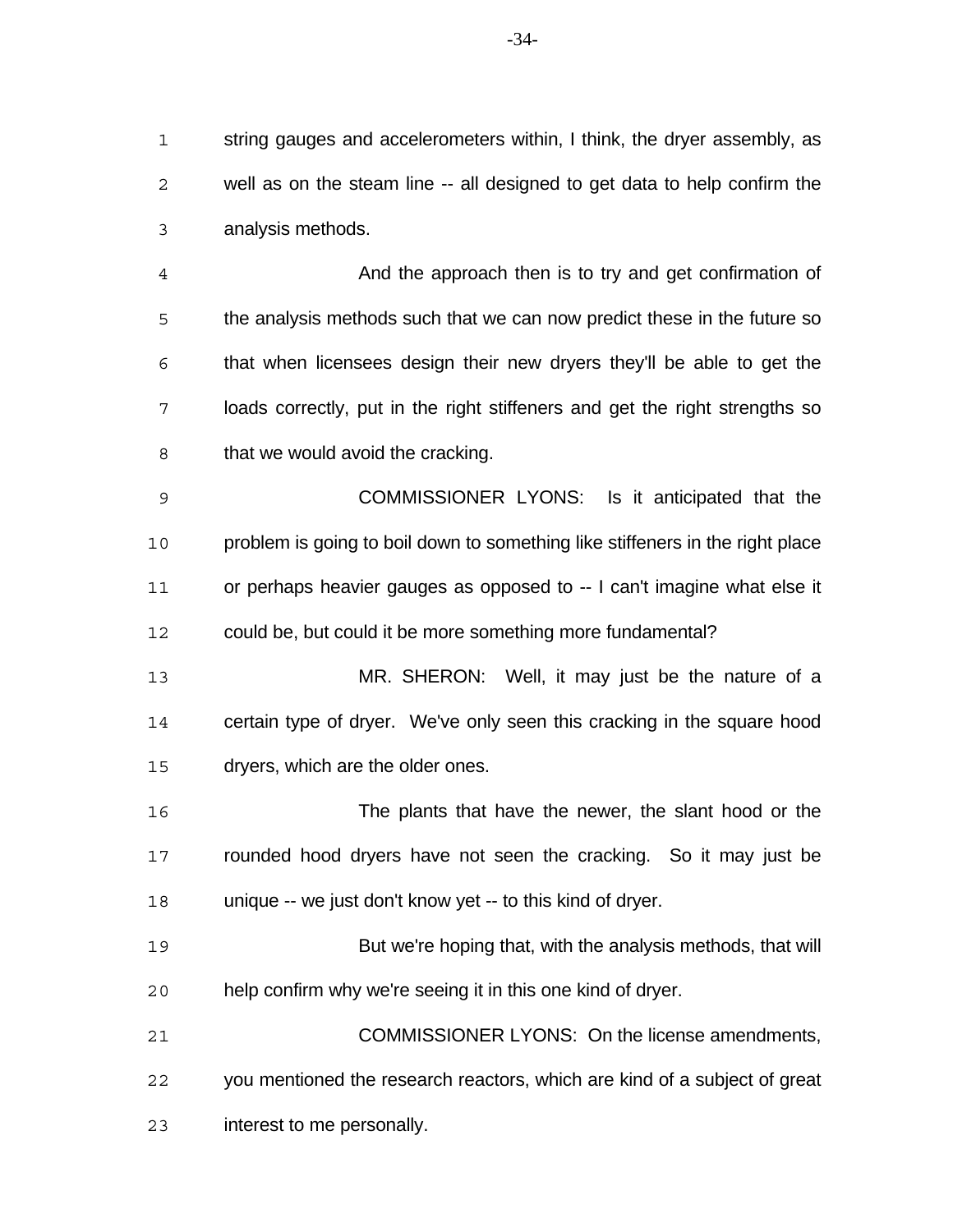| $\mathbf 1$    | I think they play a very, very critical role in the overall                 |
|----------------|-----------------------------------------------------------------------------|
| $\mathbf{2}$   | educational process across the country. In fact, I'll be visiting the       |
| 3              | University of Missouri next week and their research reactor.                |
| $\overline{4}$ | But I was curious on one particular comment that just                       |
| 5              | confused me. In the text there's a statement that the FY '05 target -- this |
| 6              | is with regard to RTR licensing actions -- that the FY '05 target may not   |
| 7              | be achieved due to limited inventory.                                       |
| 8              | And I couldn't understand what inventory are we talking                     |
| 9              | about?                                                                      |
| 10             | MR. DYER: Commissioner, I think we were looking at --                       |
| 11             | I think that might have -- I can't remember the exact title. We didn't have |
| 12             | that many in.                                                               |
| 13             | We didn't have that many submittals in for whatever the                     |
| 14             | particular licensing category that we were measuring in our operating       |
| 15             | plan. I can get back to you on the exact details of that.                   |
| 16             | COMMISSIONER LYONS: So that's what the reference                            |
| 17             | to limited --                                                               |
| 18             | MR. DYER: Yes, sir.                                                         |
| 19             | COMMISSIONER LYONS: I'm sorry, okay. I was just                             |
| 20             | very puzzled by that.                                                       |
| 21             | MR. DYER: We estimated that we would have such a                            |
| 22             | demand from the industry, and, in fact, we didn't have that demand in that  |
| 23             | particular area.                                                            |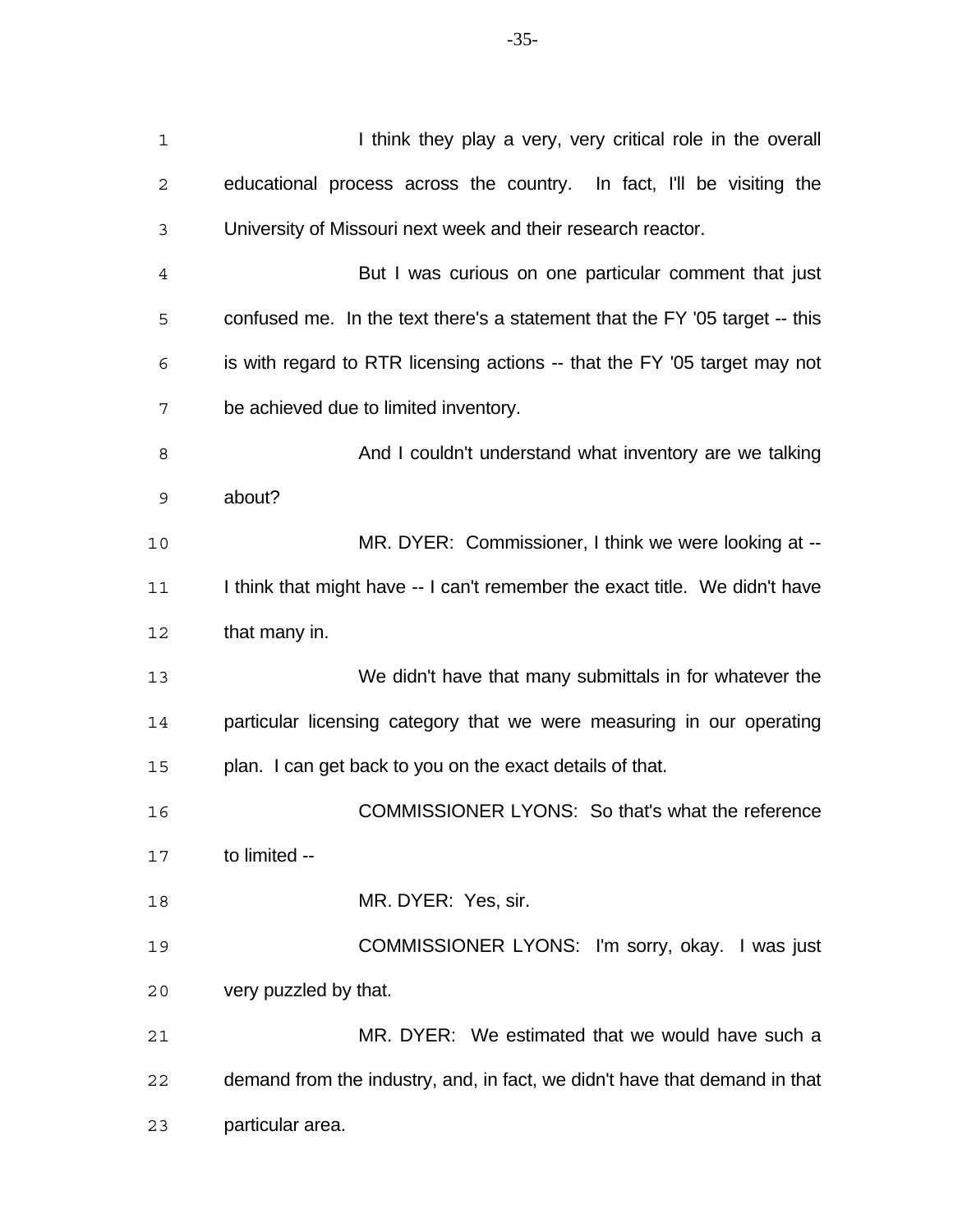| $\mathbf 1$ | COMMISSIONER LYONS: Okay. That makes a lot of                                  |
|-------------|--------------------------------------------------------------------------------|
| 2           | sense, now that you say it that way.                                           |
| 3           | CHAIRMAN DIAZ: The English might not be right, but --                          |
| 4           | (Laughter.)                                                                    |
| 5           | COMMISSIONER LYONS: A question on the Human                                    |
| 6           | Capital area, which I applaud you for. I've been very, very impressed with     |
| 7           | what I've seen throughout the NRC in this area.                                |
| 8           | And you mentioned a similar program within Carl                                |
| 9           | Paperiello's area in Research. I'm just curious if you could talk a little bit |
| 10          | about how these activities you're doing, Carl's doing, is HR involved in       |
| 11          | coordination? Or how are you folks coordinating these across the               |
| 12          | agency? You did refer to some coordination. But, could you expand on           |
| 13          | that a little bit?                                                             |
| 14          | MR. DYER: Yes, sir. I think -- and I'll let Cindy pick up                      |
| 15          | the details of it. Carl and I talked initially about where we have the similar |
| 16          | needs.                                                                         |
| 17          | And we wanted to come up with a consistent program.                            |
| 18          | So, as Carl described the knowledge transfer process that he was very          |
| 19          | focused on, actually, as we were starting up our program, Carl came over       |
| 20          | and explained Research's.                                                      |
| 21          | He made a presentation to the Executive Team and the                           |
| 22          | Leadership Team, and NRR, and had all the references. And he had               |
| 23          | done a lot of work on it.                                                      |

-36-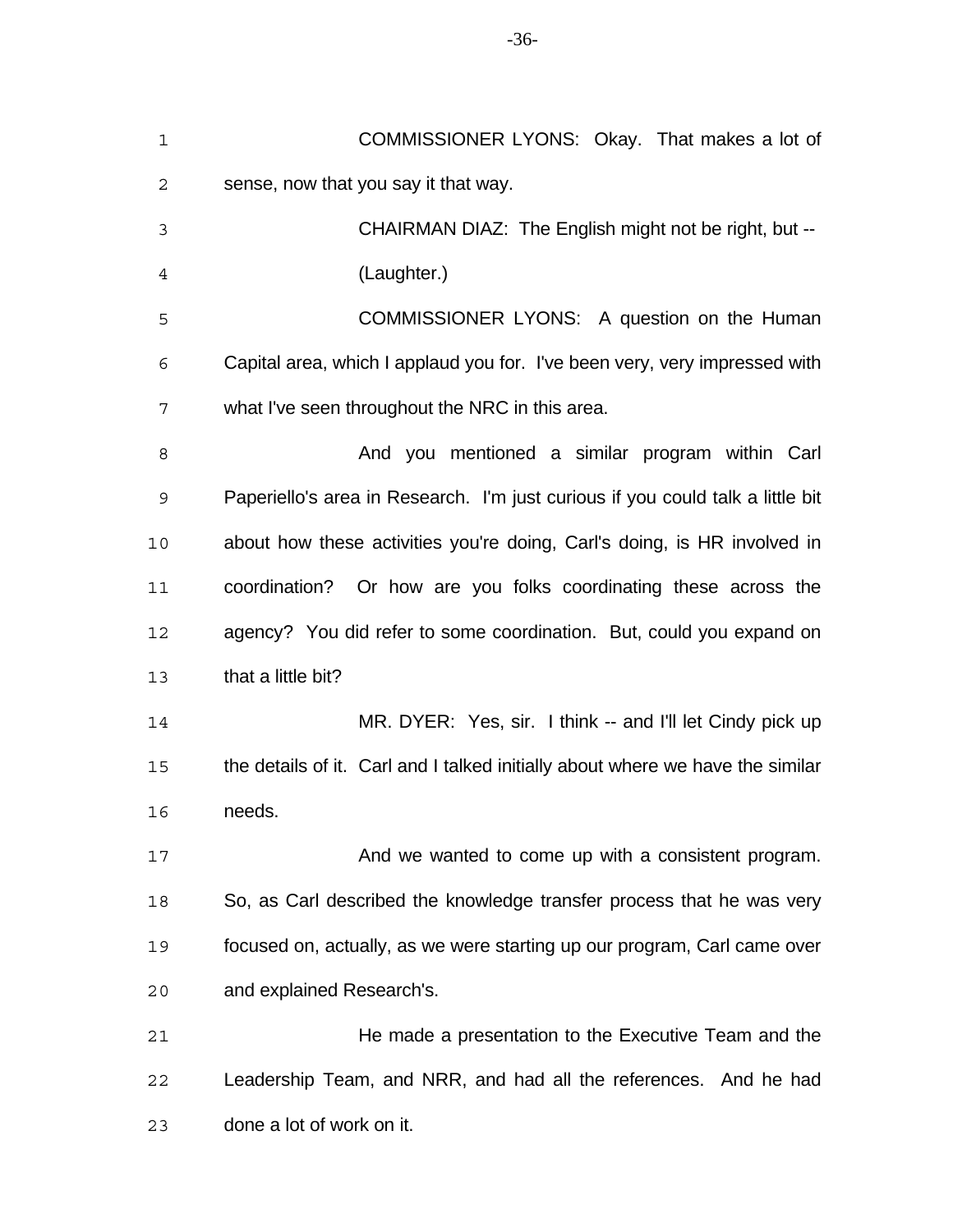| 1           | And we chose to follow much in his footsteps in the                        |
|-------------|----------------------------------------------------------------------------|
| 2           | same kinds of programs as far as the knowledge transfer goes. But, at      |
| 3           | the same time, we have different -- what I would say software packages,    |
| 4           | such as the Standard Review Plan that Research doesn't have, such as       |
| 5           | the training and qual guides that would be different for our types of      |
| 6           | personnel. So I don't -- Cindy if you --                                   |
| 7           | MS. CARPENTER: And the Office of HR is involved in                         |
| 8           | this also. There is an expert knowledge interview that they're doing. And  |
| $\mathsf 9$ | I know the Office of Research is involved in that, and so is NRR. And so,  |
| 10          | we're following what Research is doing. And they are following what we     |
| 11          | are doing. And so, we're trying to coordinate. But, we do have other       |
| 12          | needs also. So, we're trying to get out ahead of all of this.              |
| 13          | COMMISSIONER LYONS: I think that's very positive.                          |
| 14          | And I might mention that, when Commissioner Jaczko and I were down         |
| 15          | on the Hill for our confirmation hearing or whatever you want to call the  |
| 16          | hearing --                                                                 |
| 17          | (Laughter.)                                                                |
| 18          | COMMISSIONER LYONS: But, in any case, for our                              |
| 19          | hearing today. Yes, it may have been a get-to-know-you hearing. In any     |
| 20          | case, there were at least a couple of Senators who addressed issues with   |
| 21          | Human Capital and expressed great interest, great support, strong          |
| 22          | enthusiasm for the types of activities going on within NRC, and also       |
| 23          | interest in the legislative vehicles that are now pending, which hopefully |
| 24          | will also help in this area.                                               |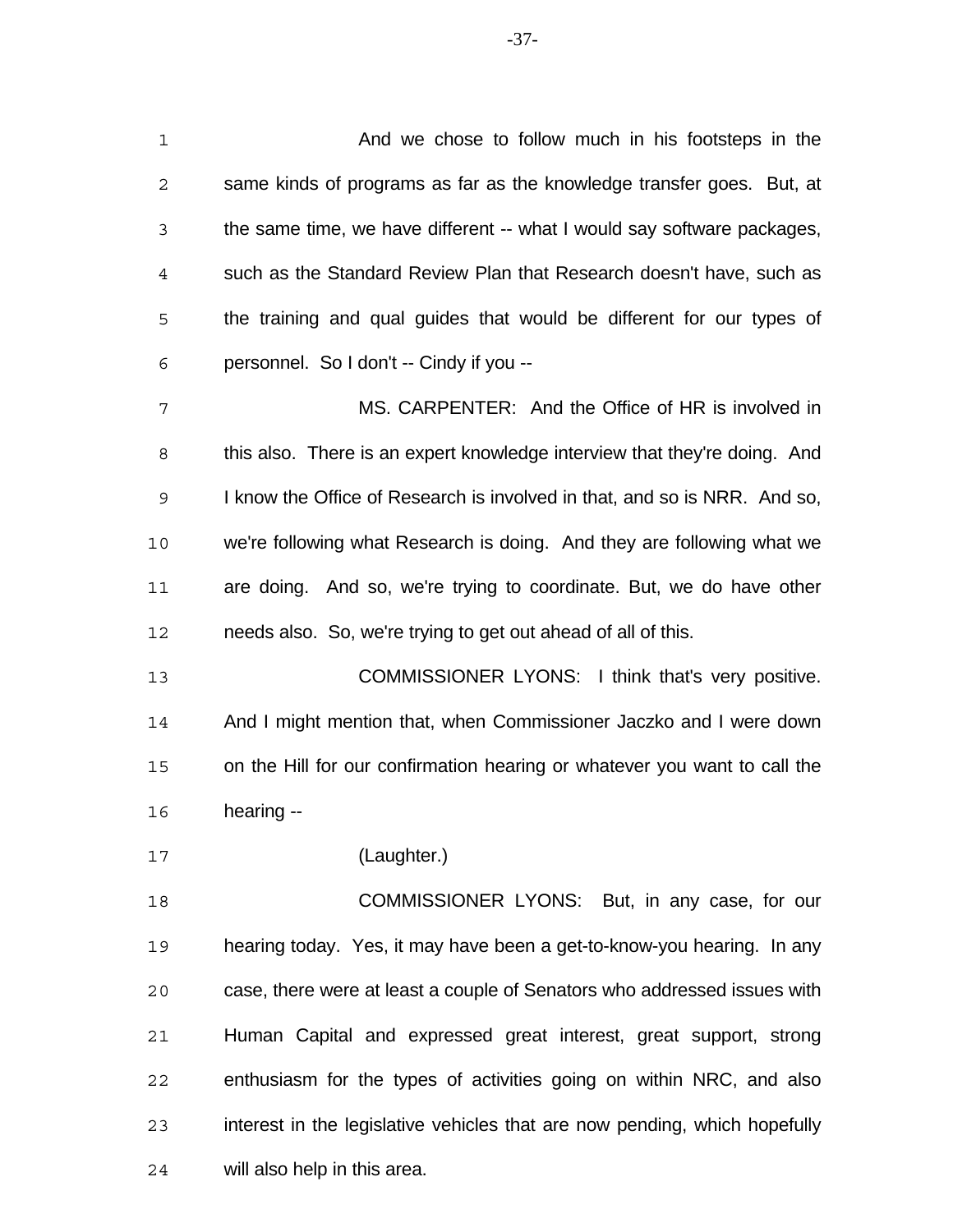MR. DYER: In his absence, I have to give a lot of credit to Bill Borchardt. He really drives the program in NRR. Those monthly meetings are -- whatever they are -- the first Monday. And it's blocked out the calendar from two o'clock until they finish. And sometimes that's around six o'clock. And they go through a very thick notebook full of agenda items that's maintained by Cindy's staff. 8 COMMISSIONER LYONS: One more? Or should I stop? CHAIRMAN DIAZ: You can do one more. COMMISSIONER LYONS: Okay. On the communications program, certainly I'm very, very impressed with the number of different vehicles that you discussed and the much improved or greater emphasis on communications, both inward and outward, very, very positive. But it also strikes me that the next step after improved communication is to be sure, if you will, that those communications are being used effectively and that they're resulting in increased collaboration, more efficient work relationships. So, on the one hand, I congratulate you on the communications. But I'm just wondering if you're starting to see benefits of that emphasis on communications in some of the other work processes.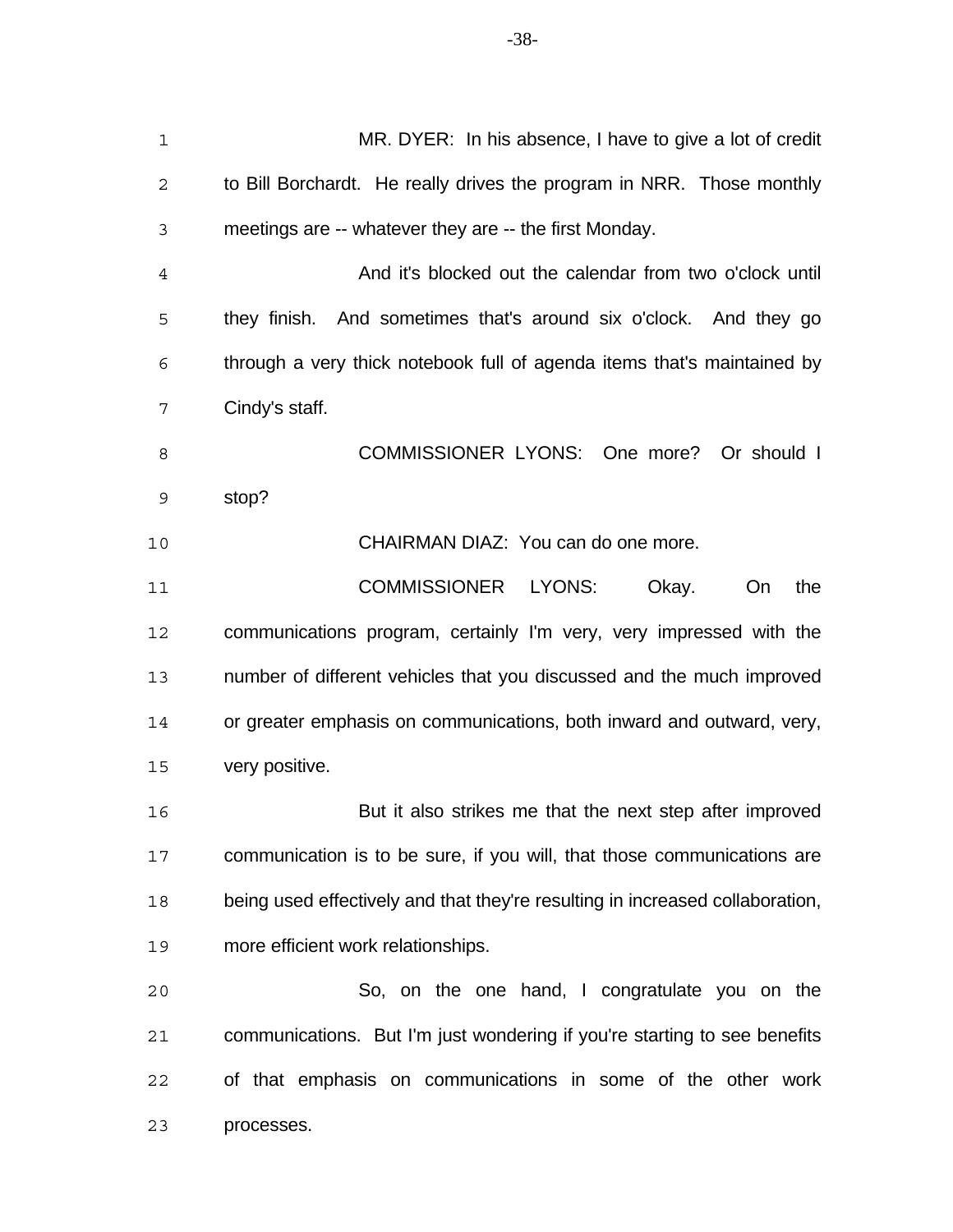MR. DYER: I think from my perspective, where we've seen the most benefit is what I would call rumor control. We get the message out before the message comes back to us about what your motives are, what your plans are, and what's going on within the office. That's been the value of a lot of these communication plans, is when we implement something we don't get the message out piece meal or that. And, as far as working together, I think -- and I'll give credit Sam Collins. He initiated this team, this leadership team, which is the division directors within the office. And they meet for planning purposes. And so, to develop a plan, the leadership develops a plan, the divisions execute it. And so I think that's -- I came in and I haven't noticed a significant change. But that effort, I was very impressed with in overall the way NRR conducts its business. MR. MERSCHOFF: If I can add one thought to that, the IG will be beginning their third of a culture survey for the NRC. That has a communications dimension to it.

**And that will provide us some measurable results of** that that will provide us some measurable results of these communication efforts that we can compare to 1998, 2002, and 2005.

 COMMISSIONER LYONS: That should be interesting. And that really was the kind of point I was trying to get to, that the communications are certainly very, very important.

-39-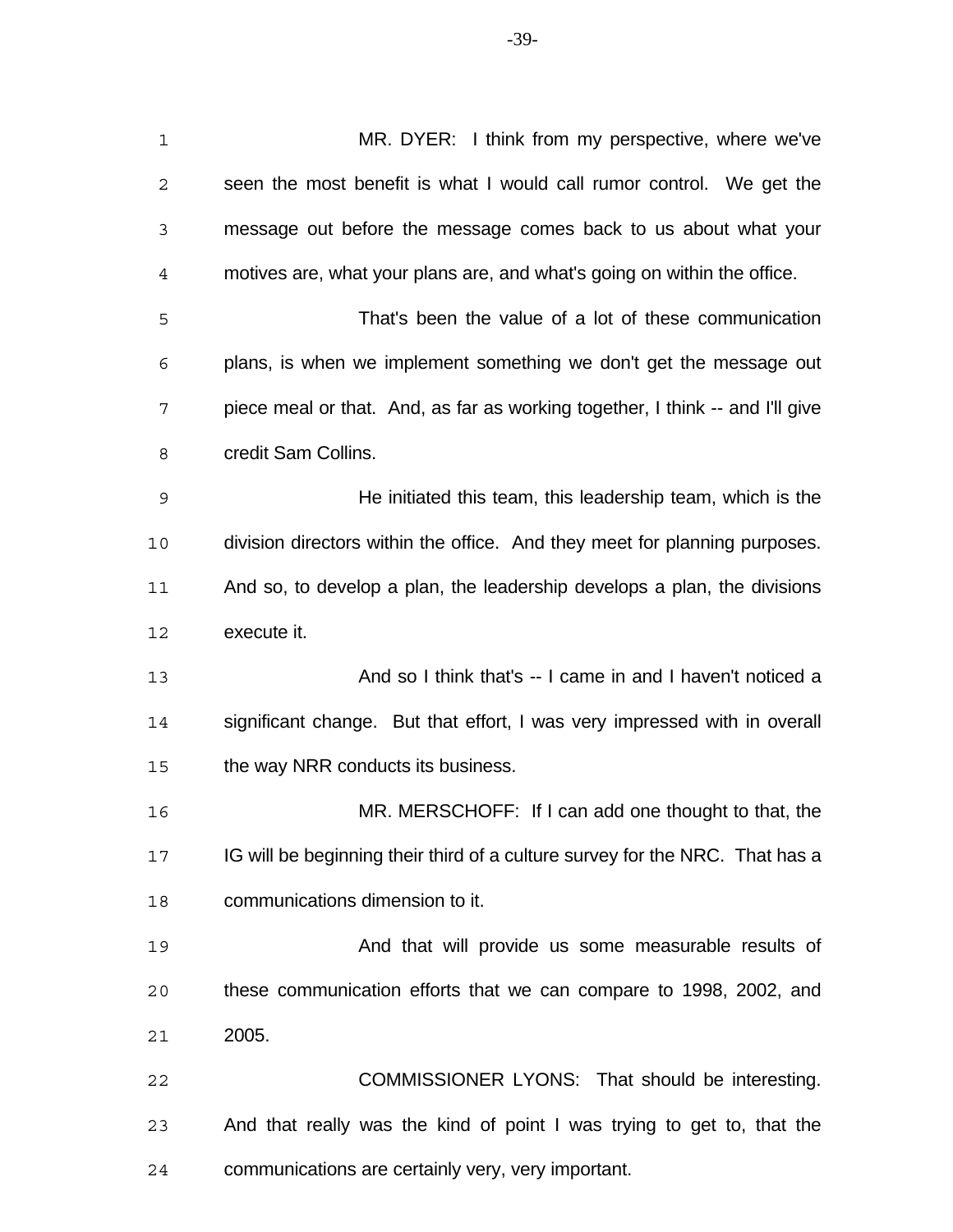But the reason for the communications is to facilitate the other work processes. And hopefully that will show in the survey. Thank you. CHAIRMAN DIAZ: Thank you Mr. Lyons. Let me start with the Mission Statement. You commented that you have a Mission Statement and then every office has a Mission Statement. 7 I am bound to believe that you have used this Mission Statement to clarify the roles of each one of the offices and make sure that each one of them fits into each other and eventually results in your overall Mission Statement. MR. DYER: Yes, sir. I think the interesting thing is we've gone through this cascading down of Mission Statements, is where we find out we duplicated effort. That's one of the things that we're looking for. And I think the -- I reviewed each of the divisions all the way down to the section chief statement. **Identifying -- I think your term -- interconnectivity, where** 

 we have reached out and particularly where we're interfacing with Research, and identify how we can do that better, and centralize it, and look at what we need to do.

 CHAIRMAN DIAZ: So, you're Mission Statements and the way they cascade down actually do help you to improve accountability and connectivity.

-40-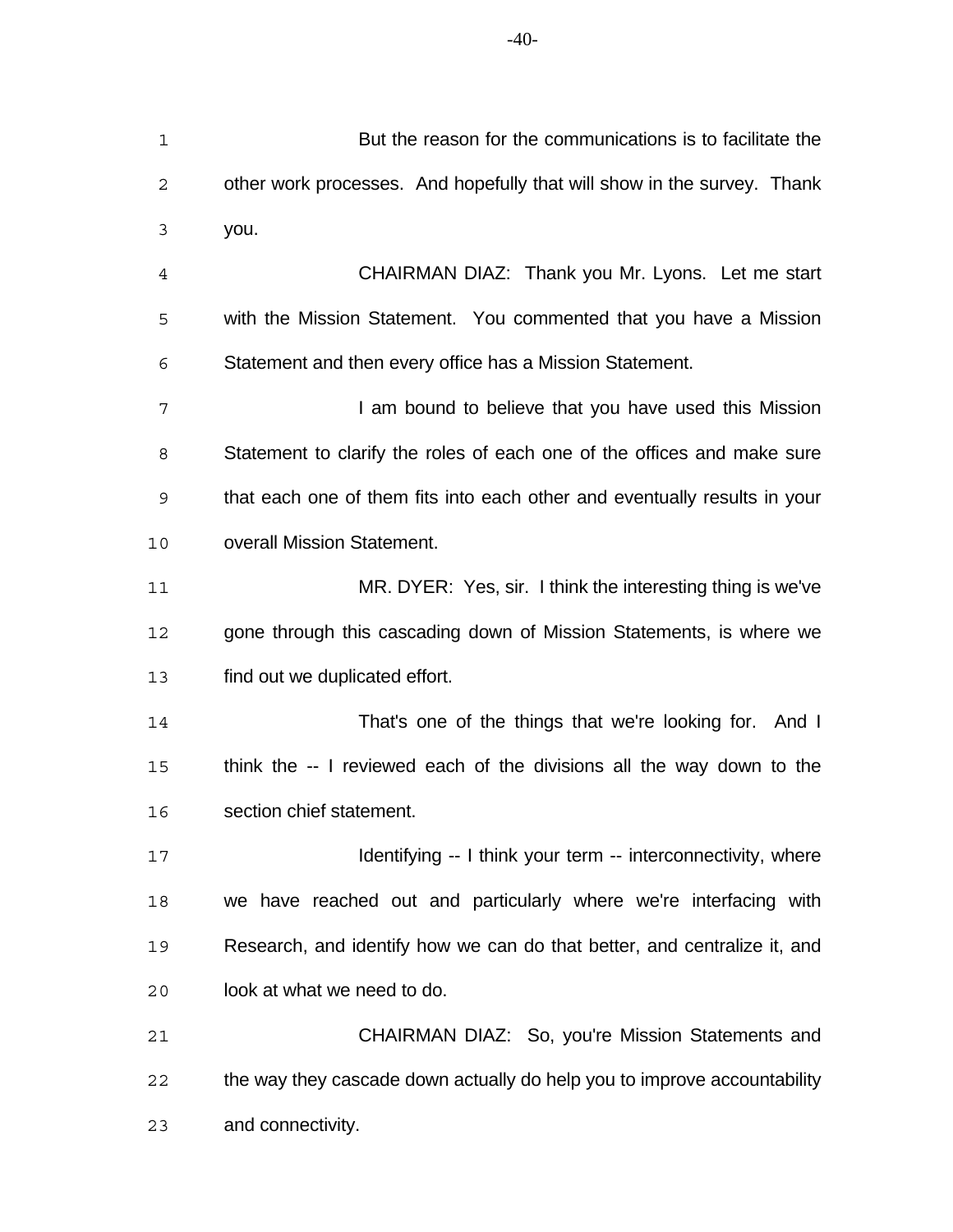| $\mathbf 1$    | CHAIRMAN DIAZ: Okay. Right. On the issue of                                   |
|----------------|-------------------------------------------------------------------------------|
| $\mathbf{2}$   | communications, you know, I've beaten you enough on that issue. But, if       |
| 3              | you want to look at slide nine -- you don't need to look at it now.           |
| $\overline{4}$ | But, it's, I think somebody went a little bit outside of the                  |
| 5              | scope. And it says review of internal information. You actually mean          |
| 6              | review of internal communication, don't you?                                  |
| 7              | MR. DYER: Slide nine? Oh, yes, sir.                                           |
| 8              | CHAIRMAN DIAZ: All right. Then I got it. No problem.                          |
| 9              | In the issue of power uprates and we talk about license renewals and          |
| 10             | Commissioner Lyons already mentioned the fact that we are very, very          |
| 11             | serious about the quality of the applications.                                |
| 12             | And we have been running a little late on some of the                         |
| 13             | power uprates because of the quality of the applications. Are we sending      |
| 14             | the same message to the licensees that fundamentally where there's a          |
| 15             | power uprate, we realize some of them don't have the same safety              |
| 16             | significance as standard power rates that the quality of the application is a |
| 17             | very important issue, because it would allow us to do things very well, put   |
| 18             | safety in the right place and within a timely manner.                         |
| 19             | MR. DYER: Yes, sir. I think one of the things we've                           |
| 20             | done as a result of the lessons learned as the first license renewal          |
| 21             | package that we couldn't approve it, and in fact, at the time we finally      |
| 22             | made that decision, we'd already realized we were going to miss our           |
|                |                                                                               |

timeliness metric, our goal for 22 months for the review.

-41-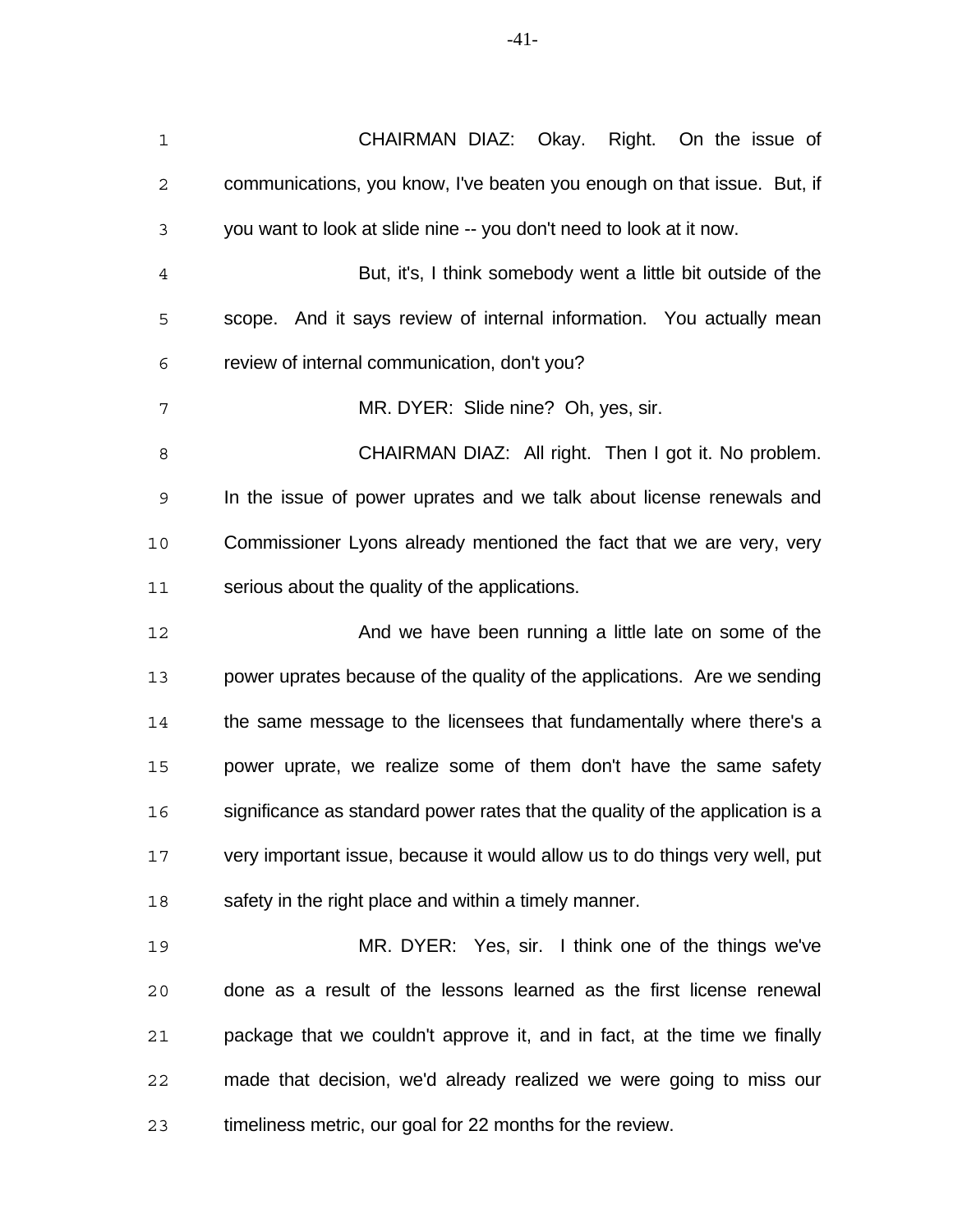| $\mathbf 1$    | And, as a result of that, we went back and started --                       |
|----------------|-----------------------------------------------------------------------------|
| 2              | we're taking a systematic look at all our licensing actions. Do we have     |
| 3              | clear acceptance criteria?                                                  |
| $\overline{4}$ | Are they communicated to the licensees? And do we                           |
| 5              | live by them? And, in particular, the Waterford 3 package, we're doing a    |
| 6              | lessons learned on that.                                                    |
| 7              | It took longer than we anticipated. I can't remember how                    |
| 8              | long it was. It was the first time we used the new review standard for an   |
| $\mathsf 9$    | extended power uprate.                                                      |
| 10             | we significantly over-expended our planned<br>And                           |
| 11             | resources to accomplish that review. And so, one of the things that we      |
| 12             | need to do is to go look back.                                              |
| 13             | But we have taken that going forward. And at the point                      |
| 14             | now, it's important that we do the acceptance review. And it's during that, |
| 15             | you know, 30 day period when we're reviewing that we used to just have      |
| 16             | a checklist. Did they address? Now we're taking it to the next step and     |
| 17             | saying up-front does it technically make sense? Is it something we can      |
| 18             | work for.                                                                   |
| 19             | And we need to, of course, communicate that with the                        |
| 20             | industry and provide that feedback when we get it.                          |
| 21             | CHAIRMAN DIAZ: I think it is a very important issue,                        |
| 22             | because timeliness is not only, you know, what we do, but it depends on     |
| 23             | the quality and thoroughness, completeness of the application so we can     |
| 24             | address every issue, especially every safety issue.                         |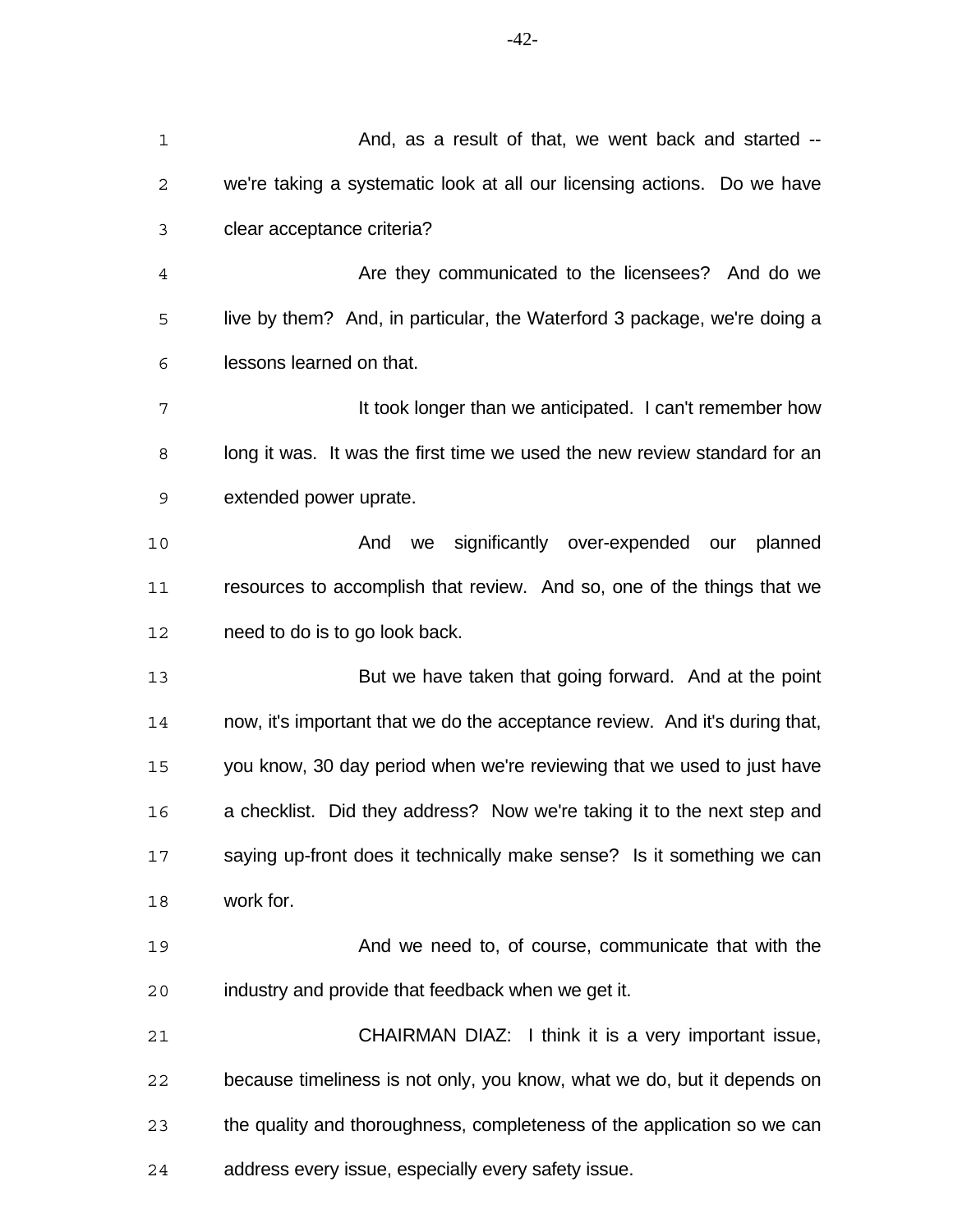| 1  | Talk a little bit about one of my favorite subjects, fire.                   |
|----|------------------------------------------------------------------------------|
| 2  | Our we there yet?                                                            |
| 3  | (Laughter.)                                                                  |
| 4  | CHAIRMAN DIAZ: Are we getting closer?                                        |
| 5  | MS. BLACK: Of course.                                                        |
| 6  | MR. SHERON: We are getting closer.                                           |
| 7  | (Laughter.)                                                                  |
| 8  | CHAIRMAN DIAZ: You are getting closer. Let me put a                          |
| 9  | checkmark in here.                                                           |
| 10 | MS. BLACK: Do you want more detail?                                          |
| 11 | COMMISSIONER MCGAFFIGAN: Is the rate of getting                              |
| 12 | closer this or this?                                                         |
| 13 | COMMISSIONER MERRIFIELD: Suzie, you may want                                 |
| 14 | to bring that microphone a little closer to you.                             |
| 15 | MS. BLACK: Okay. I think this year we have the new                           |
| 16 | risk informed rule. We have at least one licensee expressing interest in it, |
| 17 | another licensee expressing some interest in it.                             |
| 18 | We have the manual actions rule that's out for public                        |
| 19 | comment. We restarted the circuit inspections. And we've tested Hemyc.       |
| 20 | We have one more material to test, which we're testing this month.           |
| 21 | And so, I see things coming together.                                        |
| 22 | CHAIRMAN DIAZ: I just want to repeat, we have two                            |
| 23 | new Commissioners now that the older Commissioners -- maybe that --          |
| 24 | yes, that's right, older, been here for a longer period of time.             |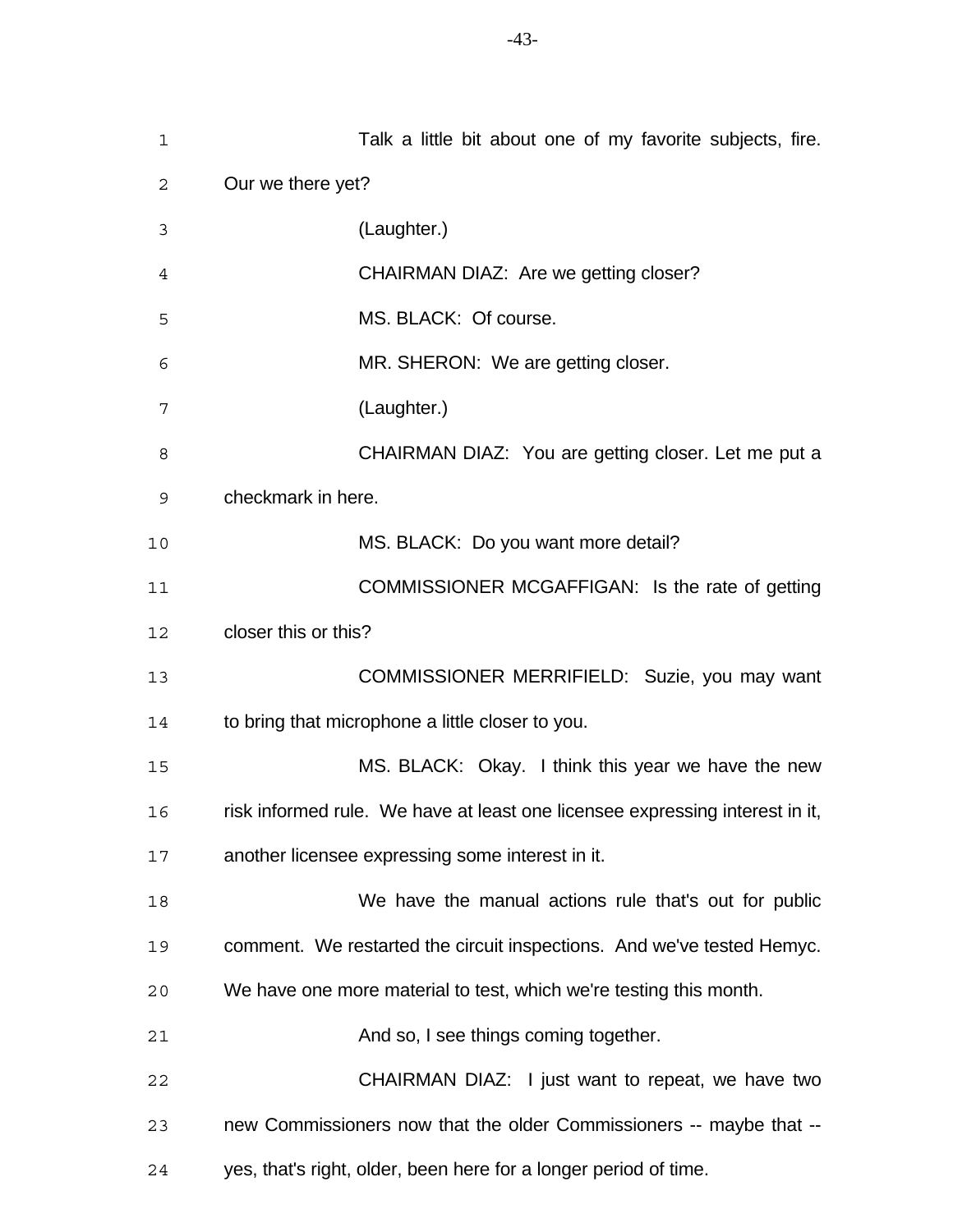| $\mathbf 1$  | Some of us are younger than others. We do have a                               |
|--------------|--------------------------------------------------------------------------------|
| $\mathbf{2}$ | significant interest in making sure that every one of the key issues in fire   |
| 3            | protection arena is brought to closure or close to closure.                    |
| 4            | And this is something that I believe will receive significant                  |
| 5            | review in the months ahead. I want to tell you that I personally think this    |
| 6            | is an area that we are due for closure, and/or significant improvement.        |
| 7            | Let me just stop right there.                                                  |
| 8            | COMMISSIONER MERRIFIELD: Mr. Chairman, before                                  |
| 9            | you stop, I'd just like to say, like you, I've had a long-standing interest in |
| 10           | fire protection especially in FPA-805. And I would concur with your            |
| 11           | comments in terms of the desirability to try to come to closure on these       |
| 12           | issues.                                                                        |
| 13           | COMMISSIONER MCGAFFIGAN: Speaking as another                                   |
| 14           | one of the older Commissioners, I agree. But my test is whether the STP        |
| 15           | for fire protection results in timeliness less than infinity. And so that, you |
| 16           | know --                                                                        |
| 17           | CHAIRMAN DIAZ: Well, that's not difficult. You have                            |
| 18           | taken it very --                                                               |
| 19           | MR. MERSCHOFF: We want that measure, we can                                    |
| 20           | meet that one.                                                                 |
| 21           | (Laughter.)                                                                    |
| 22           | CHAIRMAN DIAZ: You shall not have it. All right.                               |
| 23           | Thank you very much Suzie. Commissioner McGaffigan?                            |
|              |                                                                                |

-44-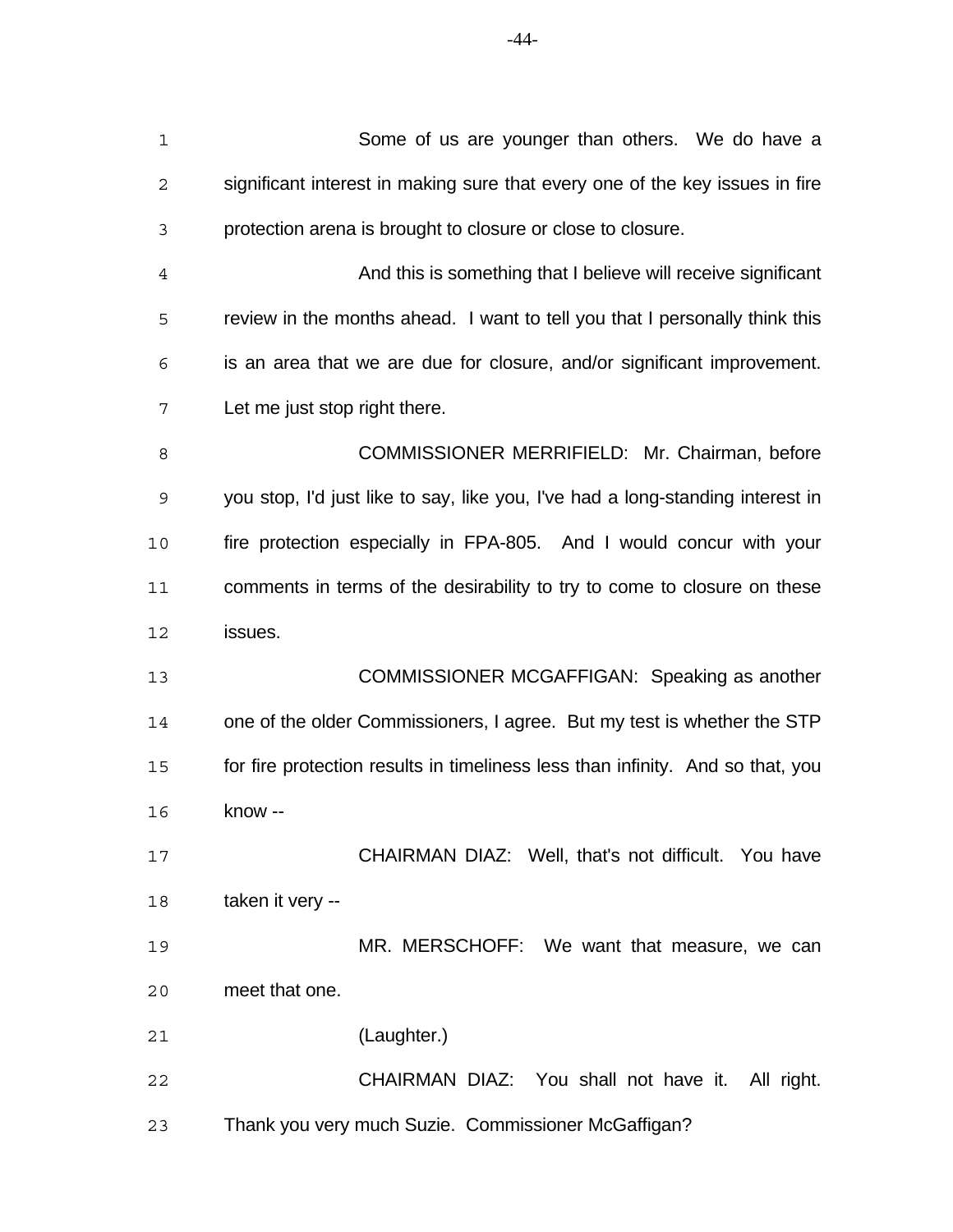| $\mathbf 1$    | COMMISSIONER McGAFFIGAN:<br>Thank you, Mr.                                 |
|----------------|----------------------------------------------------------------------------|
| $\mathbf{2}$   | Chairman. I need to check something with Ellis, namely whether he's        |
| 3              | coming next week to the grid stability.                                    |
| $\overline{4}$ | MR. MERSCHOFF: Yes, sir.                                                   |
| 5              | COMMISSIONER McGAFFIGAN: Okay. So, we don't                                |
| 6              | have to fetch you today. Beware next week. I thought they might give       |
| 7              | you a day off the last couple days you're here, but I guess not.           |
| 8              | CHAIRMAN DIAZ: No way, he's acting EDO.                                    |
| $\mathsf 9$    | (Laughter.)                                                                |
| $10$           | COMMISSIONER McGAFFIGAN: Well, that perhaps                                |
| 11             | leads to a subject. In today's news clips -- and I do this -- it may sound |
| 12             | somewhat funny at times.                                                   |
| 13             | But, there was a staff to Clinton yesterday talking about                  |
| 14             | the early site pyramid. And Sandy Lindberg from "No New Nukes", did        |
| 15             | the usual talking point that some public interest groups use about this.   |
| 16             | Her quote was, "the NRC must become a watchdog and                         |
| 17             | not a lap dog for the nuclear industry." So, I'm going to ask a couple     |
| 18             | questions. Whichever of you wants to answer, probably Mr. Dyer.            |
| 19             | And then some of them have been anticipated by my                          |
| 20             | colleagues. But, I'm trying to decide which category you all think you're  |
| 21             | in.                                                                        |
| 22             | I know where you are. But let's just try a few. Isn't it true              |
| 23             | that you returned the Beaver Valley license renewal application? I'm just  |
| 24             | doing the last couple of weeks.                                            |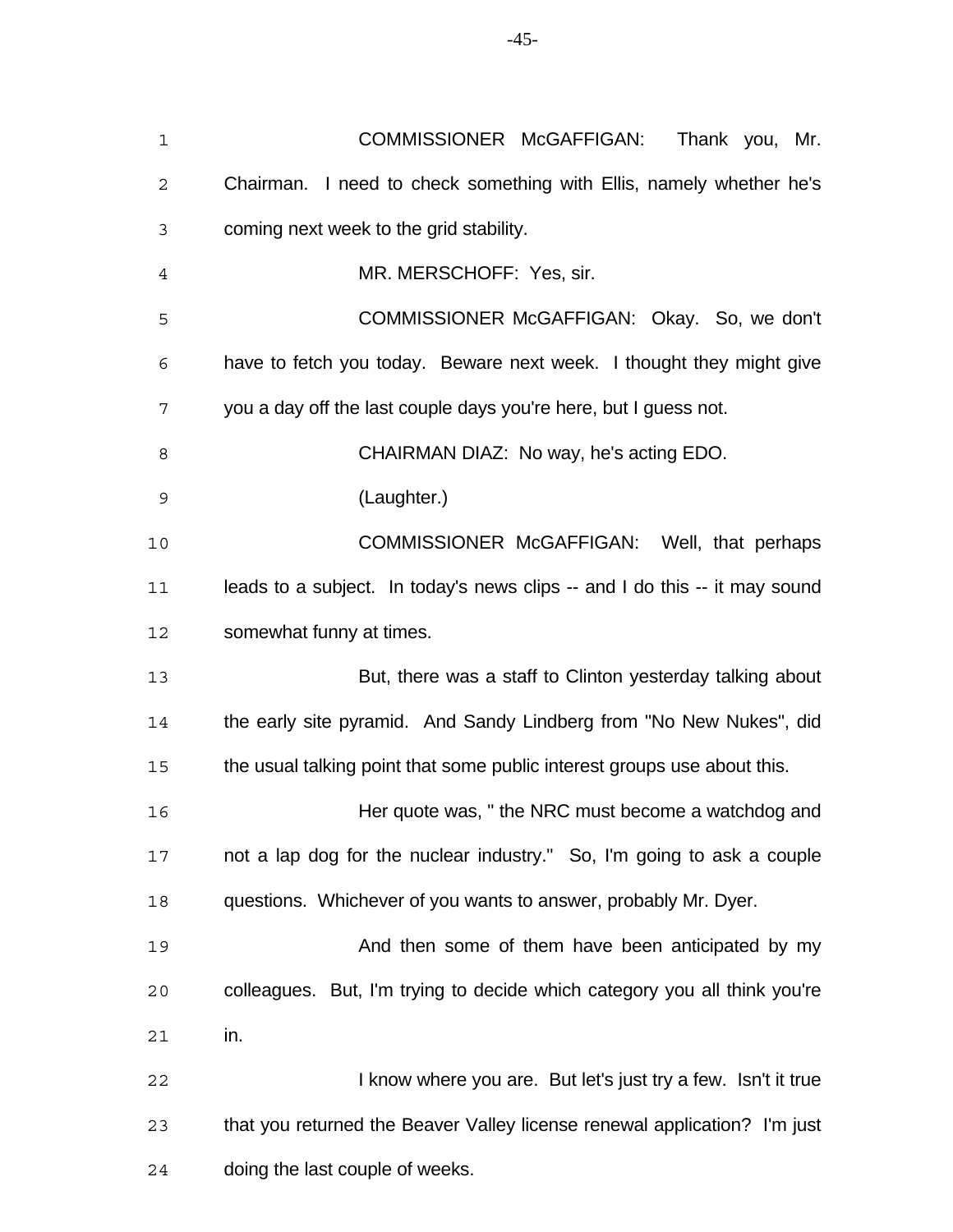| 1            | MR. DYER: Yes, sir.                                                        |
|--------------|----------------------------------------------------------------------------|
| $\mathbf{2}$ | COMMISSIONER McGAFFIGAN: The Beaver Valley                                 |
| 3            | license renewal application.                                               |
| 4            | MR. DYER: We did not accept --                                             |
| 5            | COMMISSIONER McGAFFIGAN: Because it was not                                |
| 6            | an acceptable quality.                                                     |
| 7            | MR. DYER: We performed the acceptance review on                            |
| 8            | Beaver Valley and did not accept it.                                       |
| 9            | COMMISSIONER McGAFFIGAN: Did not accept it.                                |
| 10           | Isn't it true that you gave the Nine Mile license renewal application a 90 |
| 11           | day cooling off period or whatever, again because you were having to       |
| 12           | inspect repeatedly and you weren't liking the results? You had already     |
| 13           | done five inspections.                                                     |
| 14           | MR. DYER: Yes, sir. In that case we stopped the review                     |
| 15           | and returned it to the licensee. That was after we had performed five      |
| 16           | audits, when normally we usually don't do more than three.                 |
| 17           | COMMISSIONER McGAFFIGAN: We've already talked                              |
| 18           | about Hemyc testing. I always mis-pronounce it. I'm following Brian here.  |
| 19           | And, Mr. Merschoff described this as a homerun for Research.               |
| 20           | And I agree. Isn't it true that your staff is now                          |
| 21           | aggressively pursuing the results of the Hemyc testing?                    |
| 22           | MR. DYER: Yes, sir. We've issued an Information                            |
| 23           | Notice. And we're meeting with the industry to discuss the next steps.     |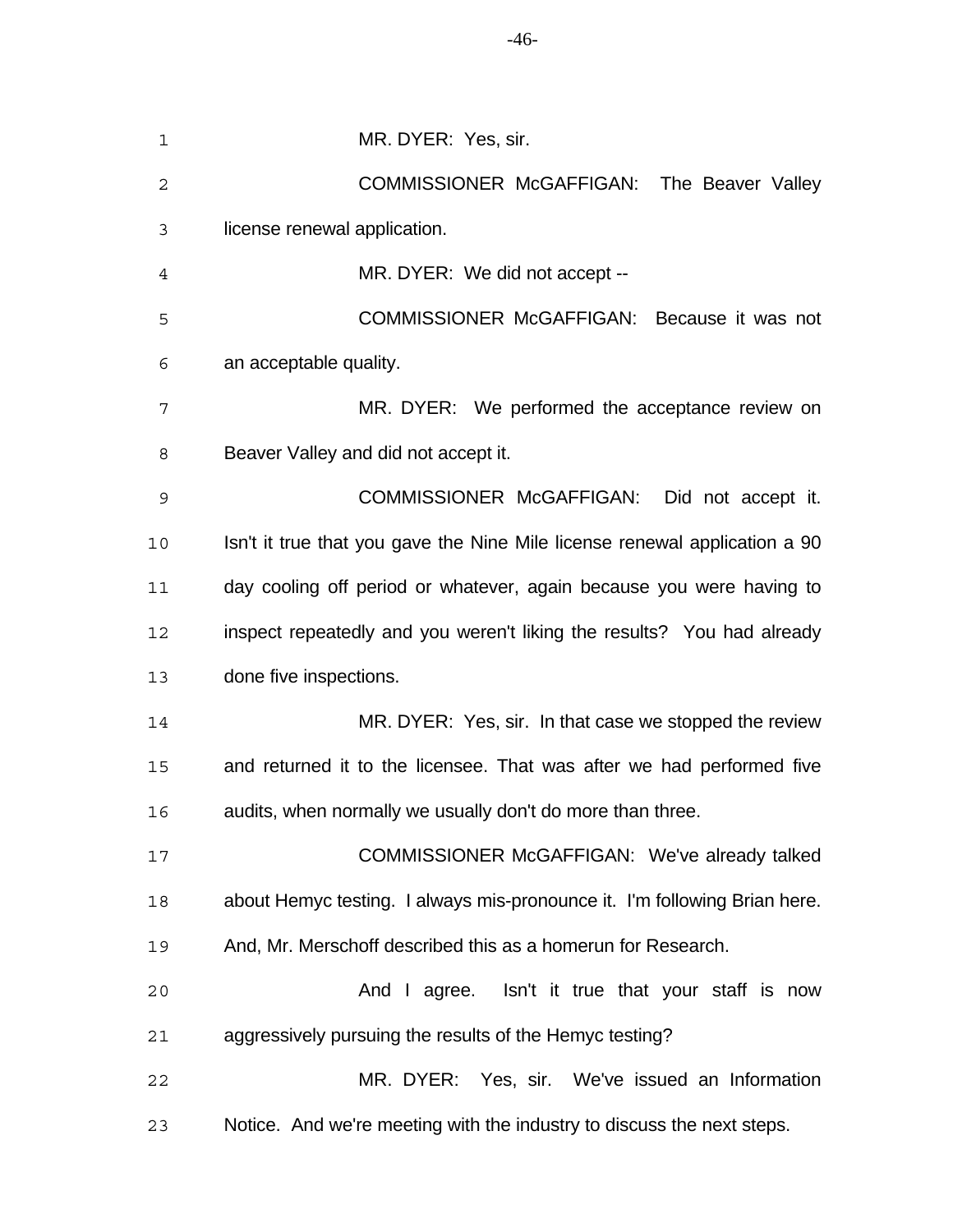| $\mathbf 1$ | COMMISSIONER McGAFFIGAN: Isn't it true that your                             |
|-------------|------------------------------------------------------------------------------|
| 2           | staff is aggressively pursuing simulator fidelity issues that have come up   |
| 3           | in our inspection process?                                                   |
| 4           | MR. DYER: Yes, sir.                                                          |
| 5           | COMMISSIONER McGAFFIGAN: Very aggressively?                                  |
| 6           | MR. DYER: Yes, sir. We're working INPO, and NEI and                          |
| 7           | individual licensees as part of our pre-qual program and initial licensing.  |
| 8           | COMMISSIONER McGAFFIGAN: Isn't it true that, you                             |
| 9           | know, I think Ellis himself as acting EDO praised a recent Point Beach       |
| 10          | preliminary inspection finding that was NRC inspection at its absolute       |
| 11          | best?                                                                        |
| 12          | MR. DYER: I think that was a good teamwork effort                            |
| 13          | between Region III and NRR.                                                  |
| 14          | <b>COMMISSIONER McGAFFIGAN: Right.</b>                                       |
| 15          | MR. DYER: Because the inspector identified the issue                         |
| 16          | and then the NRR staff reviewed the entire licensing basis to make sure      |
| 17          | we had the full scope of it.                                                 |
| 18          | COMMISSIONER McGAFFIGAN: Isn't it true that you're                           |
| 19          | aggressively pursuing GSI-191, including additional research with the        |
| 20          | Office of Research to fully understand the chemical codings issue.           |
| 21          | MR. DYER: I think those are two examples. Hemyc and                          |
| 22          | GSI-191 are clearly examples where we have been linked closely with the      |
| 23          | Office of Research and looking at the regulatory implications of their work. |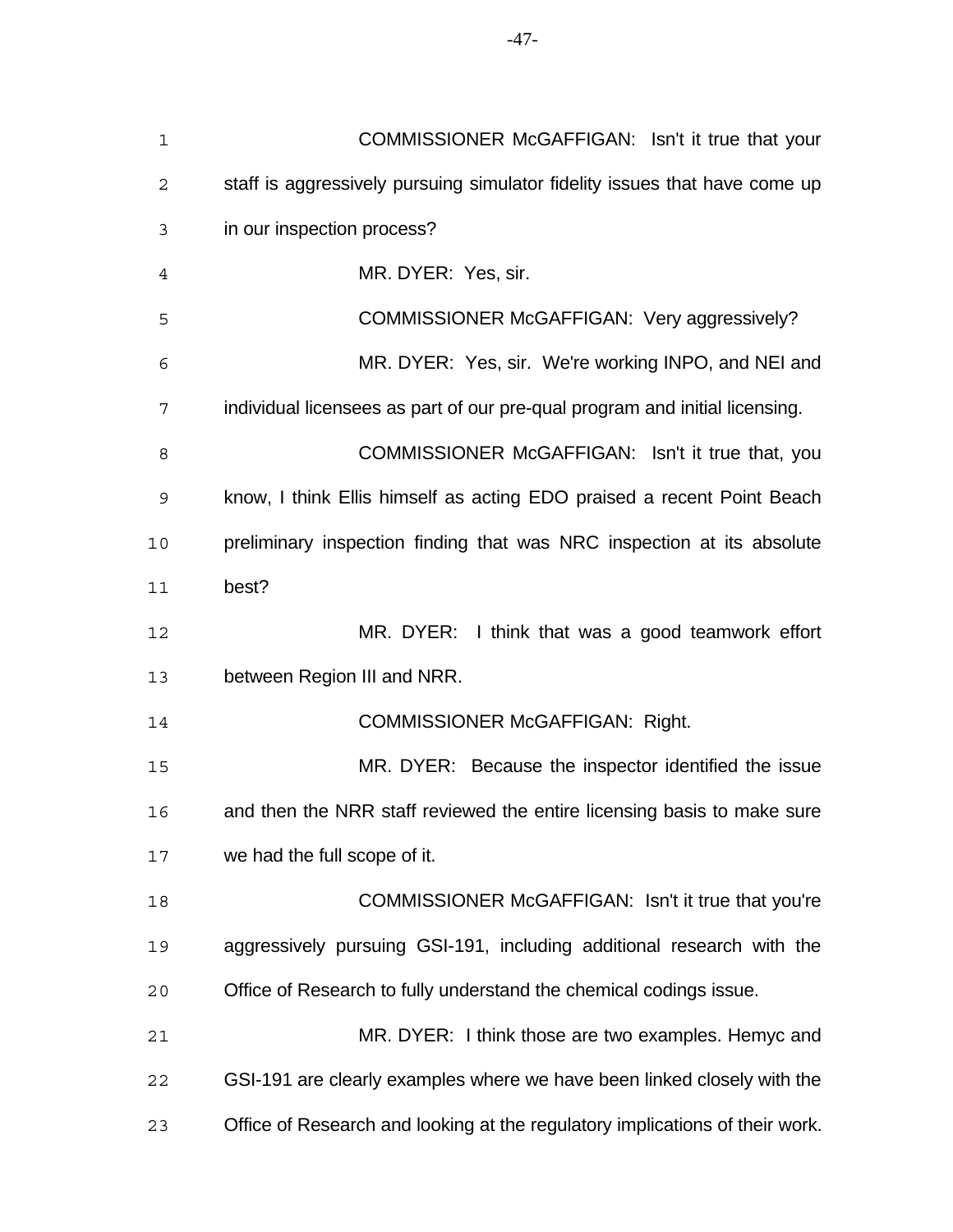| $\mathbf 1$ | COMMISSIONER McGAFFIGAN: I could go through                                  |
|-------------|------------------------------------------------------------------------------|
| 2           | more. I think I'm making my point. But, the bottom line, I just ask you or - |
| 3           | - do you think of yourself more as a Rottweiler or a Bichon Frise. I         |
| 4           | needed help on the Bichon Frise by the way from my staff.                    |
| 5           | (Laughter.)                                                                  |
| 6           | COMMISSIONER McGAFFIGAN:<br><b>Bichon</b><br>Frise                           |
| 7           | apparently sat on Marie Antoinette's lap and quietly sat there --            |
| 8           | CHAIRMAN DIAZ: They do bite.                                                 |
| 9           | MR. DYER: Commissioner, I'm not a dog owner, but the                         |
| 10          | acting EDO, Bill Kane, is so we'll let him answer.                           |
| 11          | MR. KANE: We owned Rottweilers for about 20 years,                           |
| 12          | considered the middle linebackers of dogs, fast, strong and intelligent.     |
| 13          | But I think I would characterize -- I have difficulty in the analogy.        |
| 14          | I would describe this agency and the Staff as tough, but                     |
| 15          | fair. Unfortunately I would describe my Rottweiler as tough but not fair.    |
| 16          | COMMISSIONER McGAFFIGAN: A German Shepard                                    |
| 17          | perhaps. Okay. But, as I get to be one of these elderly Commissioners --     |
| 18          | older Commissioners, I just tell you --                                      |
| 19          | COMMISSIONER MERRIFIELD: Seasoned.                                           |
| 20          | COMMISSIONER McGAFFIGAN: Seasoned. That's a                                  |
| 21          | good word. It just bothers me, and it bothers me that it's usually folks who |
| 22          | can't win a technical argument, don't even try.                              |

-48-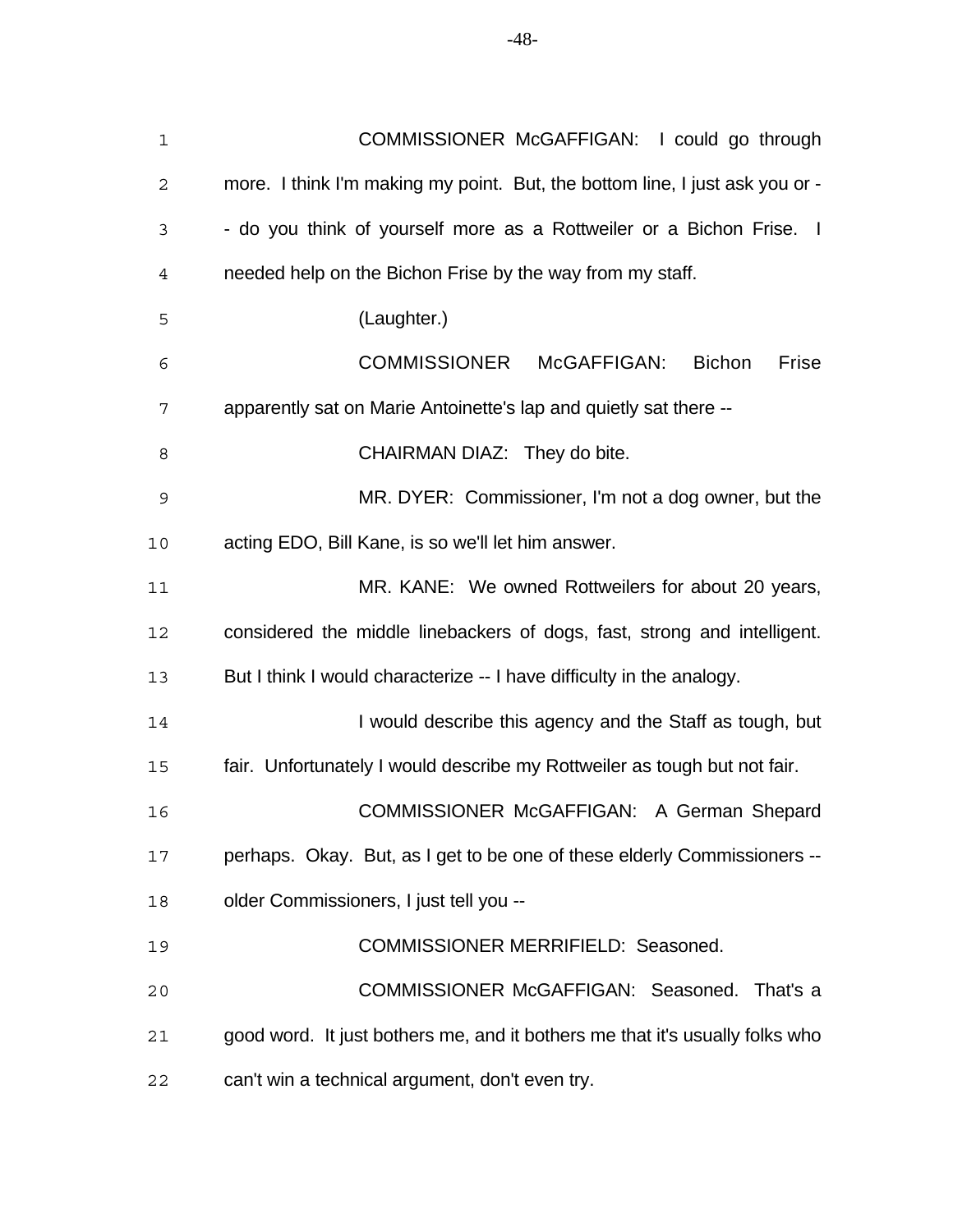based on almost eight and two thirds or whatever, and counting, this Staff pursues issues. They pursue them aggressively. They drop everything if there's an important safety issue that comes to their attention. They find important safety issues. 7 And we're very proud of them. And I'm proud of my fellow Commissioners. I don't think any of us, you know, whether we're German Shepards or Rottweilers, we're certainly not, as you know, we're not Bichon Frises. So, there wasn't really a question there, other than a bunch of rhetorical questions for Jim. But I feel very strongly about that. And I wish people would cut it out, but they won't, because it's a heck of a talking point, even though there's no truth to it. Let me ask one question and perhaps help my colleague, Commissioner Jaczko. Ellis and I had a recent final meeting and we were talking about a Stew Ebneter rule, which was no guidance document will reach its fourth birthday in his Regions. Obviously we don't do that at headquarters. But some of the regions, according to Ellis, do. What would be a reasonable goal for

 the birthday of which guidance documents should be at least reviewed and said, yes, it's okay, or let's change it?

**I raise this particularly because of this knowledge** transfer issue that our two colleagues have said the Senators are very

-49-

But they want to question our motives. And this Staff,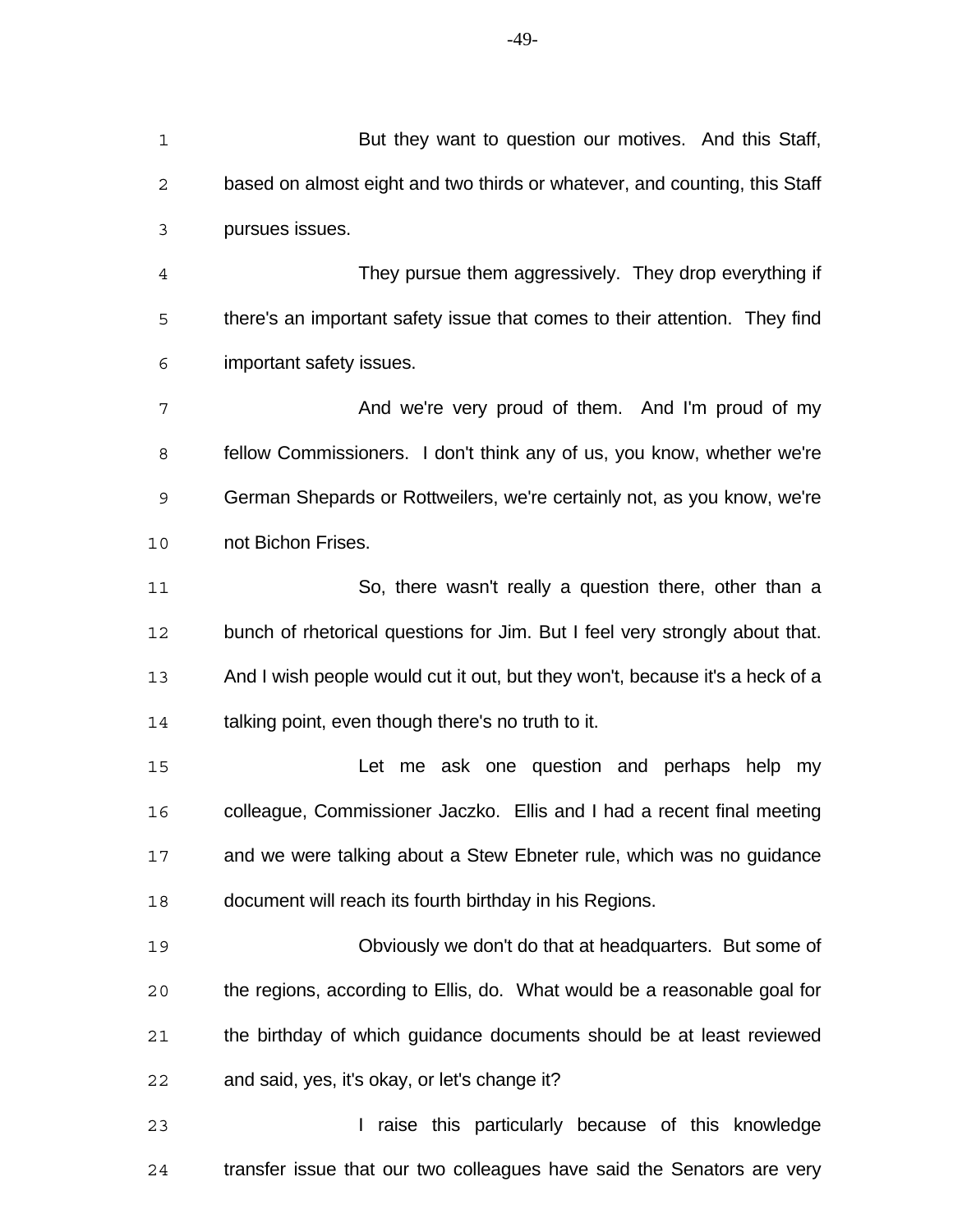interested in. A typical staffer -- and I've never been down there in the typical staff -- but, an electrical engineer, mechanical engineer, he has the Standard Review Plan, he has a bunch of office memos, and he knows what he did on cases, or she did on cases X, Y, and Z.

 It's written in notes probably somewhere. And those folks may not be here five years from now, probably many of them. So, it strikes me that keeping the guidance documents, following an amended Ebneter rule could be terribly important to the effectiveness of this agency five or ten years from now.

 So what -- this will be my final question -- what is a reasonable -- I've given them time to coordinate -- a reasonable Ebneter rule for NRR?

 MR. MERSCHOFF: Let me answer it and work backwards from the perspective of a person who won't have to do it. Five years is probably reasonable. The Ebneter rule was that no regional 16 office instruction will see its fourth birthday without being revised, even if it's revised with no changes, a human being will take a look at it an assure that it meets our intended process and can be handed to a new employee with some confidence that this is the way we do business.

 Covey would put that work in quadrant two. It's important, but not urgent. And important not urgent work is often the victim of emerging important and urgent type crisis.

 You can help us with this in budget space. As we continue -- this is infrastructure work. And, with the right amount of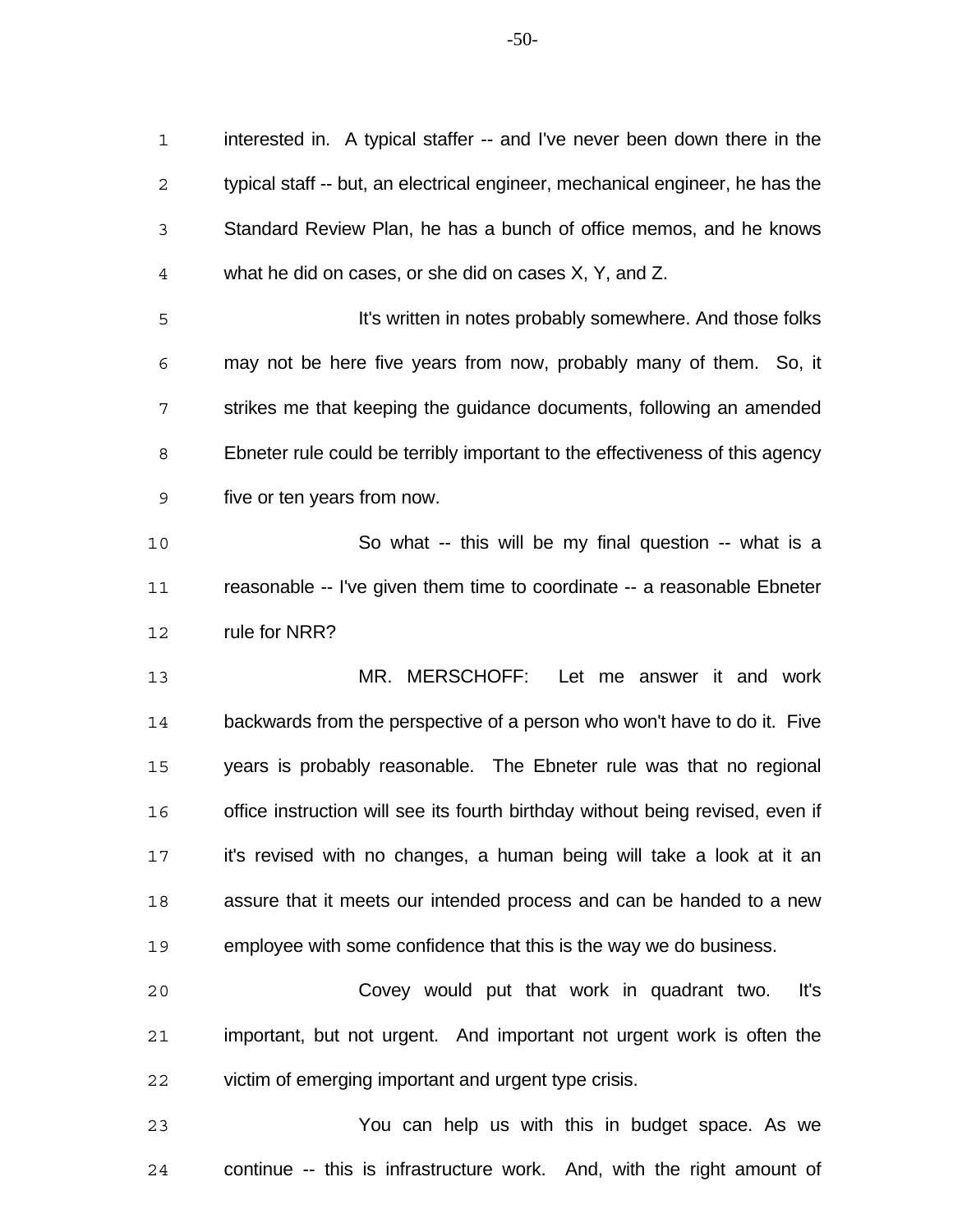money invested in infrastructure, I'm sure that NRR as an example would take that money eagerly to invest it and update the Management Directives and operating instructions and keep them that way. But it's not cheap. CHAIRMAN DIAZ: Okay, thank you. Commissioner Jaczko. COMMISSIONER MERRIFIELD: I'm still here Chairman. (Laughter.) CHAIRMAN DIAZ: Lately I am looking too much to the right. That's the second time, there won't be the third. COMMISSIONER MERRIFIELD: No, that's fine. Well, not to continue the analogy too long with Commissioner McGaffigan's dog analogy. But, as the owner of a 140 pound Bernese Mountain Dog who 15 sometimes think he's a lap dog, anybody who would like to call us a lap dog and would like to have my dog sit in their lap, I would be happy to let that occur. Because, I think following the analogy, we're not. A couple of quick comments and I'll go into questions. The first one is relative to the comments that Jim Dyer made on the Convention on Nuclear Safety..

**I** did have the opportunity to go over and lead the delegation last week. And I would want to recognize the work that Luis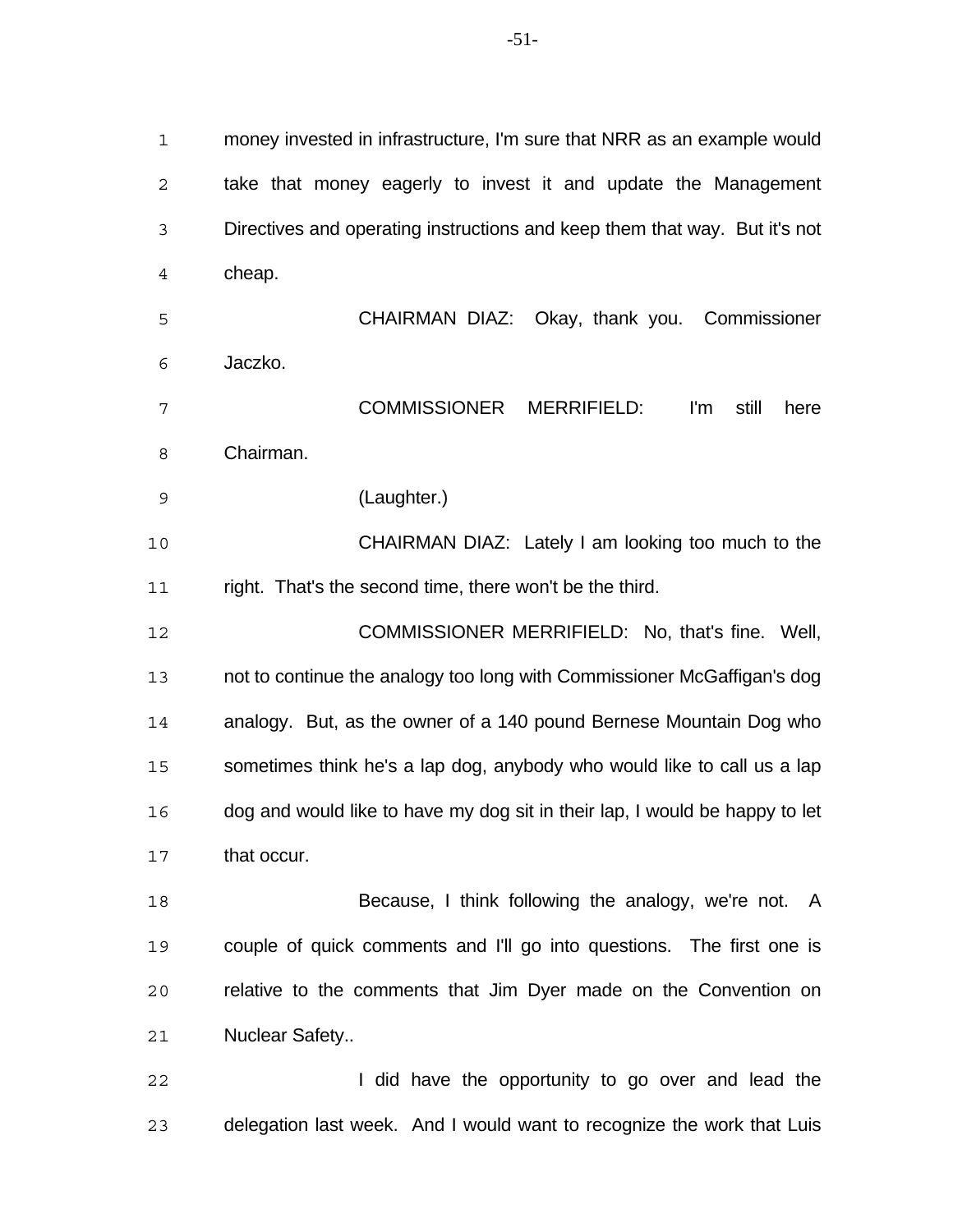| $\mathbf 1$    | Reyes and the entire team put in to making what I think was an               |
|----------------|------------------------------------------------------------------------------|
| $\mathbf 2$    | exceptionally successful presentation on the part of the U.S.                |
| 3              | We received 266 questions from our international                             |
| $\overline{4}$ | counterparts which, when you add up all the sub-questions, was probably      |
| 5              | more along the lines of 400 plus questions.                                  |
| 6              | There was an extraordinary amount of effort which went                       |
| 7              | into a very high quality National report and very open and explicit answers  |
| 8              | to the questions by our international colleagues.                            |
| $\mathsf 9$    | A huge amount of effort went into that. We will hopefully                    |
| 10             | appropriately recognize the team at some later point. But I certainly want   |
| 11             | to follow-up on your comments.                                               |
| 12             | The second comment I would make is in follow on to a                         |
| 13             | comment by the Chairman. That's in part related to some of the               |
| 14             | applications that we have received lately.                                   |
| 15             | And we have talked about Beaver Valley, the Waterford                        |
| 16             | issues that we are looking at right now. You know, at the end of the day     |
| 17             | while our licensees play our fees, because we are a fee-based agency,        |
| 18             | we are cluing up their contractor.                                           |
| 19             | And I would certainly encourage the Staff to continue                        |
| 20             | their review of how we accept those applications. And, where                 |
| 21             | appropriate, we should send them back.                                       |
| 22             | And I think the Staff is doing the right thing. Our ability to               |
| 23             | effectively manage our reviews in a timely and disciplined way is directly   |
| 24             | proportionate over the quality of the work that's provided by our licensees. |

-52-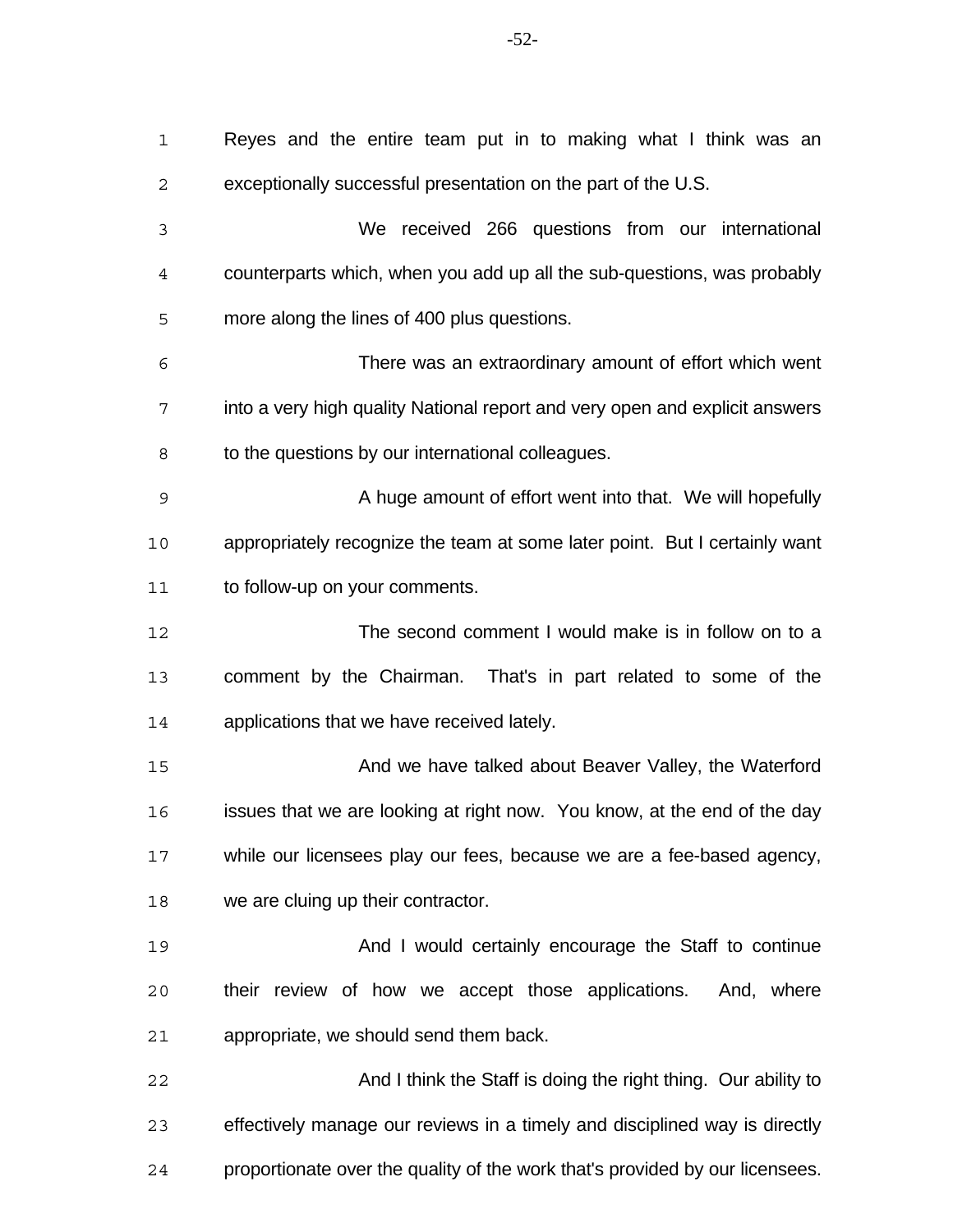| $\mathbf 1$  | And if they don't do the right job, they should get it sent                    |
|--------------|--------------------------------------------------------------------------------|
| $\mathbf{2}$ | right back ASAP. The third comment I would make -- and this is -- I put        |
| 3            | this on my sort of quibble scale with a comment that you made, Brian.          |
| 4            | In your presentation you said that Part 26 was, quote, on                      |
| 5            | schedule, unquote. Now, this particular one predates me, dating back to        |
| 6            | 1996, I believe.                                                               |
| 7            | So I wouldn't, from a communication standpoint, ever                           |
| 8            | refer to Part 26 as being on schedule. But, you need not comment.              |
| 9            | DR. SHERON: It's on our current schedule.                                      |
| 10           | CHAIRMAN DIAZ: If I may add, there was a time when                             |
| 11           | nuclear power plant were being built in this country, and every six months     |
| 12           | they were put on a new schedule.                                               |
| 13           | And they were always announced to be on schedule until                         |
| 14           | the next six months. I'm sorry.                                                |
| 15           | COMMISSIONER MERRIFIELD: Anyway, you'll get my                                 |
| 16           | further comments on that later on. You made a -- I think the overall           |
| 17           | presentation was very good. And I think we talk a lot about our Human          |
| 18           | Capital Action Plan and getting the right people in the right places.          |
| 19           | And I think that NRR, along with others, has done a good                       |
| 20           | job in that regard. But I'm interested in sort of refining this a little bit.  |
| 21           | We've done a lot of work to make sure that we're replacing folks.              |
| 22           | We're getting plenty of people on board, bright, young,                        |
| 23           | new people, mid-career people to fill vacancies. What are we doing to          |
| 24           | make sure that it's not merely getting people to fill the slots but that we're |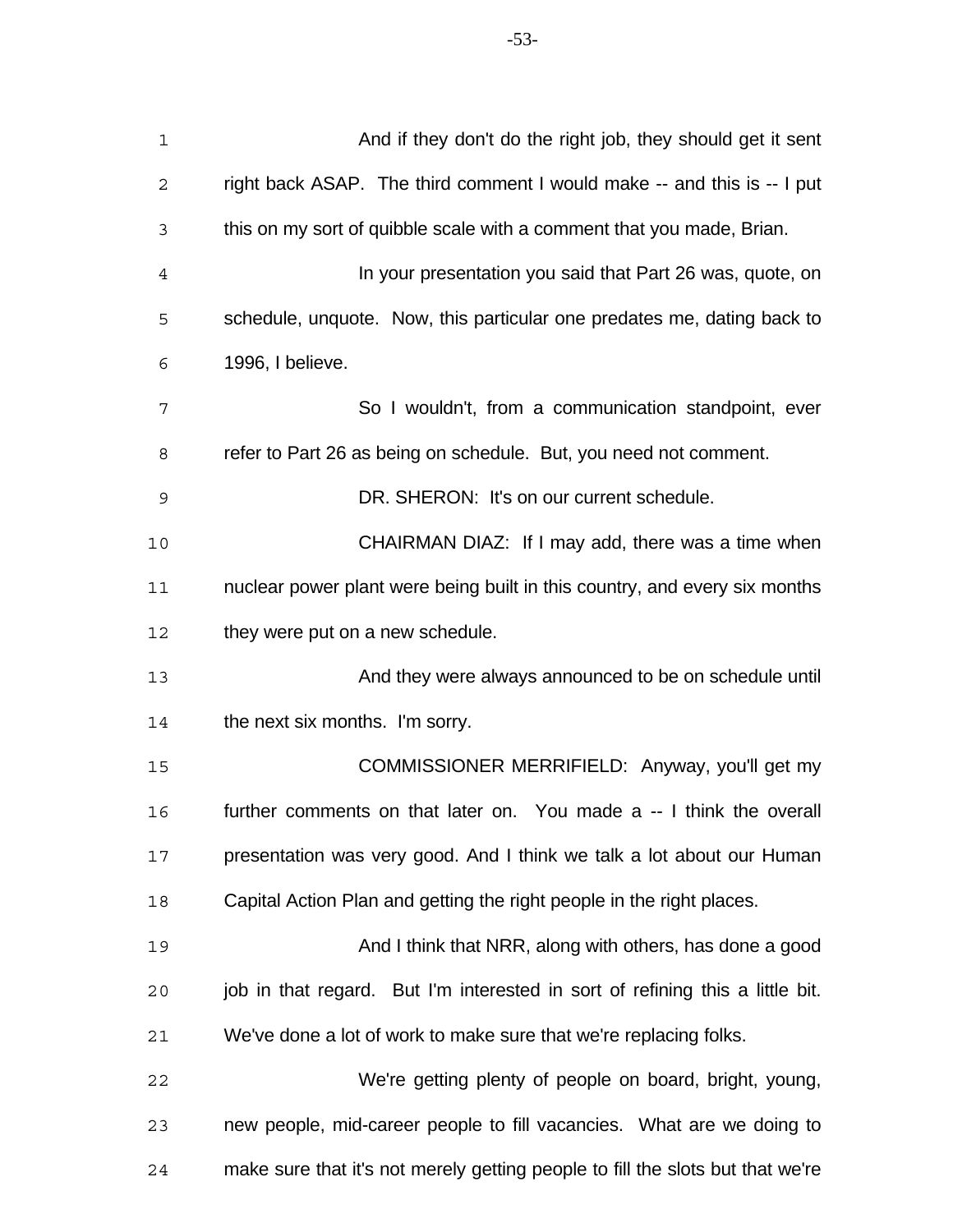| $\mathbf 1$ | evaluating the skills that need to be maintained within a section to fill the |
|-------------|-------------------------------------------------------------------------------|
| $\mathbf 2$ | overall needs of the program?                                                 |
| 3           | Can you give me some greater degree of resolution on                          |
| 4           | how you're doing?                                                             |
| 5           | MR. DYER: Commissioner, I think it starts off -- one of                       |
| 6           | the things that, as we went through our planning capabilities and how         |
| 7           | much was the investment, and what kind of training investment do we           |
| 8           | need?                                                                         |
| 9           | First of all, we had to define what the needs were. And,                      |
| 10          | historically we've always had a mentor-mentee type relationship.<br>And       |
| 11          | we've had that kind of staff.                                                 |
| 12          | One of the things we've found out now to define what the                      |
| 13          | needs are or what does it take to get somebody qualified, we're starting to   |
| 14          | move into this qualification program.                                         |
| 15          | We need to document, you know, what does it take to                           |
| 16          | become a technical reviewer? And not just say, okay, you follow               |
| 17          | somebody around for six months and then you're doing your own                 |
| 18          | independent reviews.                                                          |
| 19          | We need to make sure that these people know the                               |
| 20          | licensing process, that they are up to date on their technical capabilities   |
| 21          | and they understand the overall regulatory process and they have those        |
| 22          | skills.                                                                       |
| 23          | That being said, one of the things that we started looking                    |
| 24          | at is, as I said, the work planning center has really been trying to come up  |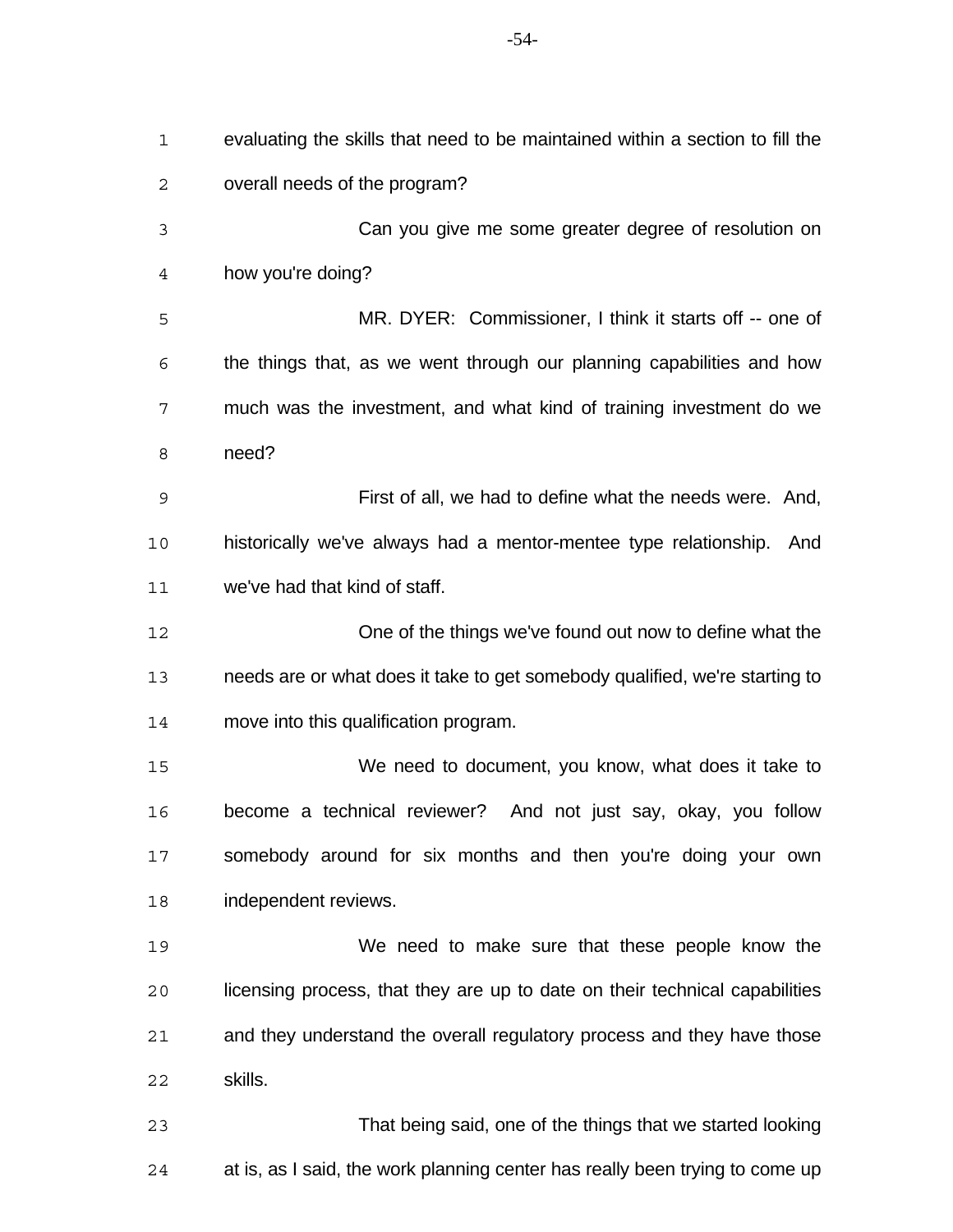to speed just to capture all of the stuff that we have working in progress and hold some accountability.

 Now, as we're looking over the horizon, we're starting to see what are the major workloads coming in. And certainly license renewal used to be the largest.

 And what the skill sets were going to be needed for license renewals. Now we've been able to analyze what do we expect 8 skill sets needed for the new reactor scenarios.

 And, in fact, it was taking a look at the -- superimposing 10 just our major workloads between power uprates, license renewals and perspective ESBWR design certification application later this year that made us say, we need to put discipline into our process to make sure that we're not over-expending our budgets.

 We have to really start living by those budgets because there are some critical skills. And, as follow-up from the new reactors Commission meeting, I have an action item to go through and flush out some of that background material and superimpose the schedule and say, okay, where are my shortages?

 What are they? And so, hopefully, we'll get that into the strategic workforce planning and be able to forecast out what the nature and types that we're going to have.

 MS. CARPENTER: And one of the things that we've done is we are using the Agency's strategic workforce planning tool. And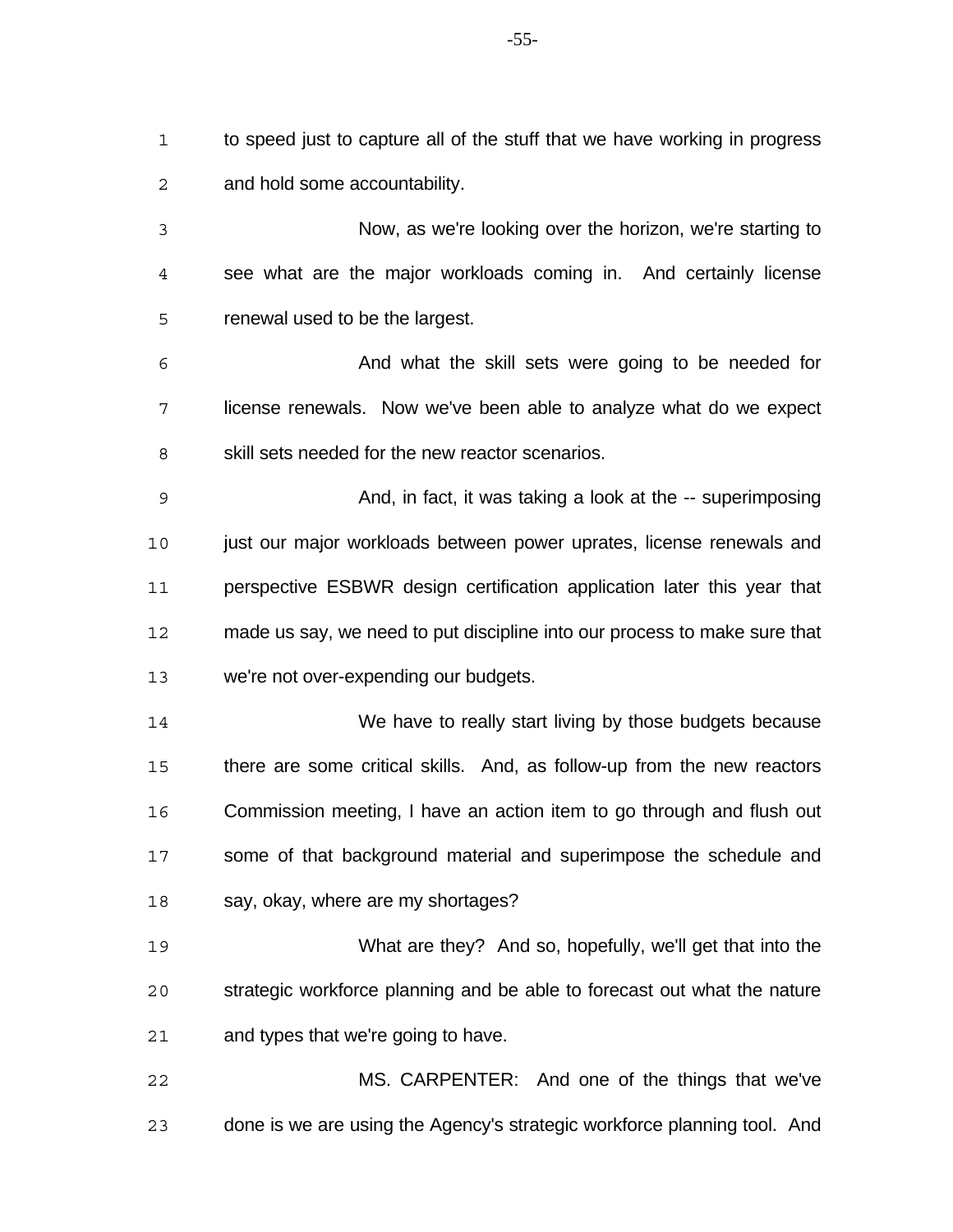so, each section in the office has identified what are considered the most critical skills for their section.

 And we use that in we prioritized our training, our external training funds so that we're looking at those most critical skills and trying to maintain those skill sets.

 MR. MERSCHOFF: And that's in Jim's performance appraisal and the Regional Administrator's performance appraisal, the rate at which that strategic workforce planning is employed.

 COMMISSIONER MERRIFIELD: We talked a little bit about power uprates at Quad Cities. And, clearly in this case, Quad Cities, GE, and Exelon are going beyond merely adding some additional reinforcements.

 They're going to the extent of actually building new steam dryers. I mean, these are -- having seen the first one that they were manufacturing, U.S. Tool and Dye, this is not a small effort by any stretch.

**I mean, this is a major investment in the site. How are**  we inspecting that process? I mean, there a significant new component that's going into the plant that was constructed at U.S. Tool and Dye, some additional work is being done onsite in the Quad Cities area before that gets installed at some point down the line?

 Tell me how our inspection program is following through in that particular regard.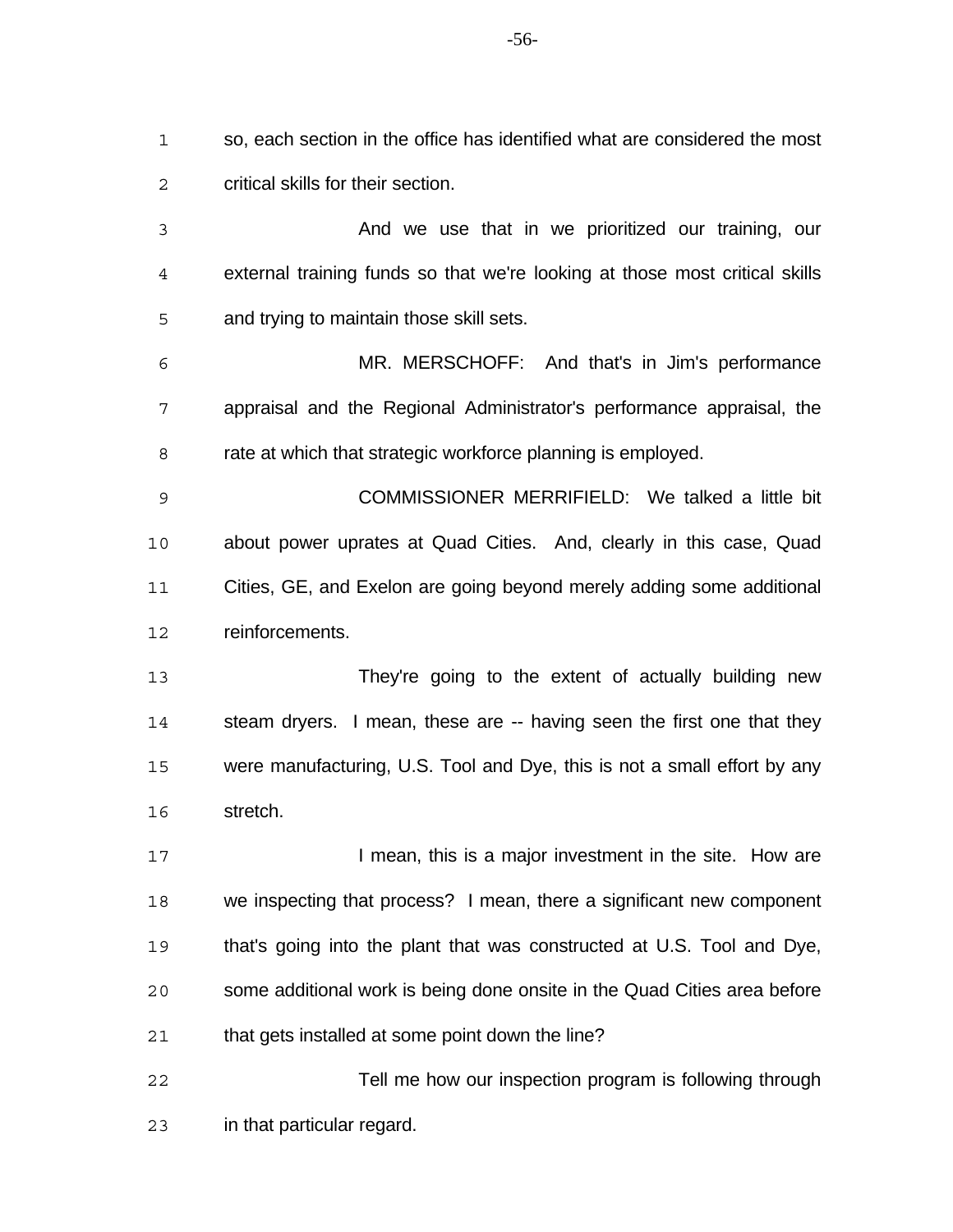| $\mathbf 1$    | MR. SHERON: Well I think the region does its normal                        |
|----------------|----------------------------------------------------------------------------|
| $\sqrt{2}$     | inspection, the resident and so forth, in terms of when a new component    |
| 3              | comes on site and everything.                                              |
| $\overline{4}$ | We also had our engineering staff. They've gone out. I                     |
| 5              | can't remember if they actually went to the tool and dye.                  |
| 6              | MR. DYER: Yes.                                                             |
| 7              | MR. SHERON: They did. They were there to look at the                       |
| 8              | manufacturing process and so forth. And then they've been on site as       |
| 9              | well. So we've been kind of following this closely.                        |
| 10             | We've had a number of meetings with the licensee in                        |
| 11             | terms of understanding the details of the design, especially the           |
| 12             | instrumentation and so forth that they're installing.                      |
| 13             | So, I would say we've been actively involved and                           |
| 14             | intimately involved basically.                                             |
| 15             | COMMISSIONER MERRIFIELD: Mr. Chairman, I'll have                           |
| 16             | some additional questions later.                                           |
| 17             | CHAIRMAN DIAZ: All right, thank you so much.                               |
| 18             | <b>Commissioner Jaczko?</b>                                                |
| 19             | COMMISSIONER JACZKO: I just want to say I                                  |
| 20             | appreciate the comments talking a little bit about getting the guidance up |
| 21             | to date. And I hear your point about the budget.                           |
| 22             | And I think we talked about this at a previous meeting.                    |
| 23             | So, I'm sure we'll have further opportunity to discuss that in the budget  |
| 24             | context. I want to talk a little bit.                                      |

-57-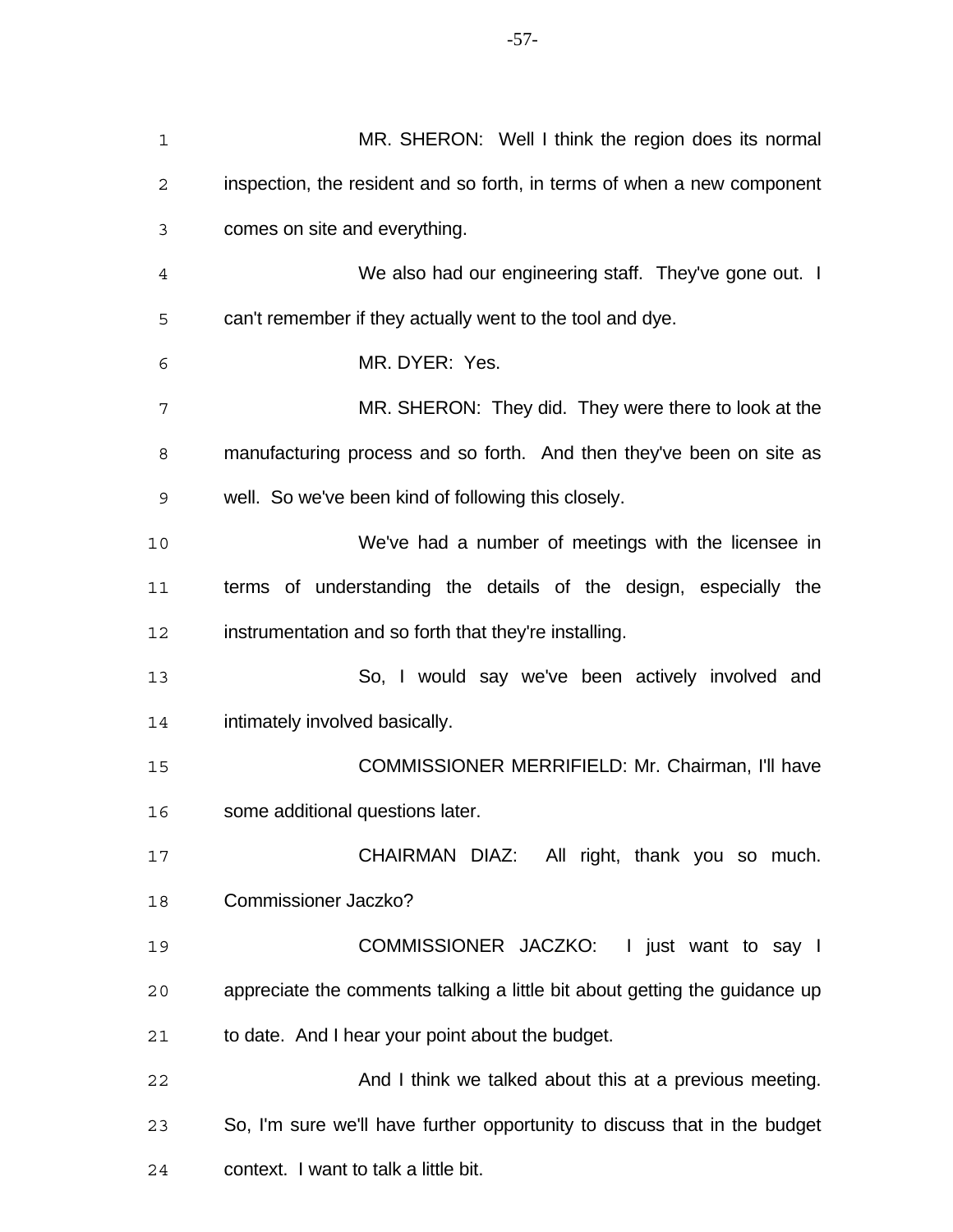I'm happy to see the work that's gone on in the Operating Experience Program. And one of the things that I always like to talk about is the NRC's Mission Statement. And you've done a nice job developing Mission Statements for NRR as well as the divisions. And the Operating Experience Program has kind of an objective. And that's to collect, evaluate, communicate, and apply to support the Agency goal of assuring safety. And that's operating experience information. Would the program, the status that it's in now, I guess in 11 January the new Operating Experience Program has been up and running. Do you have any experience so far about how it's working? And specifically in that applied aspect, in getting the operating experience information back into the regulatory framework or kind of into the knowledge basis. If you could, comment on that a little bit. MR. DYER: I do not know that I have any experience where the use of our operating experience has directly resulted in an inspector finding or an avoided plant transient or something like that. The one thing I was extremely impressed with -- and, if you go to the NRR internal website with this ROP digital city and click on the inspector forum section, you know, as a former inspector who used to have to carry around these notebooks and prepare for inspections. Now you can go to the inspection procedure and click on

and it will print out, it will tell you which were the previous operating

-58-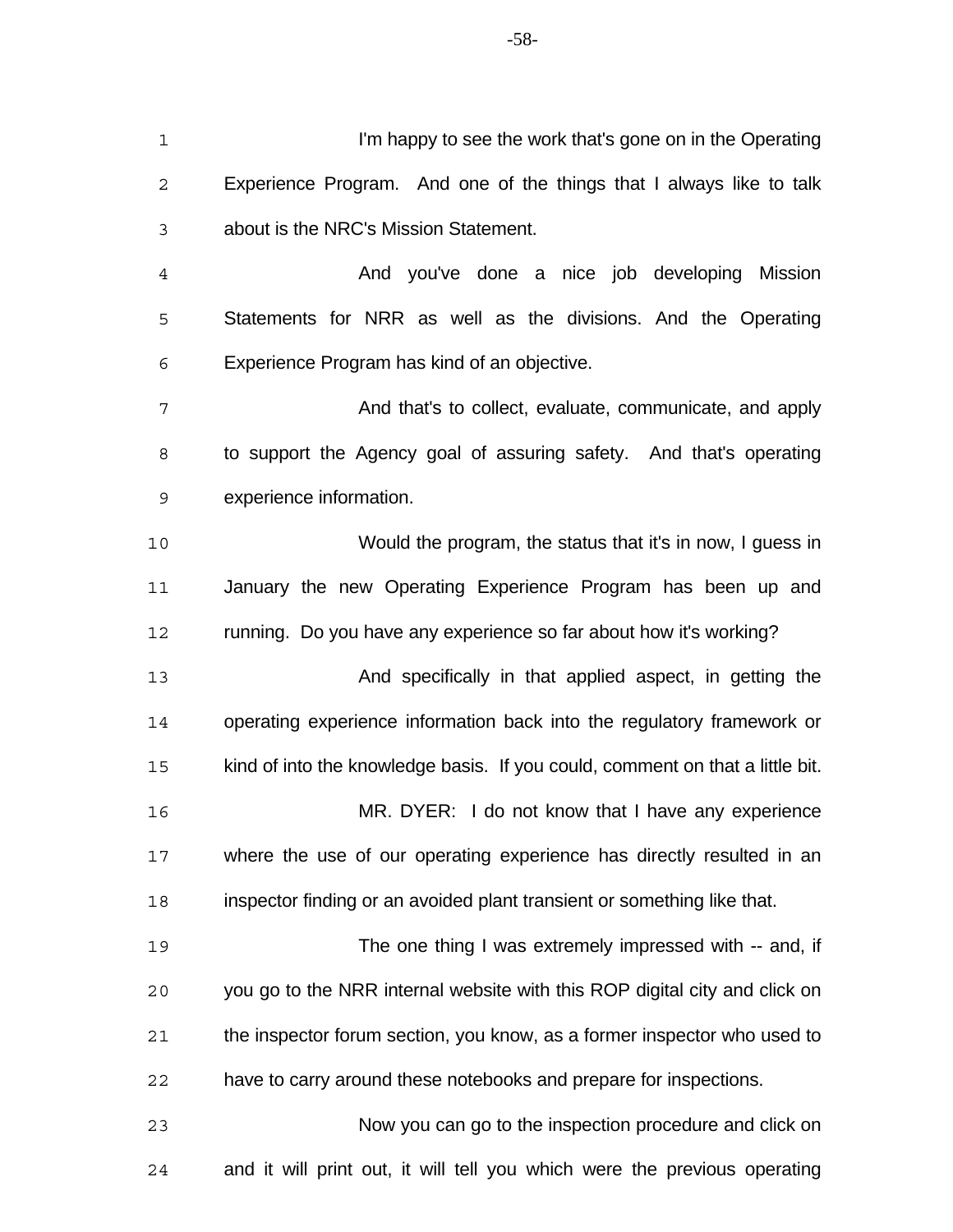experience that the NRC has issued that are relevant to that inspection procedure.

 And, you know, I would just absolutely -- that is just outstanding. So, Brian, I do not know if --

 MR. SHERON: Yes, I've just got some statistics from the Staff. We had screened, since January  $1<sup>st</sup>$ , we have screened over 200 items in the Operating Experience Program.

 One hundred and fourteen items were communicated on the operating experience forum, which is our internal communication mechanism. Thirty-seven were opened, we call them issues for resolution.

 Nine of those have been closed. And we have issued twelve generic communications that they may not have been directly related from operating experience, but there was a relationship there.

15 And it evolved, so -- and as I said, the next step is to actually create teams within the Agency, Office of Research, Regions, Headquarters. For example, pump experts.

 They would automatically get pump information, pump operating experience. We would expect them maybe once a quarter to get together, talk about the experience, ask themselves are there any trends here?

**Is there anything we need to alert management to that**  we need to take action on? And report back to the operating experience staff. So we want to make it a much more formal process.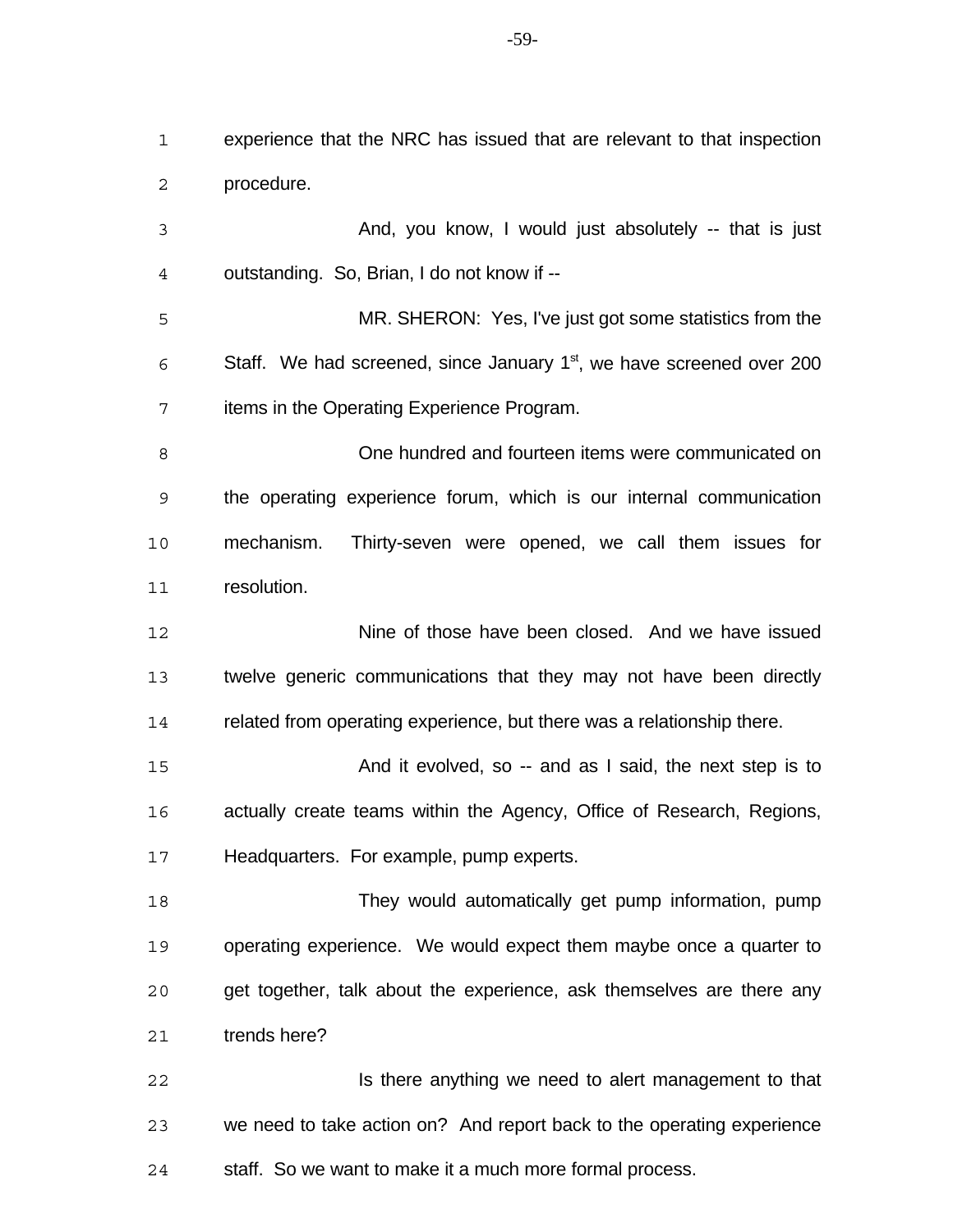| $\mathbf 1$ | COMMISSIONER JACZKO: So, you think it's working?                            |
|-------------|-----------------------------------------------------------------------------|
| $\mathbf 2$ | The mechanism is in place and that it's -- at this point it's successful?   |
| 3           | MR. SHERON: Yes.                                                            |
| 4           | COMMISSIONER JACZKO:<br>Chairman<br>The<br>and                              |
| 5           | Commissioner Lyons I think both addressed the issue of fire protection.     |
| 6           | There's one issue that I wanted to raise on that.                           |
| 7           | I think, Suzie, you mentioned that we have one more                         |
| 8           | material to test. Is that MT or -- MT. I guess none of them have simple     |
| 9           | names. What is the -- is that a material that is widely used or less widely |
| 10          | used than Hemyc?                                                            |
| 11          | MS. BLACK: There's only two plants that have that                           |
| 12          | application.                                                                |
| 13          | COMMISSIONER JACZKO: Okay. The expectation is                               |
| 14          | there will we find something anomalous with the previous work that's        |
| 15          | been done, or are you expecting that that's largely the testing that's done |
| 16          | is going to confirm what we think we know about the material?               |
| 17          | MS. BLACK: It's to confirm what we think we know. But,                      |
| 18          | based on the Hemyc test, I guess we'll find out. That testing is going to   |
| 19          | be done next week. So we'll find out very soon.                             |
| 20          | COMMISSIONER JACZKO: Okay. The additional issue                             |
| 21          | that I wanted to talk about is on safety culture, this is something where I |
| 22          | think we have, certainly have a lot of work that's been done.               |
| 23          | And there was a comment that was made at the RIC, I                         |
| 24          | think by somebody that our safety culture is not so much better than what   |

-60-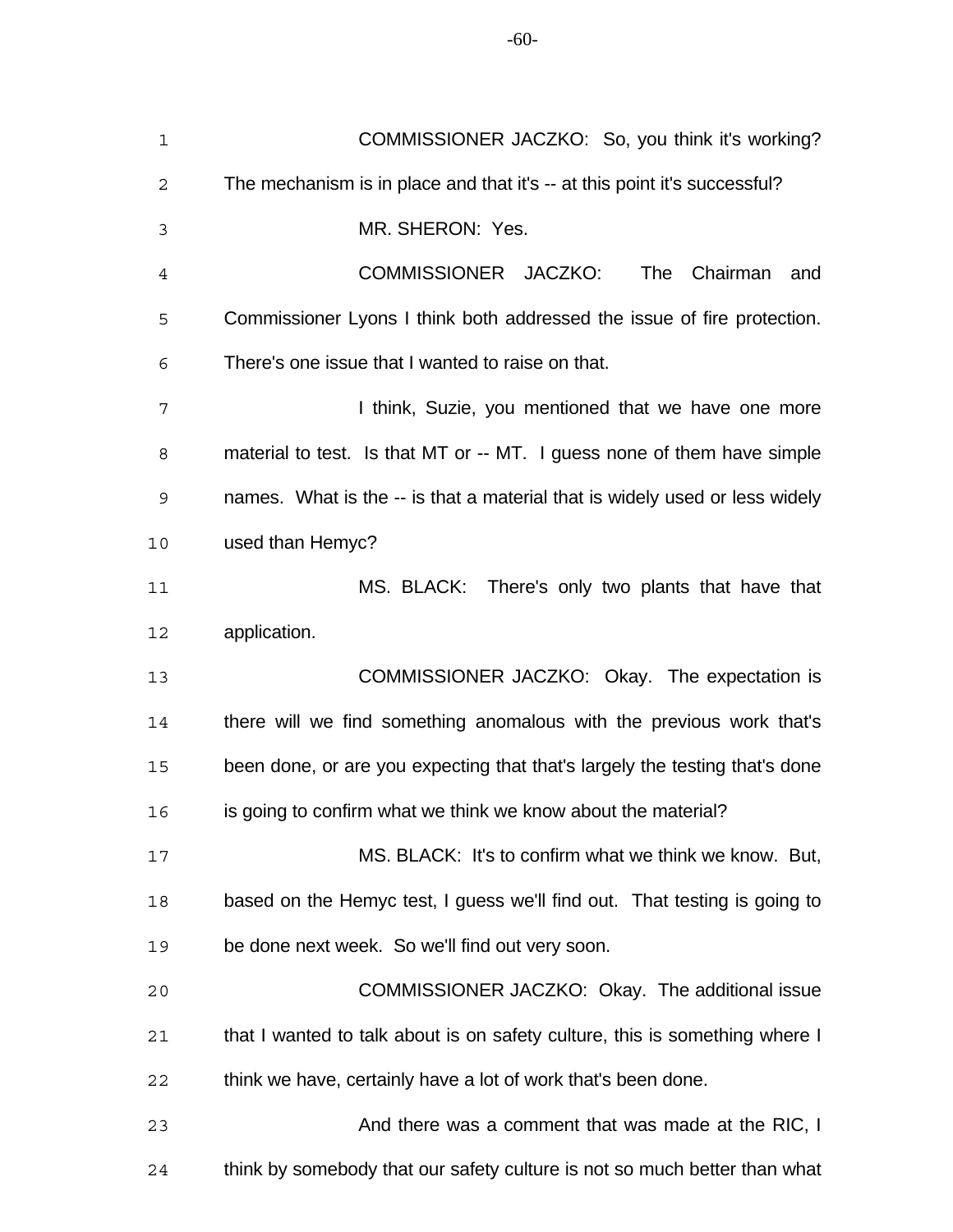that's the case or not. And I'm just wondering where you think NRR is in terms of reacting to some of the issues that were raised in the Inspector General survey from 2002. I guess we're getting ready to do another one at the end of this month, and where you think things will come out in the end of that survey. MR. DYER: Commissioner, I wasn't here in 2002. I was out in the region at the time. I think, as a result of the IG cultural survey, the office took a real hard look and initiated some action. Some of these issues about the roles and responsibilities, teams, the communications initiatives and that, those were all a direct result of the IG. They were there to develop a solution. So we put a lot of energy into this. I think, going back to Commissioner Lyons' question too, you know, how do you know what you got? **And we may find out.** We get anecdotal feedback, I think. COMMISSIONER JACZKO: And what is it? MR. DYER: That it's improving. COMMISSIONER JACZKO: That it's improving?

-61-

it is in the industry, which is something we can certainly discuss, whether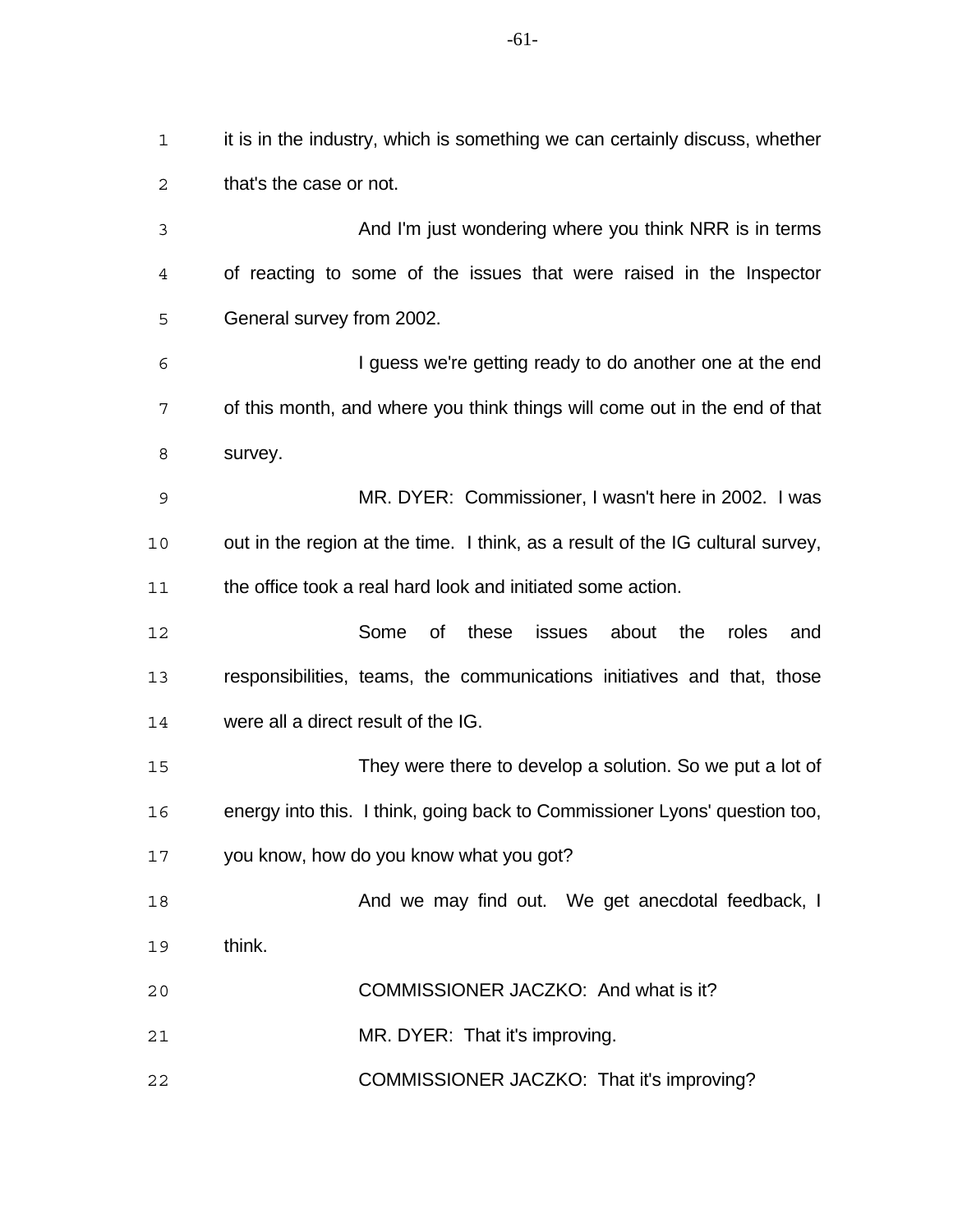| $\mathbf 1$ | MR. DYER: Yes. We're getting this talk-back feature.                        |
|-------------|-----------------------------------------------------------------------------|
| 2           | You know, we get replies back from the Staff and I seem them and, you       |
| 3           | know, what they are.                                                        |
| 4           | And so, we're trying to still improve our overall and get                   |
| 5           | our message out. But it's still a challenge.                                |
| 6           | COMMISSIONER JACZKO: Thank you so much.                                     |
| 7           | CHAIRMAN DIAZ: The second round we've got about                             |
| 8           | 20 minutes.                                                                 |
| 9           | COMMISSIONER LYONS: Perhaps one question. Jim,                              |
| 10          | you went through this. On slide eight, international activities, you talked |
| 11          | about the Operational Experience Program.                                   |
| 12          | It certainly struck me as very, very positive. I was                        |
| 13          | curious, perhaps you could share a little bit more about your vision on     |
| 14          | how to extract the maximum value from this Operating Experience             |
| 15          | Program.                                                                    |
| 16          | And I was also curious -- I'm guessing that some of the                     |
| 17          | information you're going to extract is perhaps less relevant to the NRC     |
| 18          | and more relevant to industry.                                              |
| 19          | I'm just wondering if there is a comparable -- to your                      |
| 20          | knowledge -- role that industry is playing in an operating experience       |
| 21          | international view or whether industry is in fact perhaps a part of what's  |
| 22          | being done within the Commission.                                           |

-62-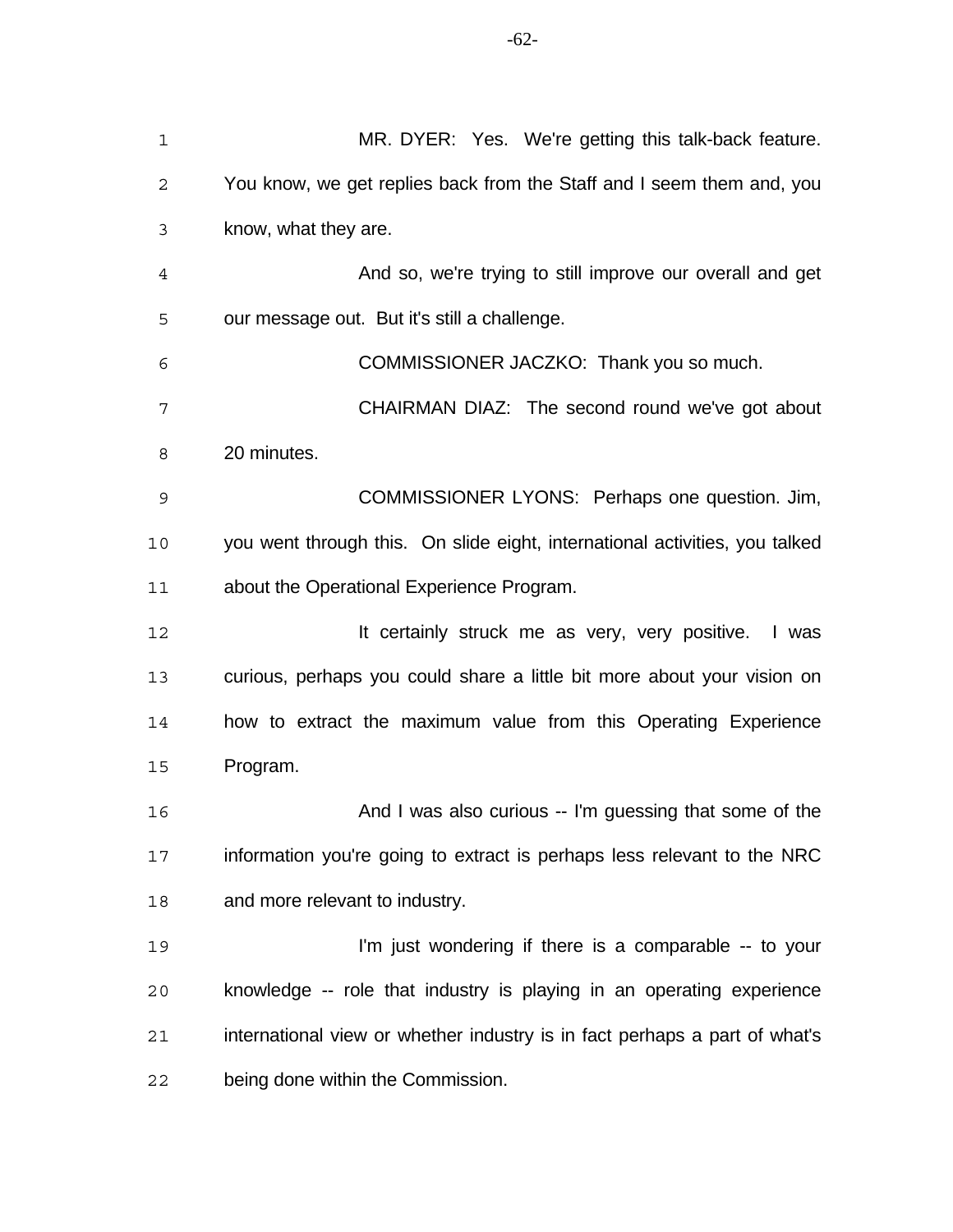| $\mathbf 1$ | MR. DYER: Yes, there is. And I think the World                           |
|-------------|--------------------------------------------------------------------------|
| $\mathbf 2$ | Association of Nuclear Operators, or WANO as it's often called, has its  |
| 3           | own program through INPO that there's this sharing of experience.        |
| 4           | The IAEA -- part of our operating experience database is                 |
| 5           | the IAEA incident reporting system or IRS. And so, we get that access    |
| 6           | internationally through the IAEA as part of our operating experience     |
| 7           | database.                                                                |
| 8           | I think the best sense that I had -- I can give you an                   |
| 9           | example of where we've shared experience and are in the process of       |
| 10          | following up on it. During my most recent visit to Japan in one of the   |
| 11          | visits, one of the questions came up is has Japan experienced flaws or   |
| 12          | bottom nozzle cracking?                                                  |
| 13          | And that's, of course, a very important to us because,                   |
| 14          | you know, we've had top of the nozzle cracking, but haven't explored any |
| 15          | bottom nozzle cracking.                                                  |
| 16          | And that question is raised. And that's one of the issues                |
| 17          | that Suzie's placed on the agenda for her visit next month, to have a    |
| 18          | regulator-to-regulator exchange to make sure that they scrub their data  |
| 19          | and we fully understand what operating experience information in this    |
| 20          | important area is available to the regulator.                            |
| 21          | At the same time we raise this issue with NEI. And NEI                   |
| 22          | was going through WANO to make sure that they could understand from      |
| 23          | their international database whether or not this issue is the same.      |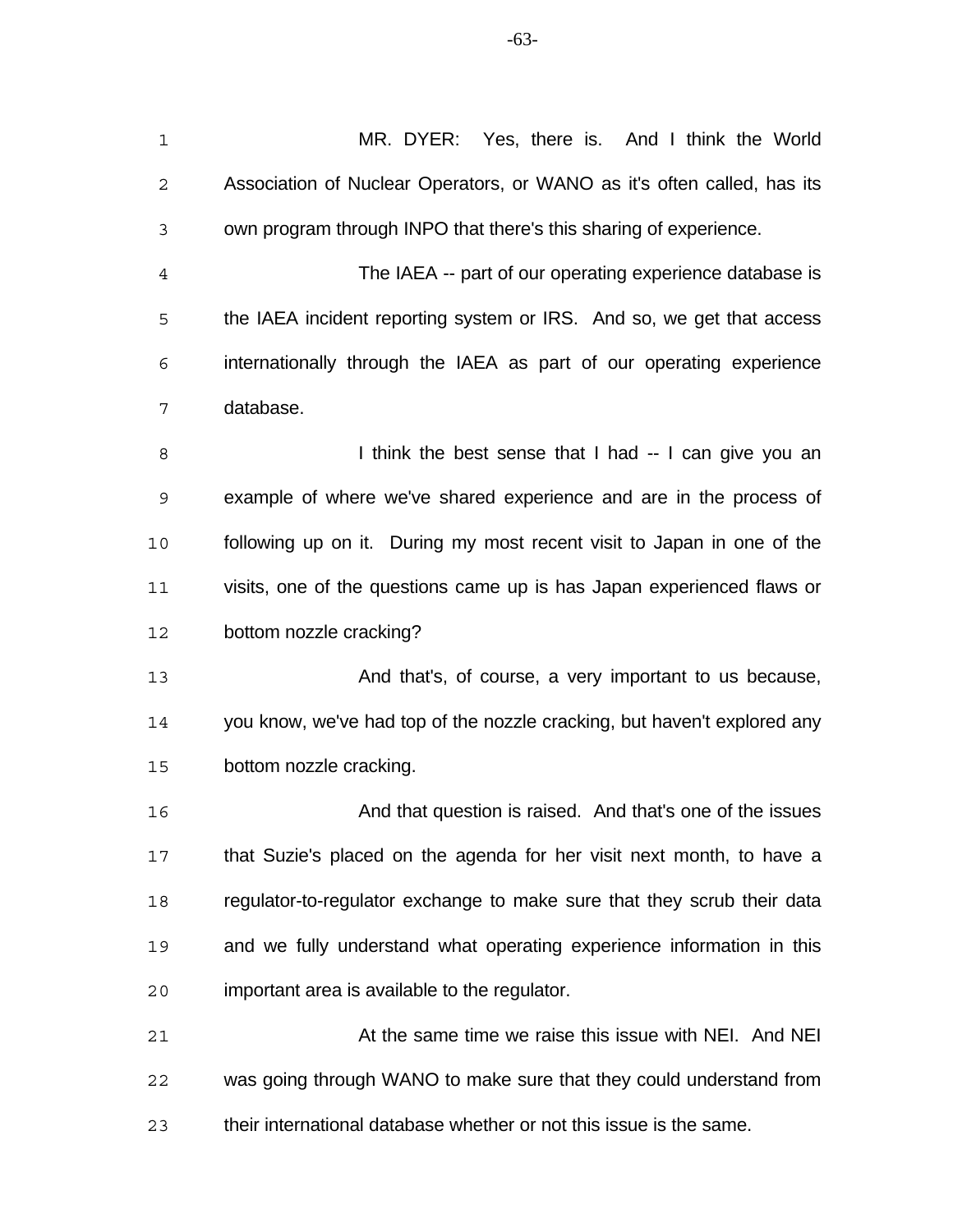| $\mathbf 1$    | At the same time they've got a program underway to look                     |
|----------------|-----------------------------------------------------------------------------|
| $\mathbf{2}$   | at selected plants that are going through their ISI in the United States to |
| 3              | answer this question and to try to get out ahead.                           |
| $\overline{4}$ | This is one of the materials reliability program initiatives                |
| 5              | where we're trying to get out ahead of a problem rather than waiting until  |
| 6              | we find a crack or an issue and then we're in a reactive mode.              |
| 7              | So, I think from my perspective it was initiated when we                    |
| 8              | got this potential information from Japan, which is when we -- the specific |
| 9              | example that we looked at turned out to be a construction flaw.             |
| 10             | It wasn't actual cracking. But, now we're pursuing this                     |
| 11             | further.                                                                    |
| 12             | MR. MERSCHOFF: If I could add one more thought.                             |
| 13             | Domestically, INPO has the NPRDS database, which is a very extensive        |
| 14             | component level database that's fed by all the licensees.                   |
| 15             | INPO is exploring modern IT techniques to mine that                         |
| 16             | data and look for unexpected relationships and trends. And it's just the    |
| 17             | beginning process. But that's one that may bear fruit in terms of using     |
| 18             | this information.                                                           |
| 19             | COMMISSIONER LYONS:<br>And is there<br>some                                 |
| 20             | coordination perhaps between the -- or is there a similar WANO database     |
| 21             | and INPO database that allows similar data mining on an international       |
| 22             | basis?                                                                      |

-64-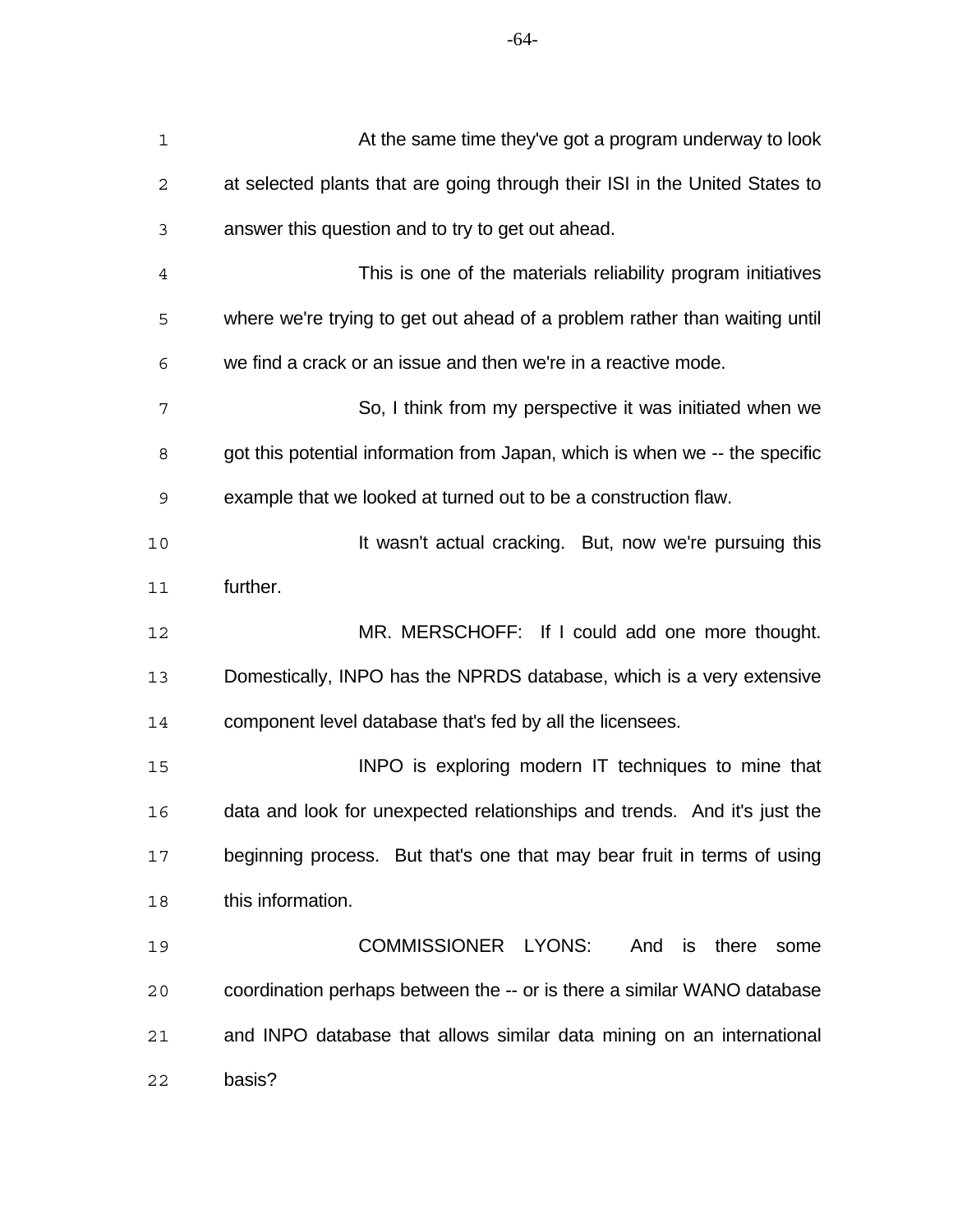MR. MERSCHOFF: I can't answer that. I can find out. But that question is the heart of the real problem. Most of the databases are separate. NPRDS is separate from our 50.72 and 50.73. The IAEA IRS is separate. And then most countries don't release their 50.72 and 50.73 data the way we do. So, internationally, there are many separate databases that we could be more effective in combining. MR. DYER: And I think one of the real successes of Operating Experience Program is we've worked at liaison with INPO as well as the international community to have access to that information. But we've got to build the firewalls up so the industry can't use our database. Because of its connections with the international reporting system. CHAIRMAN DIAZ: There are firewalls that are built in. Some of those are more difficult to handle than others. Okay. Thank you. 17 COMMISSIONER LYONS: Thank you. CHAIRMAN DIAZ: I just have two quick questions. And I'd like to get some specific quick answers because I do not have much time. Let's see, on the issue, Brian, of the sump performance, which I used to call long-term recirculation cooling. This issue is both an issue of accomplishing some improvements that the plants need to do which are probably easier to define and a series of complex issues that are coming in, whether it's the

-65-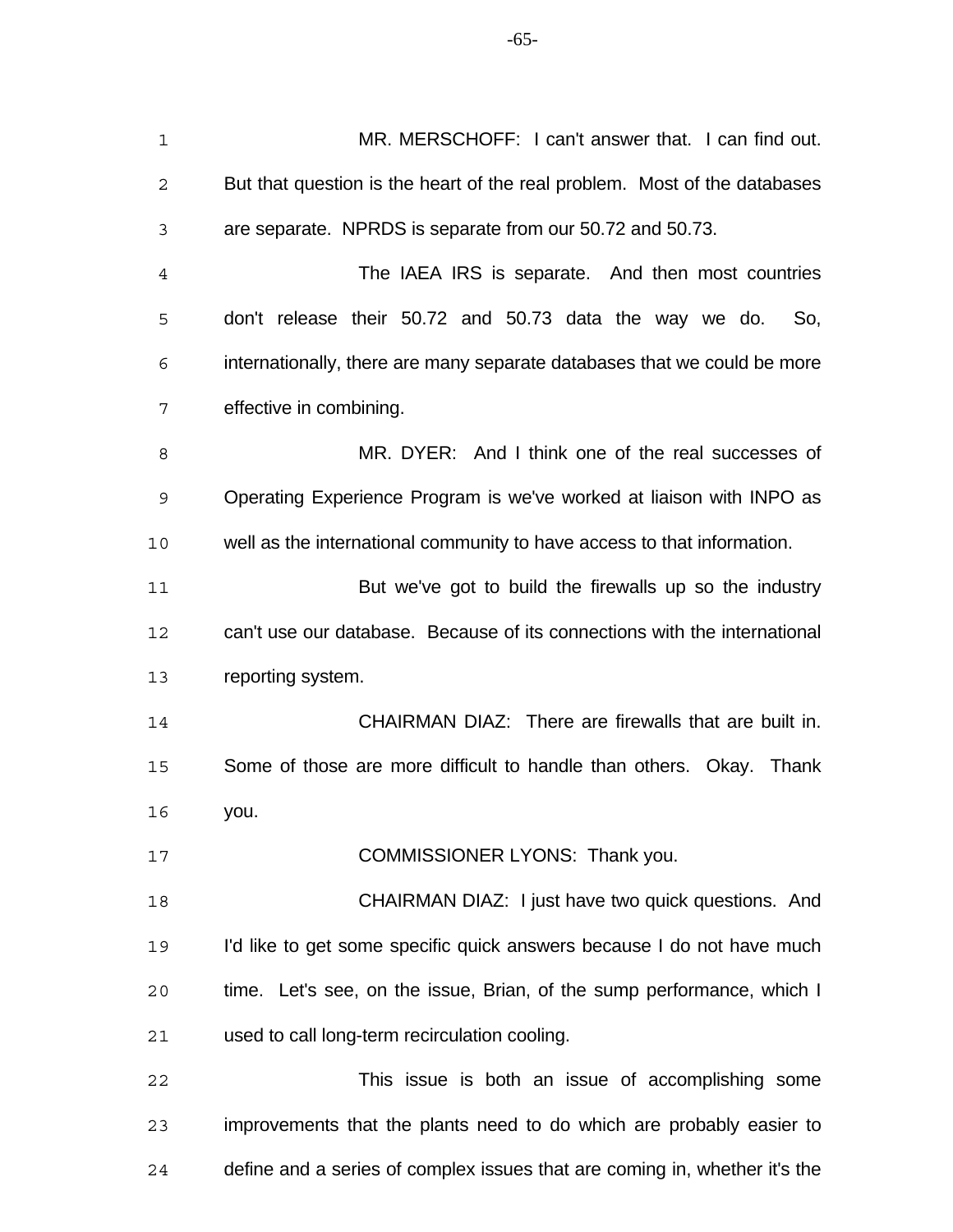chemical effects or where there is debris actually decreasing the capability of the pumps.

 A lot of these issues are what I call either dynamic or time dependent issues. I think we need to come to a point where we need to say we are now making a determination that the plan of the licensee is adequate. How close are we to that point?

 MR. SHERON: Well, the licensee's plans are not supposed to be submitted, you know, their actual design plans until September.

 CHAIRMAN DIAZ: I know. But, are we ready when they submit it to be able to make that determination?

 MR. SHERON: We believe we will be ready to be able to make that determination.

CHAIRMAN DIAZ: Okay.

 MR. SHERON: As I said there are still some uncertainties. We will be getting some Research information in over the next several months. And we have talked to the industry extensively about making sure they include margin in their designs to account for some of these uncertainties.

 CHAIRMAN DIAZ: Some of these uncertainties might be on the fourth or fifth significant figures. It is the one that are in the second significant figure that we are to be concerned about.

 The other one is an interesting issue. And I just really want to go back to something you said, Jim, regarding how inspectors do

-66-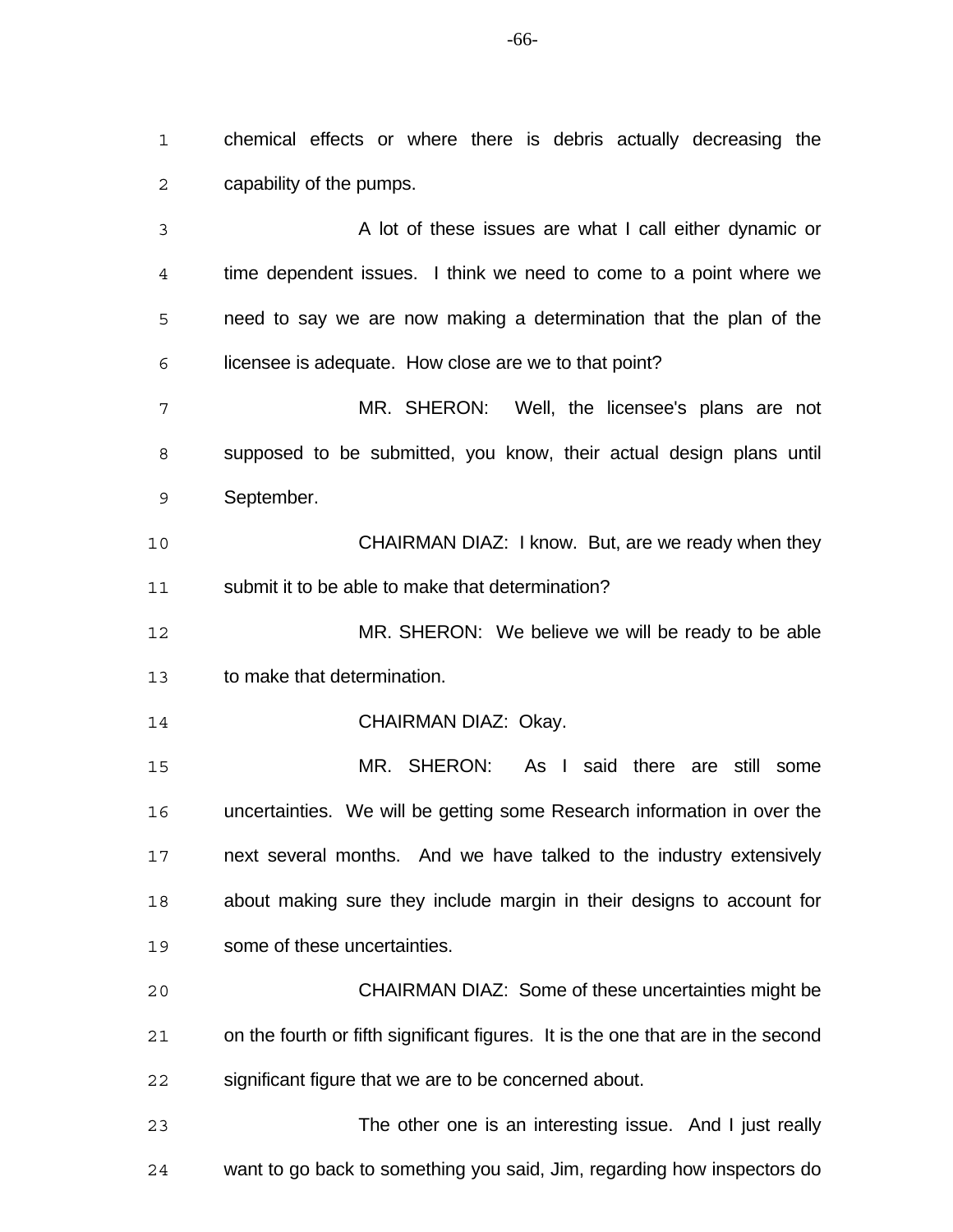the work. And it goes back to the central question that many years ago it was being debated in here that the things that the NRC does maintain safety.

 And I strongly came out and said no, practically all of the things that we do when we do a review, when we do a research analysis, whenever we improve the inspection procedures, is to improve safety or enhance safety, or increase safety.

8 And you were just talking about how an inspector now when he's going to perform an inspection he not only has his own little book with a manual, but he has a reference that he can go back and compare what is happening.

**Is that maintaining safety?** Or is that increasing safety?

MR. DYER: I would say it's increasing safety.

14 CHAIRMAN DIAZ: You would say?

MR. DYER: I wouldn't say, it's the right answer, I know.

(Laughter.)

 MR. DYER: And I would say it because it improves inspector efficiency and effectiveness.

CHAIRMAN DIAZ: Is that a category guess, Jim?

MR. DYER: Yes.

CHAIRMAN DIAZ: All right. Thank you very much.

Commissioner McGaffigan?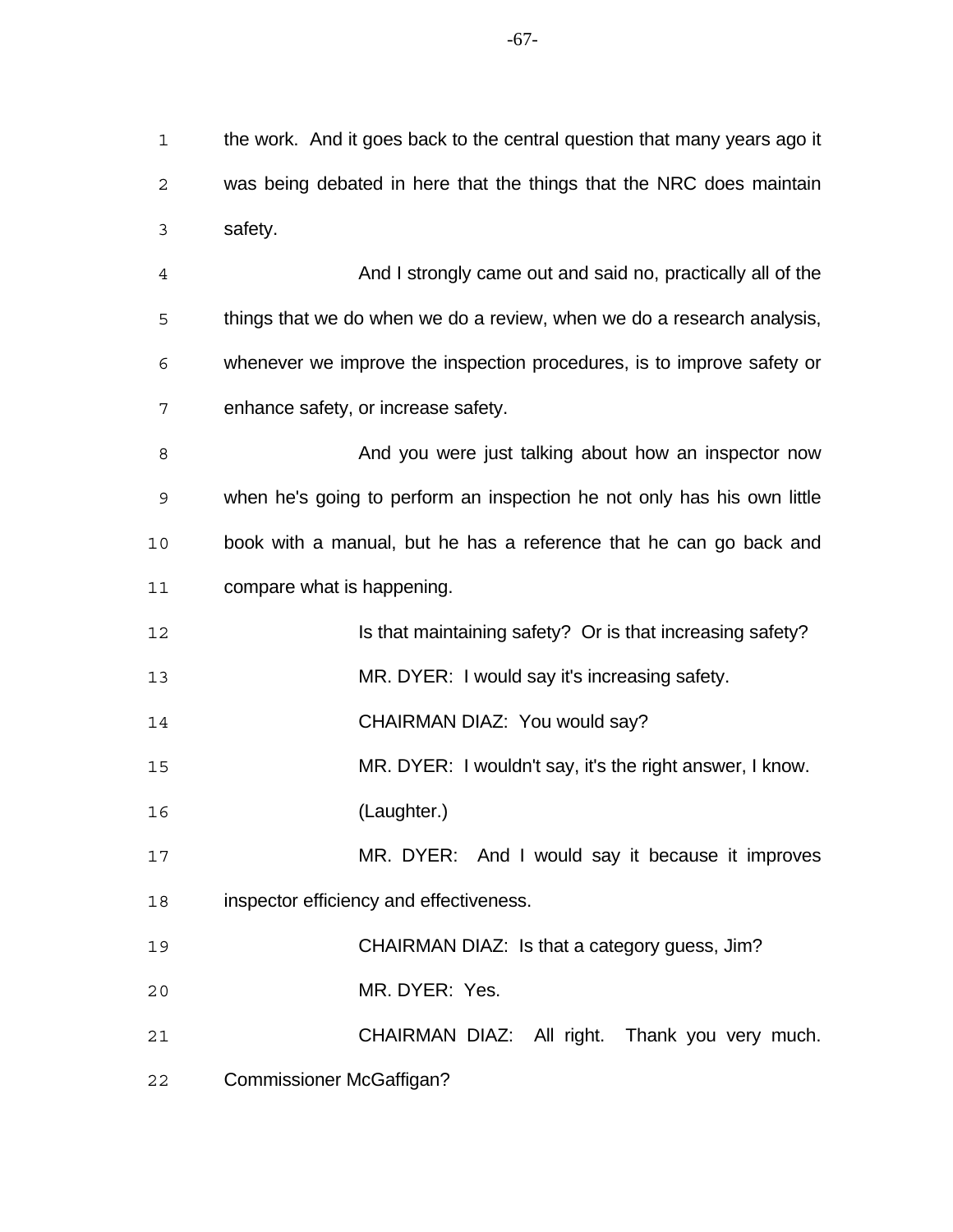| $\mathbf 1$    | COMMISSIONER MERRIFIELD:<br>Thank you, Mr.                                |
|----------------|---------------------------------------------------------------------------|
| 2              | Chairman. I do want to -- I should have done this earlier. But I was so   |
| 3              | tied up in my Rottweilers and Bichon Frises.                              |
| $\overline{4}$ | I do want to compliment Commissioner Merrifield and                       |
| 5              | Luis, and Bill Borchardt, and Tom Hiltz, and everyone else who worked     |
| 6              | on the Convention on Nuclear Safety.                                      |
| 7              | I know it's not over. Bill is still there. I particularly want to         |
| 8              | compliment them on something that isn't in our country report but         |
| 9              | Commissioner Merrifield has reported to us.                               |
| 10             | We often times get challenged on the fact that we don't                   |
| 11             | have periodic safety reviews. And the response -- which I compliment      |
| 12             | Commissioner Merrifield and Luis, the team for -- is we do continuous     |
| 13             | safety reviews.                                                           |
| 14             | have the most aggressive reactor oversight<br>We                          |
| 15             | licensing, etcetera program on the face of the earth. There's nobody that |
| 16             | comes close as far as I'm concerned.                                      |
| 17             | And it's often times a matter of how you communicate                      |
| 18             | that. And so, I compliment the whole team. And I think we should adopt    |
| 19             | continuous safety review as part of our lexicon because I think it's what |
| 20             | we do.                                                                    |
| 21             | The question I have is for Ellis. You, in December,                       |
| 22             | talked to us about a NRC corrective action program. And I think our SRM   |
| 23             | said something to the effect that the Commission enthusiastically         |
| 24             | supports this and looks forward to it being done by December of 2005.     |

-68-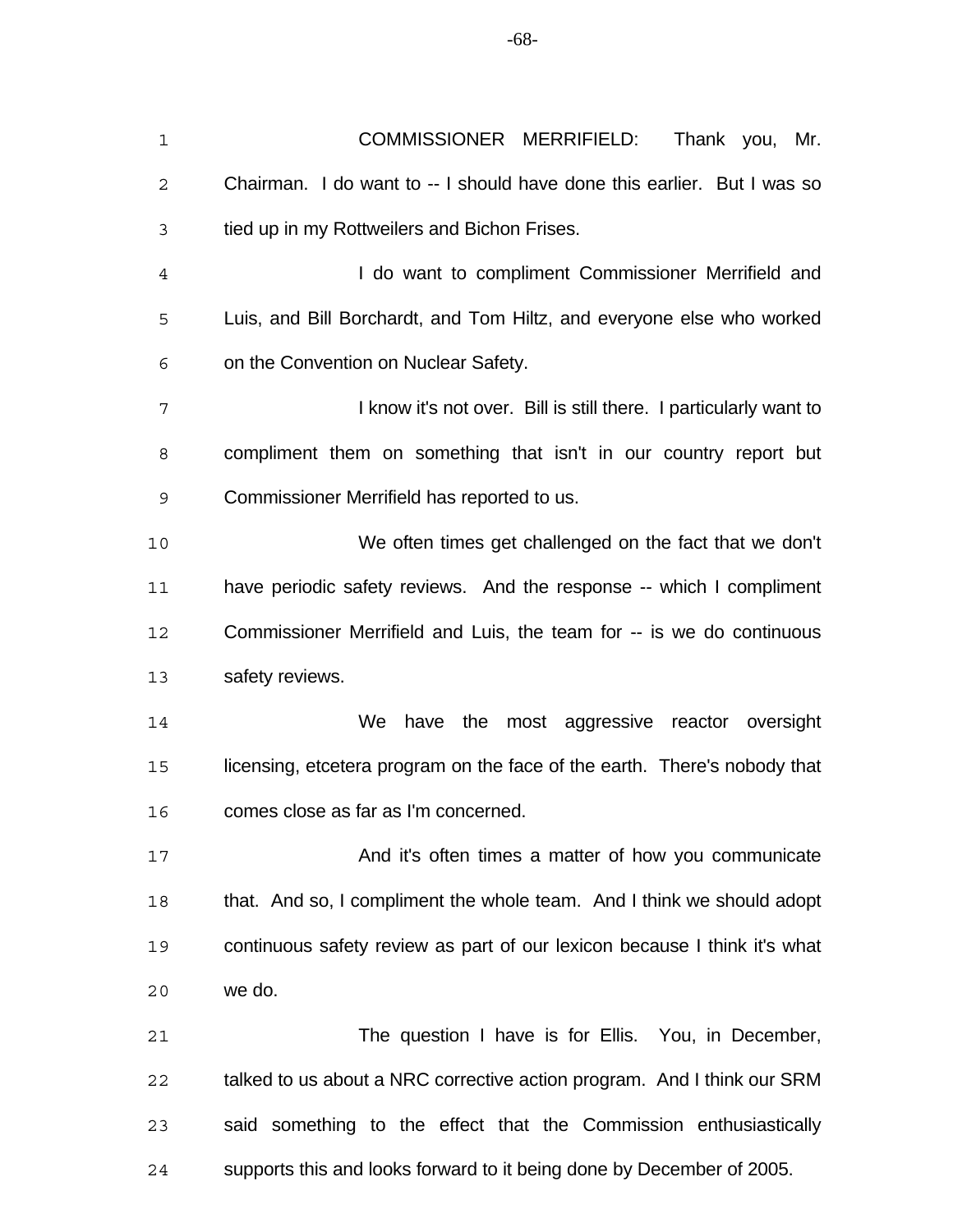We didn't know at the time. And Luis turned to you and said Ellis is in charge. We didn't know at the time -- at least I do not remember when I knew -- that you were leaving.

4 And I'm a little concerned about this March 31<sup>st</sup> memo to us that looks like it may have morphed a little bit into -- the word corrective action program is mentioned at one stage in there -- but it's morphed into more of a lessons learned thing. And I think that's different. I mean, I think they're not identical. Can you tell us as you leave -- I may be already over -- no, not quite -- the status of what we talked about in December and whether or not it has morphed to something different.

 MR. MERSCHOFF: I don't think so. We believe we are developing the corrective action program that the Agency needs. We're trying to link it very closely to knowledge management because, at the end of the day, that's what it's really all about, to assure that we capture the lessons worth learning.

 That's the corrective action program part of it, but then keep them, learned. And we changed the name to an Agency Lessons Learned System. And we're partnering with HR to assure that we move forward in one front on the Agency's knowledge management approach to this.

 But, it's not a working level deficiency capturing system. This was not envisioned. Nor will it be a system that says the lights are out on the third floor.

-69-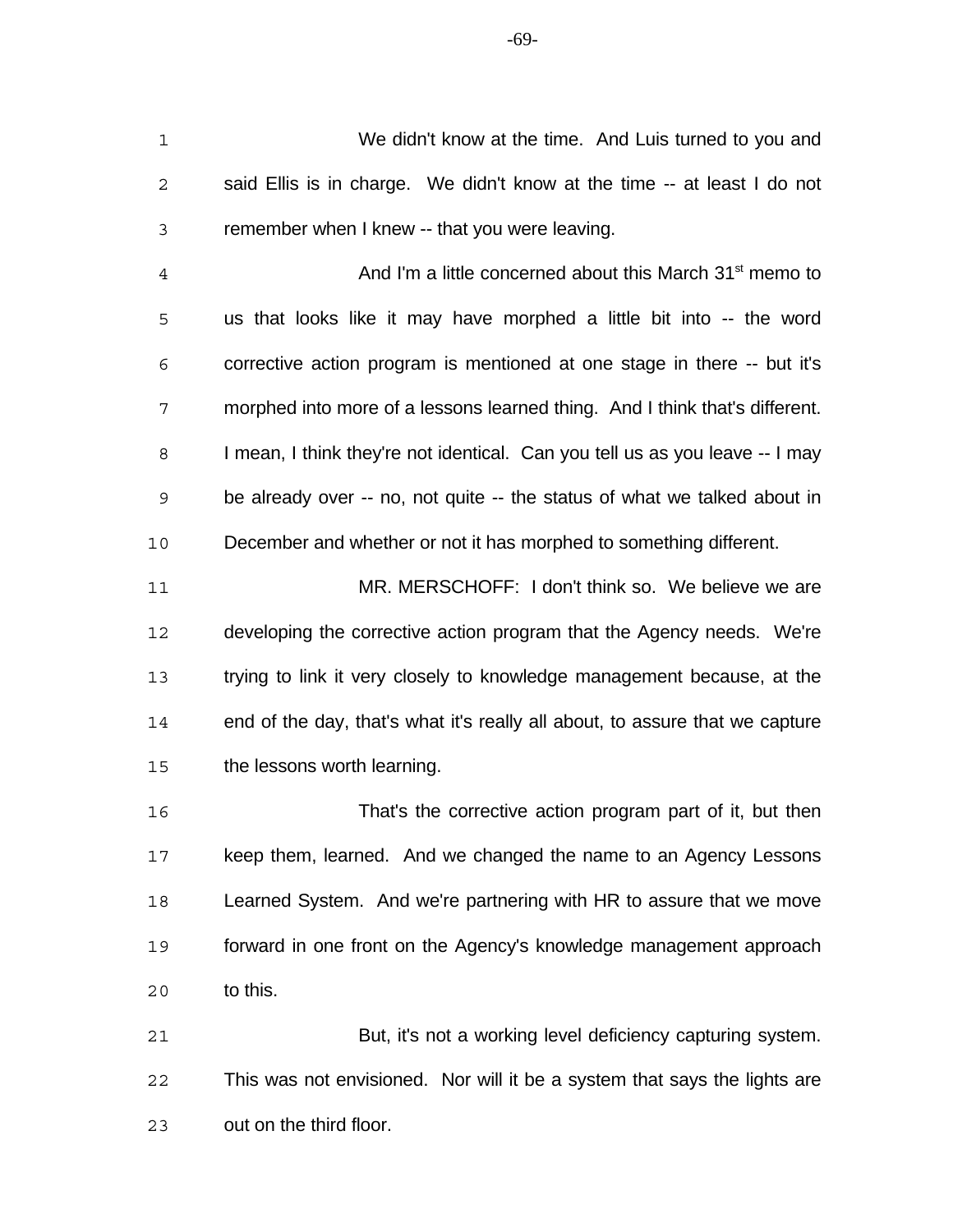-70-

| $\mathbf 1$    | This is a higher level for those islands that were                          |
|----------------|-----------------------------------------------------------------------------|
| $\mathbf 2$    | discussed like Millstone and Davis-Besse and other issues that they get     |
| 3              | learned there. You verify periodically that you've kept learning them, that |
| $\overline{4}$ | they're available to train new inspectors and to transfer that knowledge.   |
| 5              | So we think that we've met the original intent and the                      |
| 6              | original description to the Commission. But we have changed the name.       |
| 7              | COMMISSIONER McGAFFIGAN: Well, Mr. Chairman, I                              |
| 8              | guess I'll stop. My only concern is that a licensee corrective action       |
| 9              | program is fed in, has a low threshold for things to be considered.         |
| 10             | And it isn't -- the threshold seems to be quite high to put                 |
| 11             | something in the system. And I do not know. I just say that.                |
| 12             | CHAIRMAN DIAZ: It might very well be that's an issue                        |
| 13             | that the Commission will review. Commissioner Merrifield?                   |
| 14             | COMMISSIONER MERRIFIELD:<br>Thank you,<br>Mr.                               |
| 15             | Chairman. When we had the last review of the safety culture issues, and     |
| 16             | I remember back in '02 we were really looking quite hard at the results     |
| 17             | that IG had come up with, and we had certainly been looking at the          |
| 18             | differences between different offices. And, in that review NRR in the main  |
| 19             | did pretty well. But more recently -- just recently I had a chance to see   |
| 20             | sort of the break down between different divisions within NRR.              |
| 21             | And there are some -- and I'm surprised at the degree of                    |
| 22             | variation between some of those.<br>Division of System Safety Analysis      |
| 23             | was -- didn't do quite so well.                                             |
|                |                                                                             |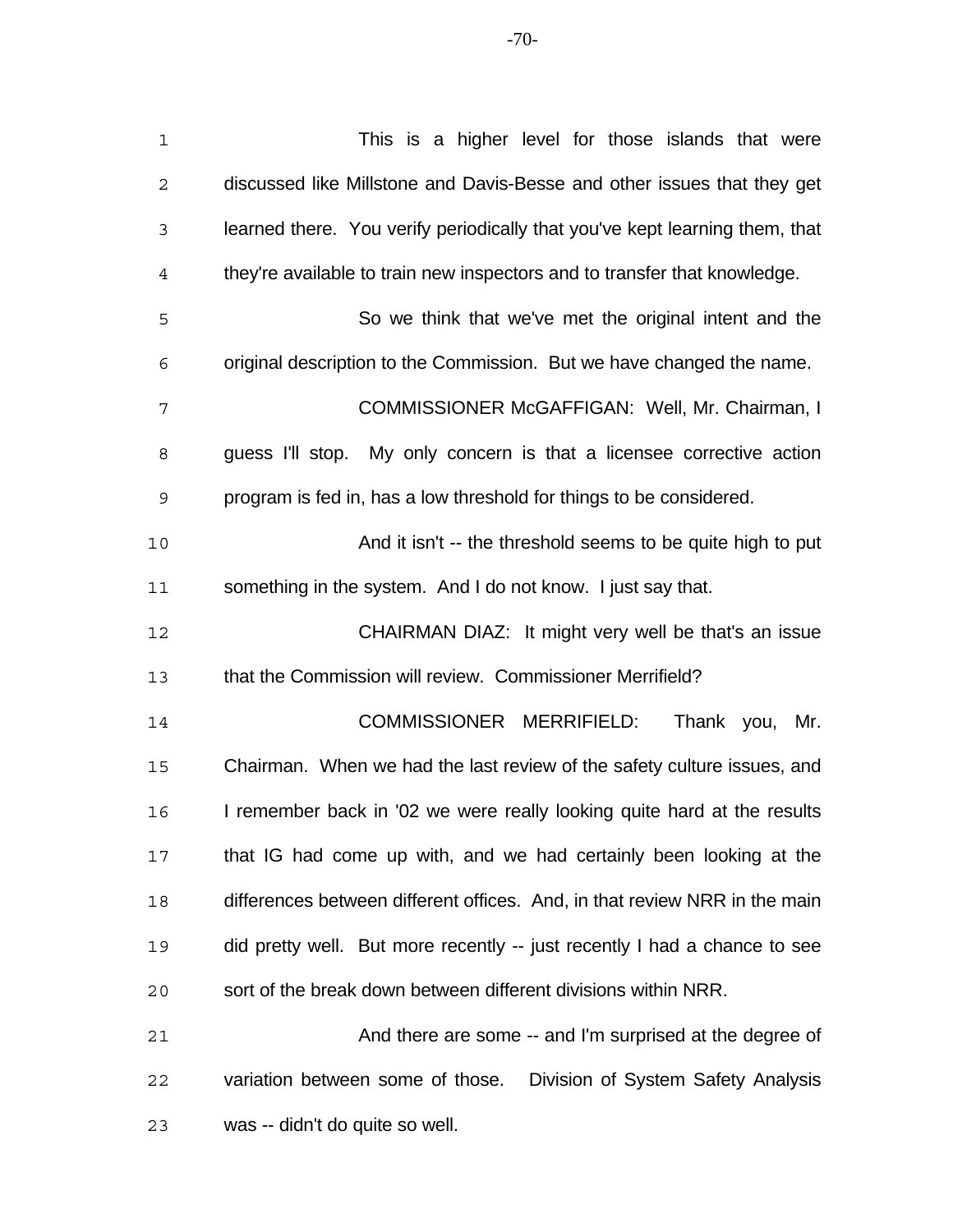Division of Reactor Improvement Programs did a whole lot better. But there were variations. There were variations. And I'm wondering how, if you could just briefly explain how your strategies go to seemingly, in some cases, significant differences in the way that different people within NRR understand where we're going as an Agency relative to our future, job satisfaction, our mission, or commitment. MR. DYER: Yes, sir, Commissioner. I'm more familiar with the overall office initiatives in that. But I asked for this breakout when I got here because we found it particularly useful when I was in Region III and we had much worse scores. So, one of the things it did is you recognized that you have pockets within the organization that are in different levels. And it appears to compare and contrast. **I think we've provided separately the Division of**  Engineering assessment of some of their specifics. As we did this, when we picked the two division directors to be in the front table, Suzie is the Division Director for DSSA.

 And, at the time Cindy was the Deputy Division Director for the Division of Inspection and Program Management. So let me ask Suzie to address some of the specific things that they did in response to the -- back in 2002 with DSSA.

 MS. BLACK: When we got the survey we had an offsite retreat with our managers to discuss the possible causes and solutions to that. But one of the things that I think the reason that the technical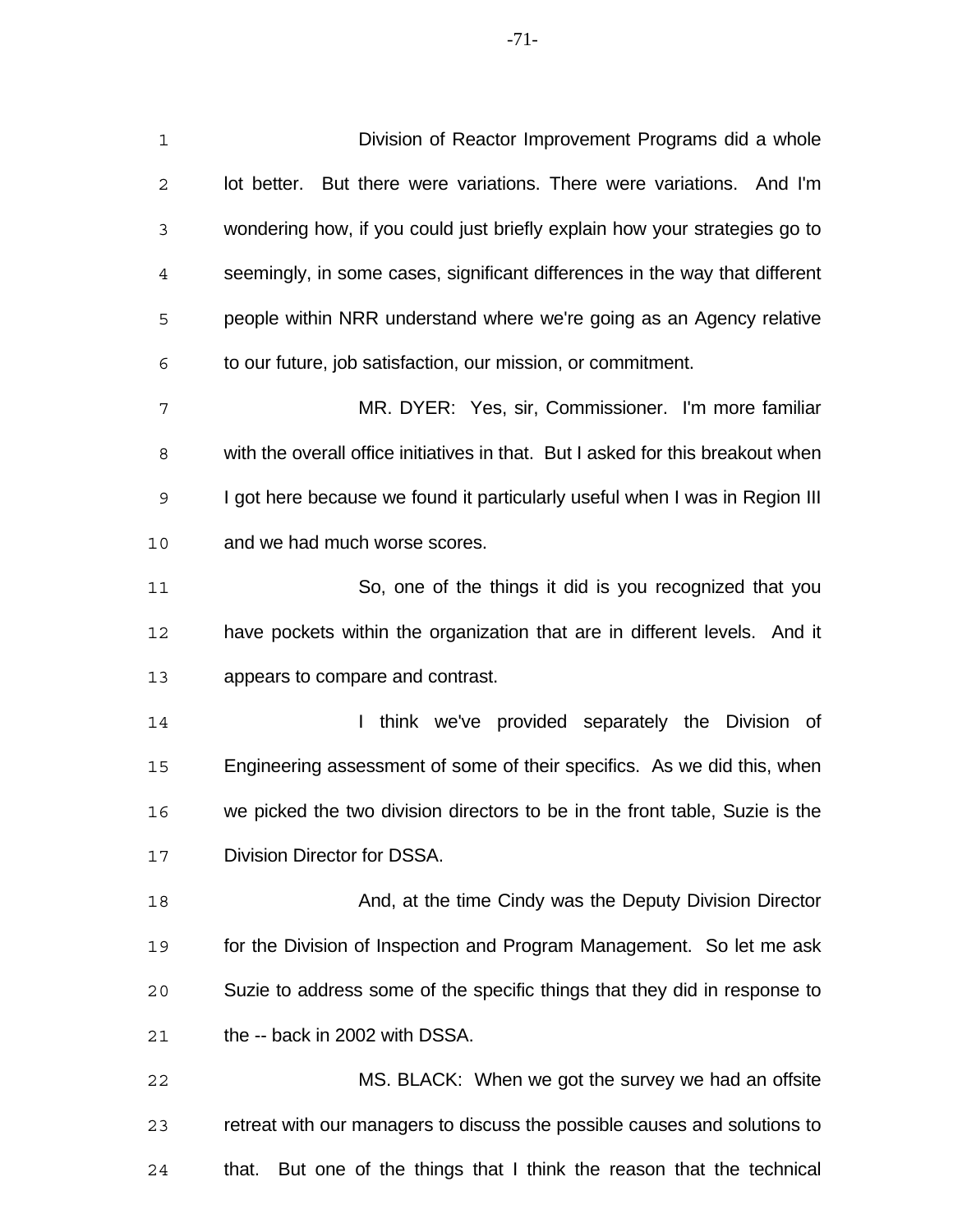divisions have a worse score is there's always a sort of a natural tension between the production people, the projects people, and the technical people who feel like they're being pushed to meet a schedule in spite of maybe safety concerns they have.

 So, we have done a few things like we recognize the technical value that our staff has by -- we have a weekly electronic newsletter where we'll highlight like a good technical finding or things like that.

 We have technical brown bag seminars where we let people, you know, expound on their findings, that type of thing. And we also have taken potential pockets of -- with the disconcerted staff you might say who thinks he doesn't agree with a policy decision that's been made.

 And we allow that person to express that position to the actual leadership team to say, do the division directors understand that this is what their decisions are at the implementation level and to get the feedback?

 And so, I think we've been attempting to improve the communications two ways, to explain why decisions aren't made to the technical staff and vice-a-versa.

 MS. CARPENTER: And, in the inspection program branch, the management team took a hard look at what we did well and what it was we weren't doing so well.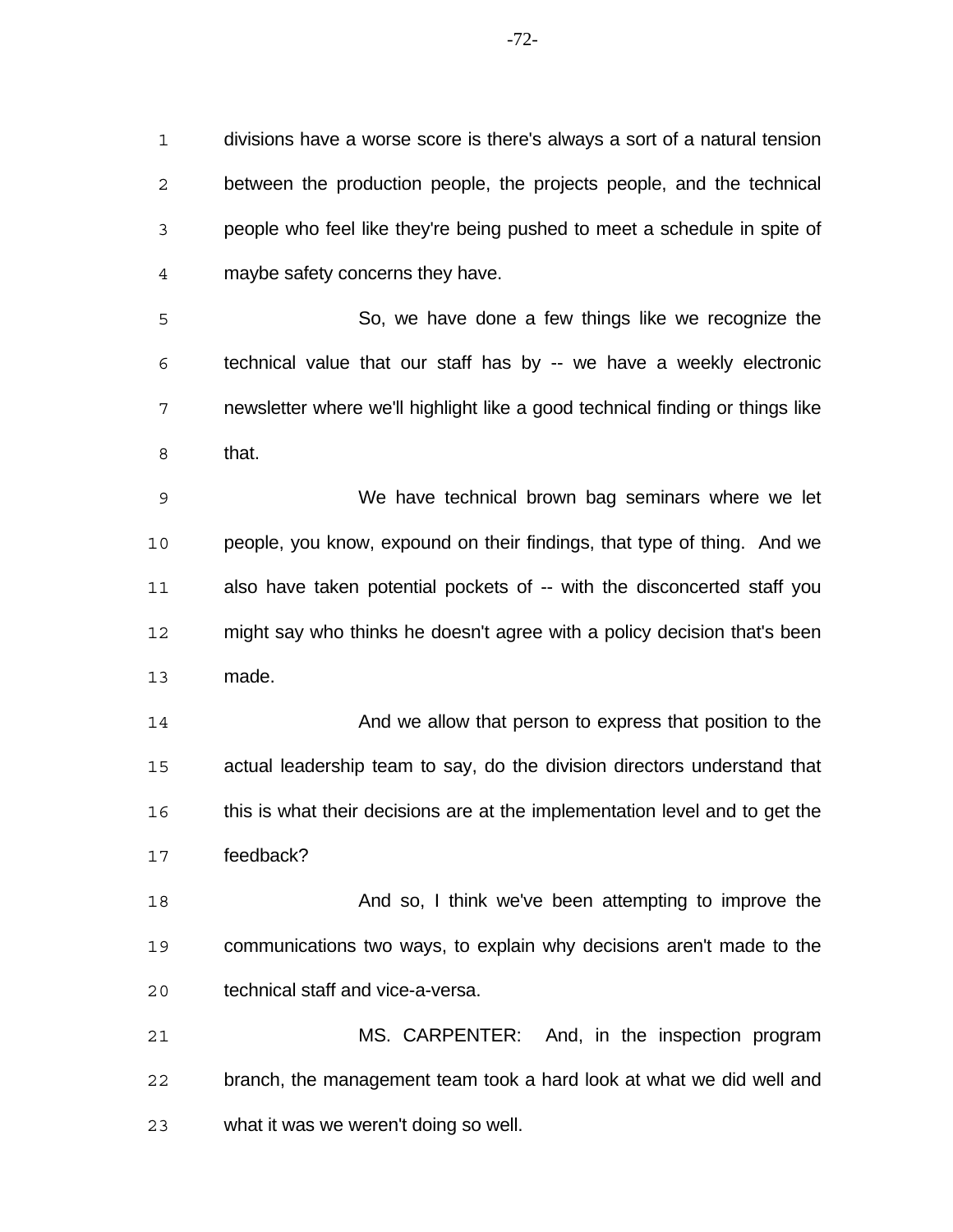We tried to continue to do the things well that we were doing. But we found some other things that we needed to improve on. We needed to allow the section chiefs to do more, to have more of a voice. We wanted to emphasize walking around and talking with the Staff. Sometimes they felt that the senior managers stayed in their office and they didn't reach out to the Staff. 8 We try to be more open to innovative ideas of the Staff if they wanted to try some things. Some of the things that came out that were the inspector newsletter, the electronic library that the inspectors have, some ideas that were tried. **And, again, as DSSA did, more communications with the**  Staff. And one of the other things that the Division does is every week the division Director and the division Director meet with the section chiefs. It's their hour to talk to the division Director one on one about what's going on, what's on their mind. There are no restrictions on that. So, more open communications with the Staff with the section chiefs, and to be more open to innovative ideas that the Staff might bring forward and just to point those ideas. CHAIRMAN DIAZ: All right. Thank you. Commissioner Jaczko? COMMISSIONER JACZKO: One other really positive thing I think I heard during the briefing is some of the good collaboration

that's gone on with NRR and Research.

-73-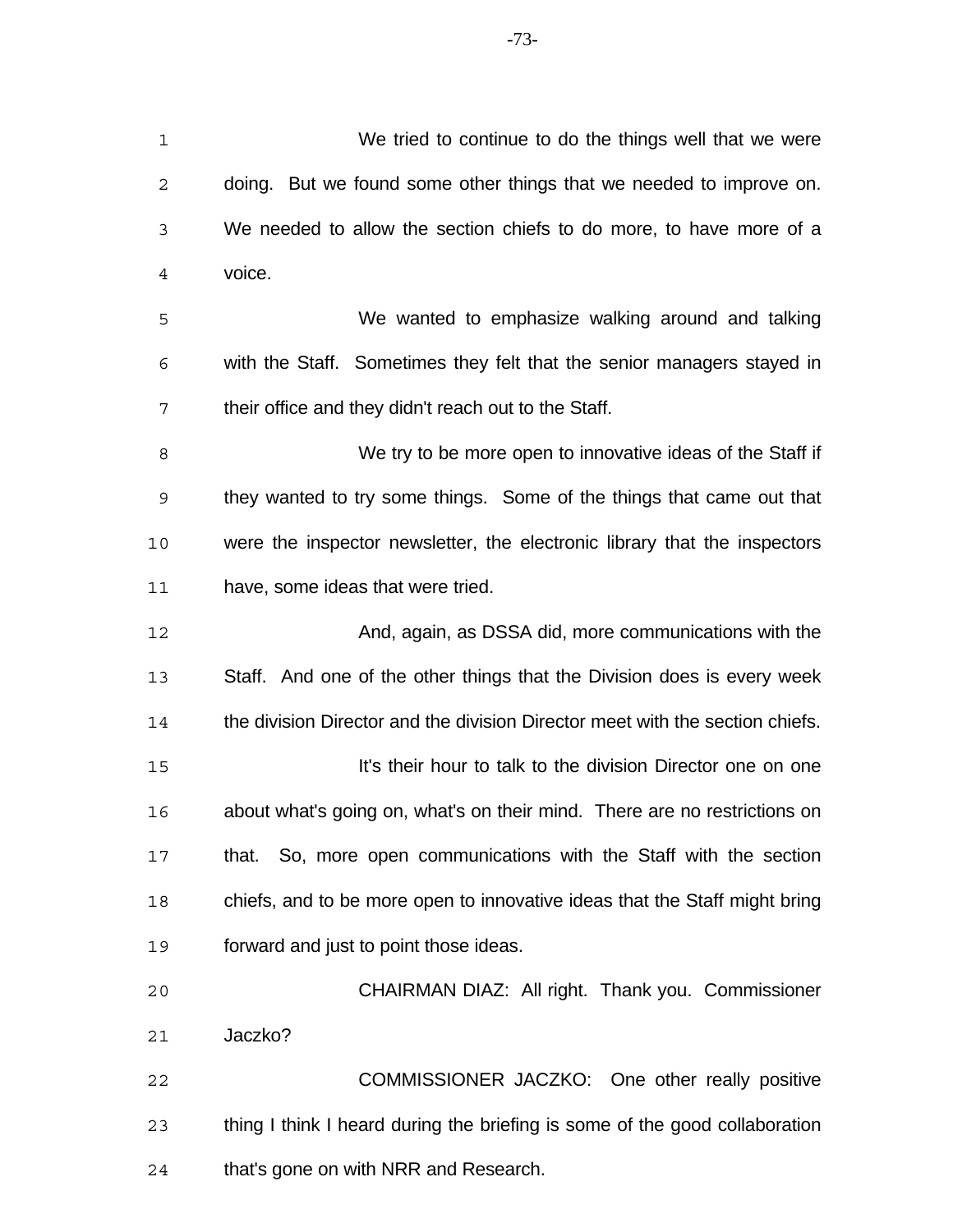| $\mathbf 1$    | I think Hemyc is a good example of where that's                              |
|----------------|------------------------------------------------------------------------------|
| $\mathbf{2}$   | happened. And also just in the Human Capital area. I was wondering if        |
| 3              | you can comment a little bit on how NRR is working with NSIR and what        |
| $\overline{4}$ | that coordination is like in areas where there may be need for better        |
| 5              | coordination and improvement in that area and things that are working        |
| 6              | well.                                                                        |
| 7              | MR. DYER: Well, Commissioner, I think one of the key                         |
| 8              | areas, of course, is the effort that Brian alluded to and Suzie heads up     |
| 9              | with our security safety interface panel where we look at where are we       |
| 10             | going to tread on each other?                                                |
| 11             | Where are we going to initiate a security change that                        |
| 12             | impact safety? Where are we going to initiate a safety change that may       |
| 13             | impact security?                                                             |
| 14             | And so that's been something that really evolved to the                      |
| 15             | point now where this group has now got criteria to get out to both offices   |
| 16             | to try to flag and raise the kinds of issues that need to get brought before |
| 17             | this panel.                                                                  |
| 18             | I think also Roy and I have been -- Roy Zimmerman, the                       |
| 19             | Office Director in Nuclear Security and Incident Response -- and I have      |
| 20             | been working closely with a lot of these initiatives.                        |
| 21             | They're not just security folk requiring security talent.                    |
| 22             | They require a lot of engineering talent. And, to the extent that we can     |
| 23             | understand and work with each other to understand what are the               |
| 24             | demands going to be?                                                         |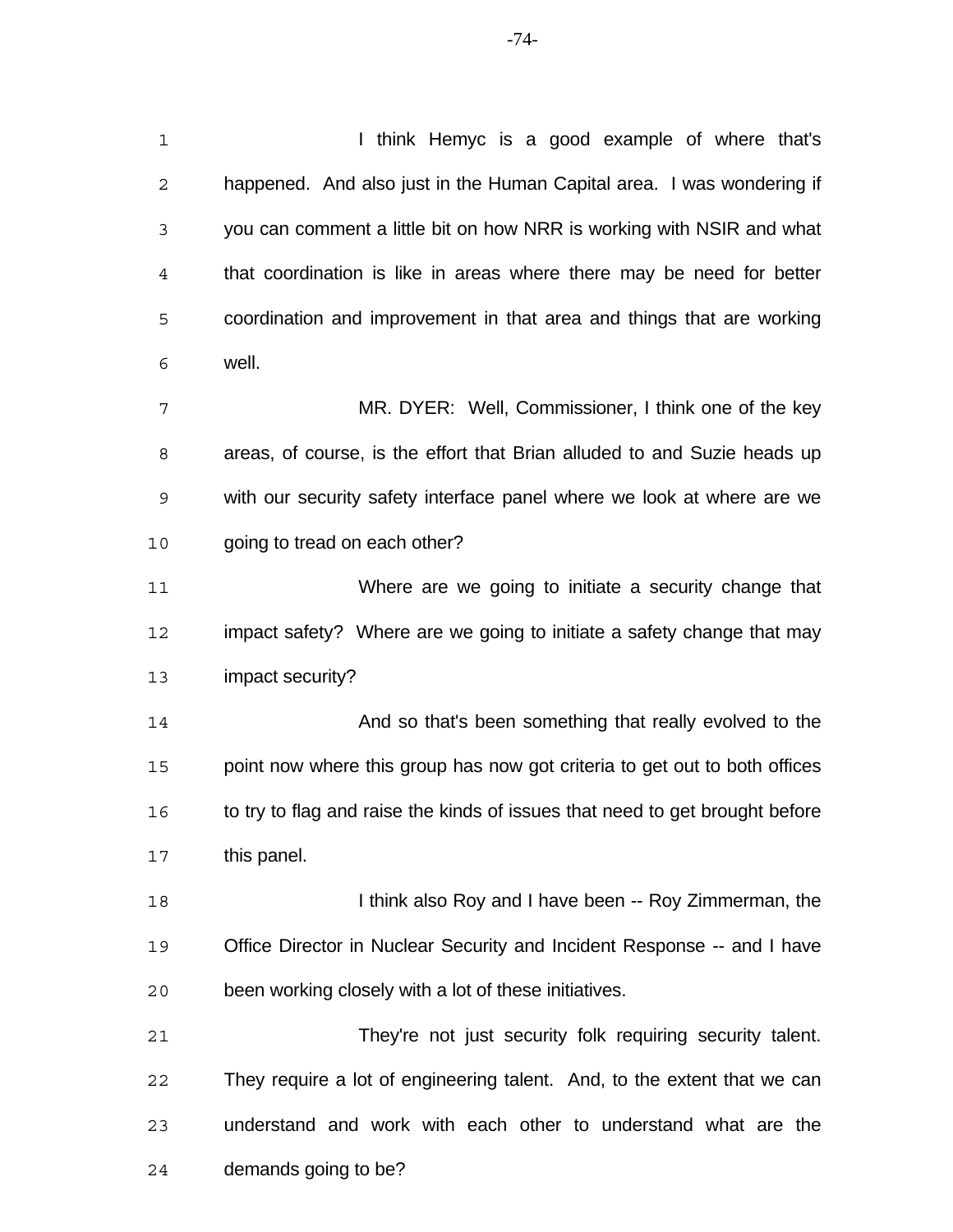| $\mathbf 1$    | What is the scope of work in where we're headed? I                          |
|----------------|-----------------------------------------------------------------------------|
| $\mathbf{2}$   | think that that's an area that we're working on. The security area is still |
| 3              | very much an evolving issue.                                                |
| $\overline{4}$ | And it's one that I think we need to continue to try to look                |
| 5              | forward and predict where we're going to be in that particular area.        |
| 6              | COMMISSIONER JACZKO:<br>One kind of specific                                |
| 7              | question I have too, how does the interaction -- NRR has a responsibility   |
| 8              | for kind of oversight and then the licensing, and then the regulatory       |
| $\mathsf 9$    | aspect.                                                                     |
| 10             | If there are, for instance, safeguards advisories and                       |
| 11             | things -- I think there was something recently with access control and      |
| 12             | identity falsification.                                                     |
| 13             | How does NRR follow-up or incorporate those kinds of                        |
| 14             | things into the $-$                                                         |
| 15             | MR. DYER: We issue any generic correspondence.                              |
| 16             | [Note for clarity: NRR issues all generic correspondence; however,          |
| 17             | safeguards advisories are not generic correspondence and are issued by      |
| 18             |                                                                             |
|                | Further clarification indicates that Commission Jaczko was<br>NSIR.         |
| 19             | specifically interested in NRR's role in Safeguards Advisories. NRR's role  |
| 20             | includes reviewing and concurring on all Safeguards Advisories to ensure    |
| 21             | that operational safety and safeguards activities are appropriately         |
| 22             | integrated.] If that's -- we're the choke flow or the funnel that goes and  |
| 23             | communicates with the industry through our Operating Experience             |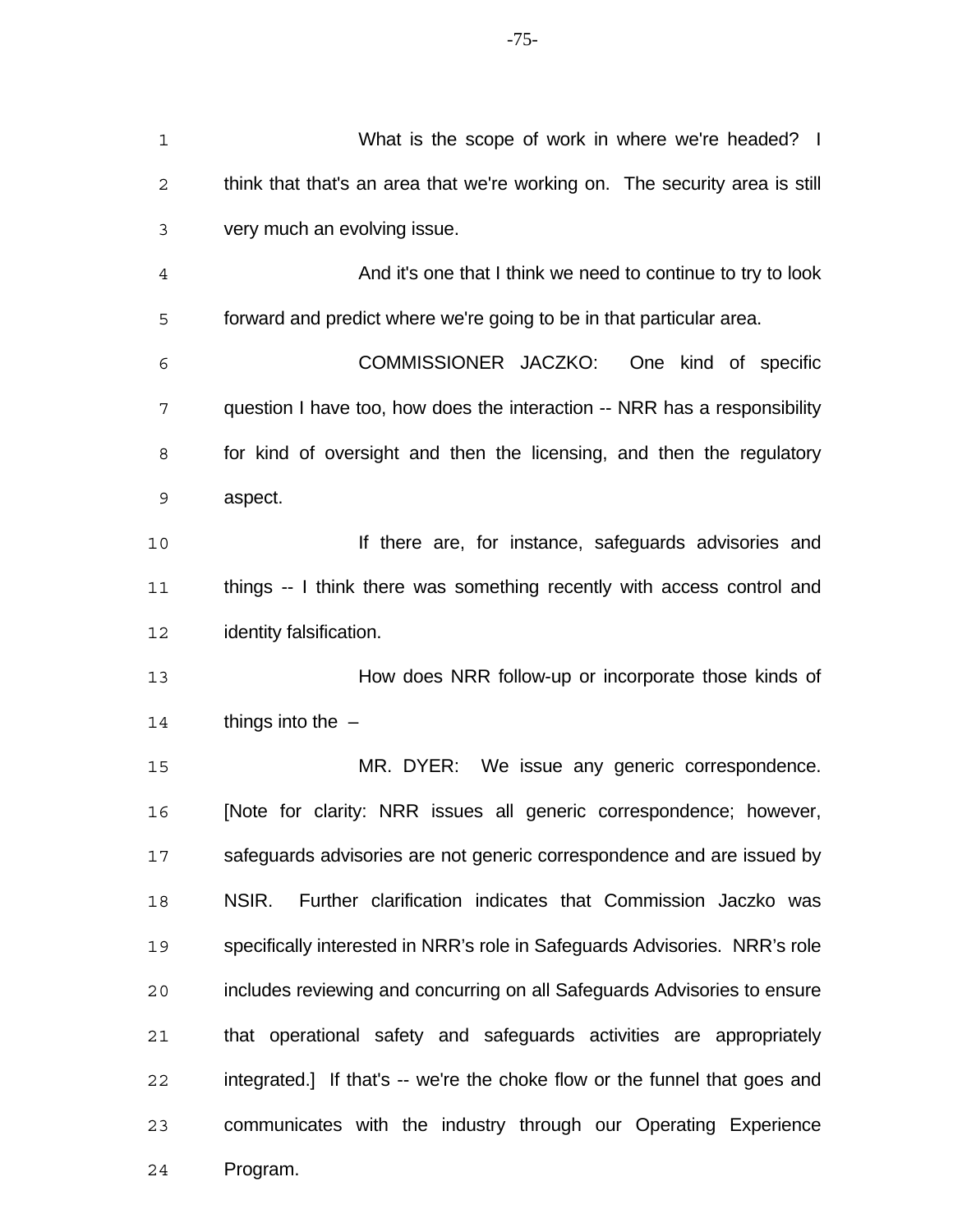| $\mathbf 1$ | MR. KANE: I just wanted to add, that is a very important                      |
|-------------|-------------------------------------------------------------------------------|
| 2           | area. But I don't want to leave out the third leg of the triangle, which is   |
| 3           | emergency and preparedness.                                                   |
| 4           | And it's a challenge as you separate the organizations to                     |
| 5           | make sure that the interfaces are sound. And I think it works both ways       |
| 6           | as you have noted.                                                            |
| 7           | You can do things for operational safety that can in fact                     |
| 8           | have an impact on security. And certainly the challenge that we have is       |
| 9           | looking at things that we do in security or changes that are made in          |
| 10          | security that can have an impact on operational safety.                       |
| 11          | And we must -- as well as emergency preparedness. So                          |
| 12          | we need to continue to have strong and vital interfaces to make sure          |
| 13          | we're constantly testing those.                                               |
| 14          | COMMISSIONER JACzKO: Do you -- and this is very                               |
| 15          | specific -- is there an equivalent to the safety security interface panel for |
| 16          | emergency preparedness? Or do emergency preparedness issues get               |
| 17          | wrapped up in that panel?                                                     |
| 18          | MR. KANE: It certainly should be in the same panel. It's                      |
| 19          | one meeting with all the issues.                                              |
| 20          | COMMISSIONER JACZKO: Thank you.                                               |
| 21          | CHAIRMAN DIAZ: Thank you Commissioner Jaczko. I                               |
| 22          | want to thank my fellow Commissioners for their questions and their very,     |
| 23          | very good wrap-up of the many issues that are facing NRR.                     |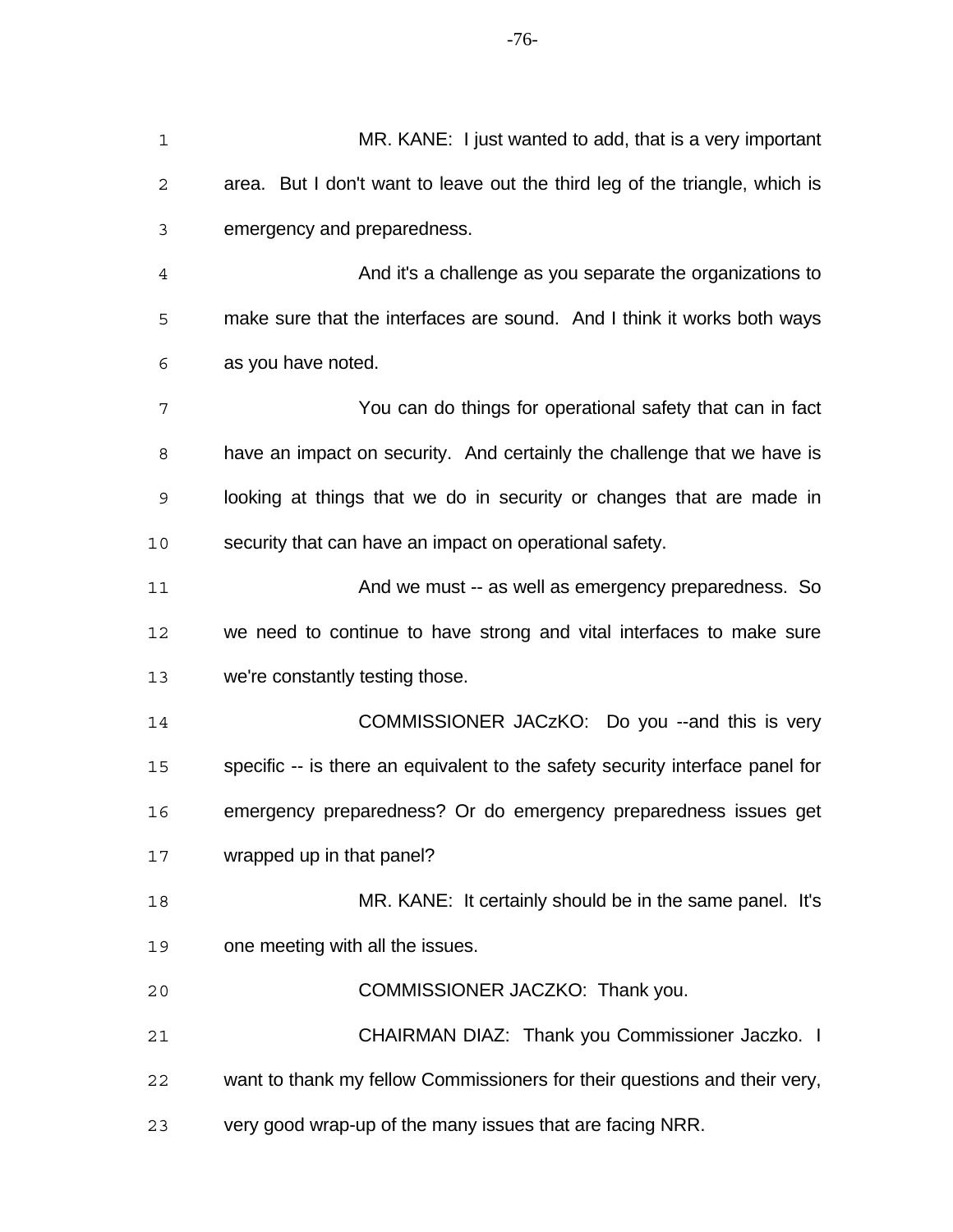| 1  | I want to thank the Staff for their very good work and also                |
|----|----------------------------------------------------------------------------|
| 2  | for the presentation today. I had as my closing remarks to bring the issue |
| 3  | of the Convention of nuclear safety and how that represents many of the    |
| 4  | things that we have done.                                                  |
| 5  | But I have been already superceded three times. So, I'm                    |
| 6  | not going to go there anywhere. But that was a very good work of           |
| 7  | everybody. And, of course, I thank Commissioner Merrifield and Luis and    |
| 8  | everybody that contributed to that effort.                                 |
| 9  | I wonder if, Ellis, is this your last meeting with the                     |
| 10 | Commission?                                                                |
| 11 | MR. MERSCHOFF: No, sir. Well, with you, yes. The                           |
| 12 | grid meeting next week that I think you'll be --                           |
| 13 | CHAIRMAN DIAZ: Oh, okay. And you know that I'm not                         |
| 14 | going to be here.                                                          |
| 15 | MR. MERSCHOFF: Yes, sir.                                                   |
| 16 | CHAIRMAN DIAZ: Okay. I'll make sure that my fellow                         |
| 17 | Commissioners treat you well at that time.                                 |
| 18 | (Laughter.)                                                                |
| 19 | COMMISSIONER McGAFFIGAN: Speak for yourself.                               |
| 20 | When the cat's away, the mice do play.                                     |
| 21 | CHAIRMAN DIAZ: But, since this is my last opportunity                      |
| 22 | across this table with you, and hopefully not the last opportunity to deal |
| 23 | with you I personally want to thank you on behalf of the Commission for    |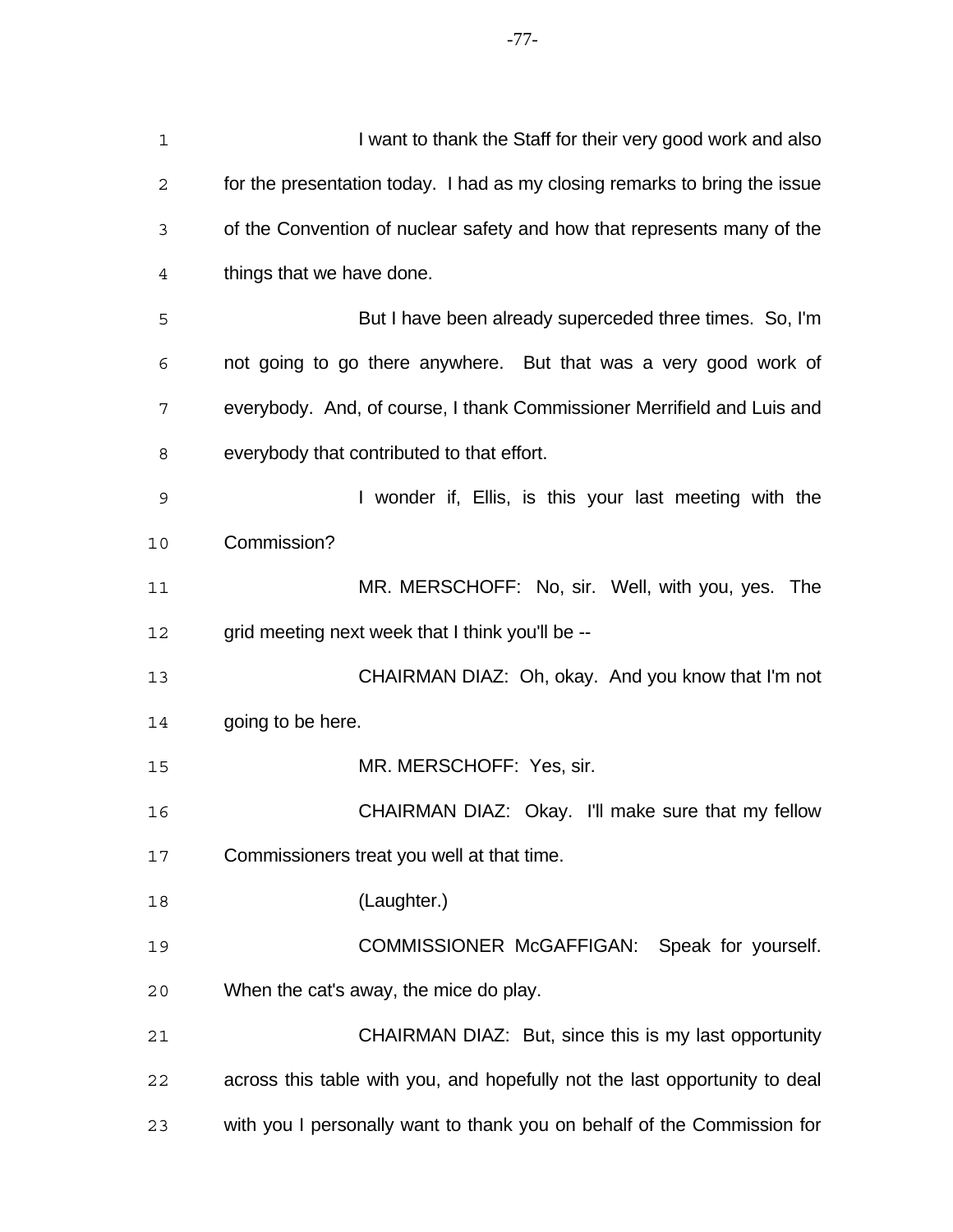your efforts all these years and your dedication to the work and to the safety of the American people.

 I say that sometimes very frequently -- and I think you've done a wonderful job. And we want to make sure that you're fully recognized in this Agency and outside for what you have done. MR. MERSCHOFF: Thank you very much Chairman. CHAIRMAN DIAZ: And with that -- oh. Yes, sir? 8 COMMISSIONER MERRIFIELD: No, I'm sorry. I just have comments. I'm going to hold my fire. I just want to say, Mr. Chairman, I appreciate all the comments about the convention. 11 And, on behalf of Luis and the Staff I certainly want to thank you for that. I didn't get a chance to ask the question. And I'll have the Staff get back to this later on. **I'm interested, now that we, you know, had a great**  presentation and also learned a lot. And there's a lot that we received from the convention. I would be interested to get an answer of how we're going to incorporate that into our continuous movement for improvement and how that's going to be presented to the Commission. But that will be a question that they can answer at some later point. CHAIRMAN DIAZ: And I believe that you focused this meeting on what I will call an integral process, which is driving the NRR processes toward excellence or increasing not only the connectivity but

the communications.